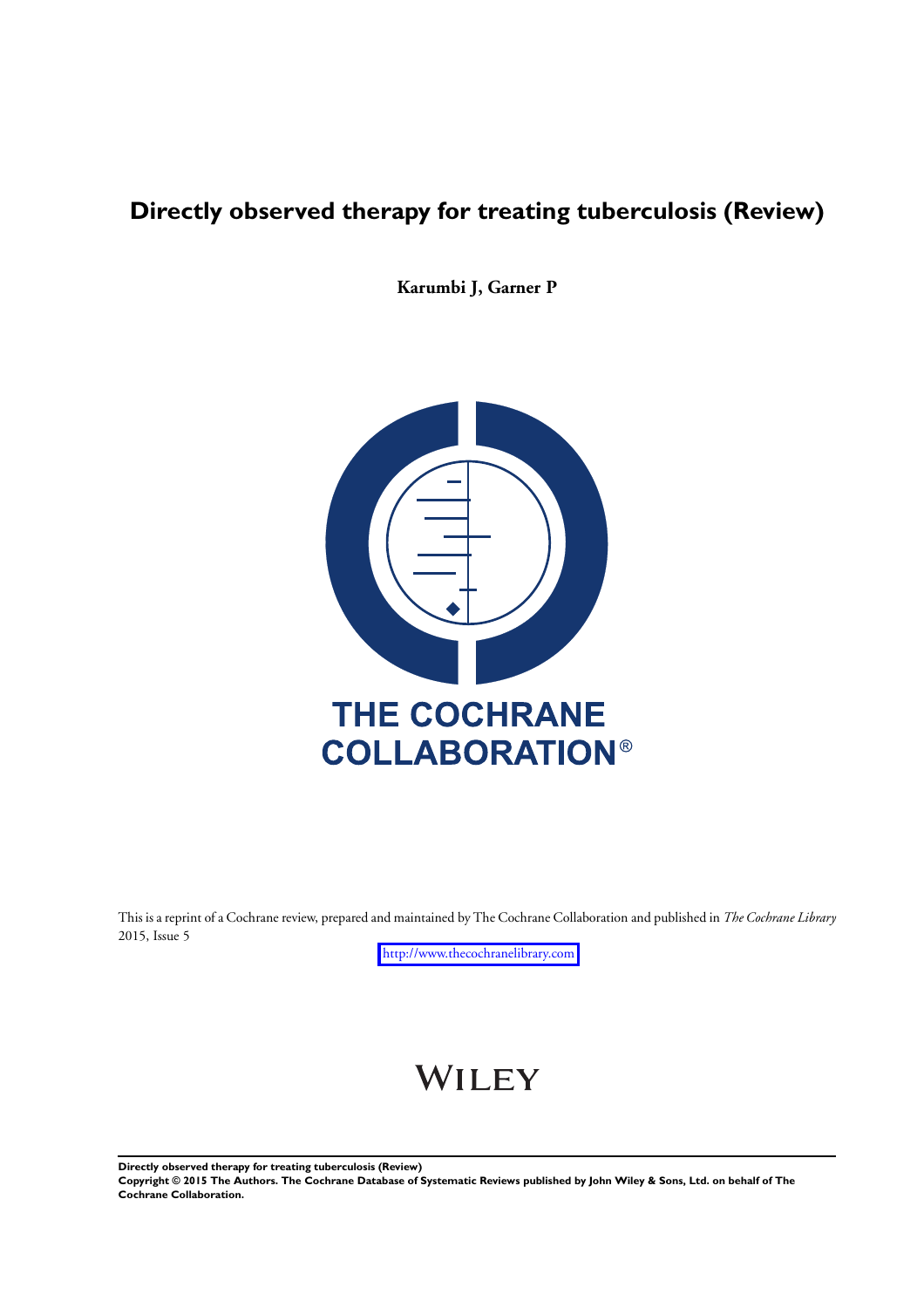## **TABLE OF CONTENTS**

|                                                                                                                                                                                                                                | 1              |
|--------------------------------------------------------------------------------------------------------------------------------------------------------------------------------------------------------------------------------|----------------|
|                                                                                                                                                                                                                                | 1              |
|                                                                                                                                                                                                                                | $\overline{c}$ |
| SUMMARY OF FINDINGS FOR THE MAIN COMPARISON (ed. a) and a contract the contract of the contract of the contract of the contract of the contract of the contract of the contract of the contract of the contract of the contrac | 4              |
|                                                                                                                                                                                                                                | 6              |
|                                                                                                                                                                                                                                |                |
|                                                                                                                                                                                                                                | 8              |
|                                                                                                                                                                                                                                | 8              |
|                                                                                                                                                                                                                                | 9              |
|                                                                                                                                                                                                                                | 11             |
|                                                                                                                                                                                                                                | 12             |
|                                                                                                                                                                                                                                | 14             |
|                                                                                                                                                                                                                                | 19             |
|                                                                                                                                                                                                                                | 19             |
|                                                                                                                                                                                                                                | 20             |
|                                                                                                                                                                                                                                | 20             |
|                                                                                                                                                                                                                                | 23             |
|                                                                                                                                                                                                                                | 39             |
| Analysis 1.1. Comparison 1 Directly observed versus self-administered, Outcome 1 Cure (negative sputum smear in last                                                                                                           |                |
|                                                                                                                                                                                                                                | 41             |
| Analysis 1.2. Comparison 1 Directly observed versus self-administered, Outcome 2 Cure (by intensity of monitoring in                                                                                                           |                |
|                                                                                                                                                                                                                                | 42             |
| Analysis 1.3. Comparison 1 Directly observed versus self-administered, Outcome 3 Treatment completion (both with smear                                                                                                         |                |
|                                                                                                                                                                                                                                | 43             |
| Analysis 1.4. Comparison 1 Directly observed versus self-administered, Outcome 4 Treatment completion (grouped by                                                                                                              |                |
|                                                                                                                                                                                                                                |                |
|                                                                                                                                                                                                                                | 44             |
| frequency of monitoring in the self-administered therapy group).                                                                                                                                                               |                |
| Analysis 2.1. Comparison 2 Home observed versus clinic observed, Outcome 1 Cure (having a negative sputum smear test                                                                                                           | 45             |
| in the last month of treatment having been smear-positive initially).                                                                                                                                                          |                |
| Analysis 2.2. Comparison 2 Home observed versus clinic observed, Outcome 2 Treatment completion (both with smear                                                                                                               | 46             |
|                                                                                                                                                                                                                                |                |
| Analysis 2.3. Comparison 2 Home observed versus clinic observed, Outcome 3 Cure (stratified by intensity of                                                                                                                    | 47             |
|                                                                                                                                                                                                                                |                |
| Analysis 3.1. Comparison 3 Community observed vs family observed, Outcome 1 Cure (having a negative sputum smear                                                                                                               | 48             |
| test in the last month of treatment having been smear-positive initially).                                                                                                                                                     |                |
| Analysis 3.2. Comparison 3 Community observed vs family observed, Outcome 2 Treatment completion (both with smear                                                                                                              | 49             |
|                                                                                                                                                                                                                                | 49             |
| Analysis 4.1. Comparison 4 Injecting drug users, Outcome 1 Treatment completion.                                                                                                                                               | 49             |
|                                                                                                                                                                                                                                |                |
|                                                                                                                                                                                                                                | 52             |
|                                                                                                                                                                                                                                | 53<br>54       |
|                                                                                                                                                                                                                                |                |
|                                                                                                                                                                                                                                | 55<br>55       |
|                                                                                                                                                                                                                                |                |
|                                                                                                                                                                                                                                | 55<br>55       |

**Directly observed therapy for treating tuberculosis (Review) i**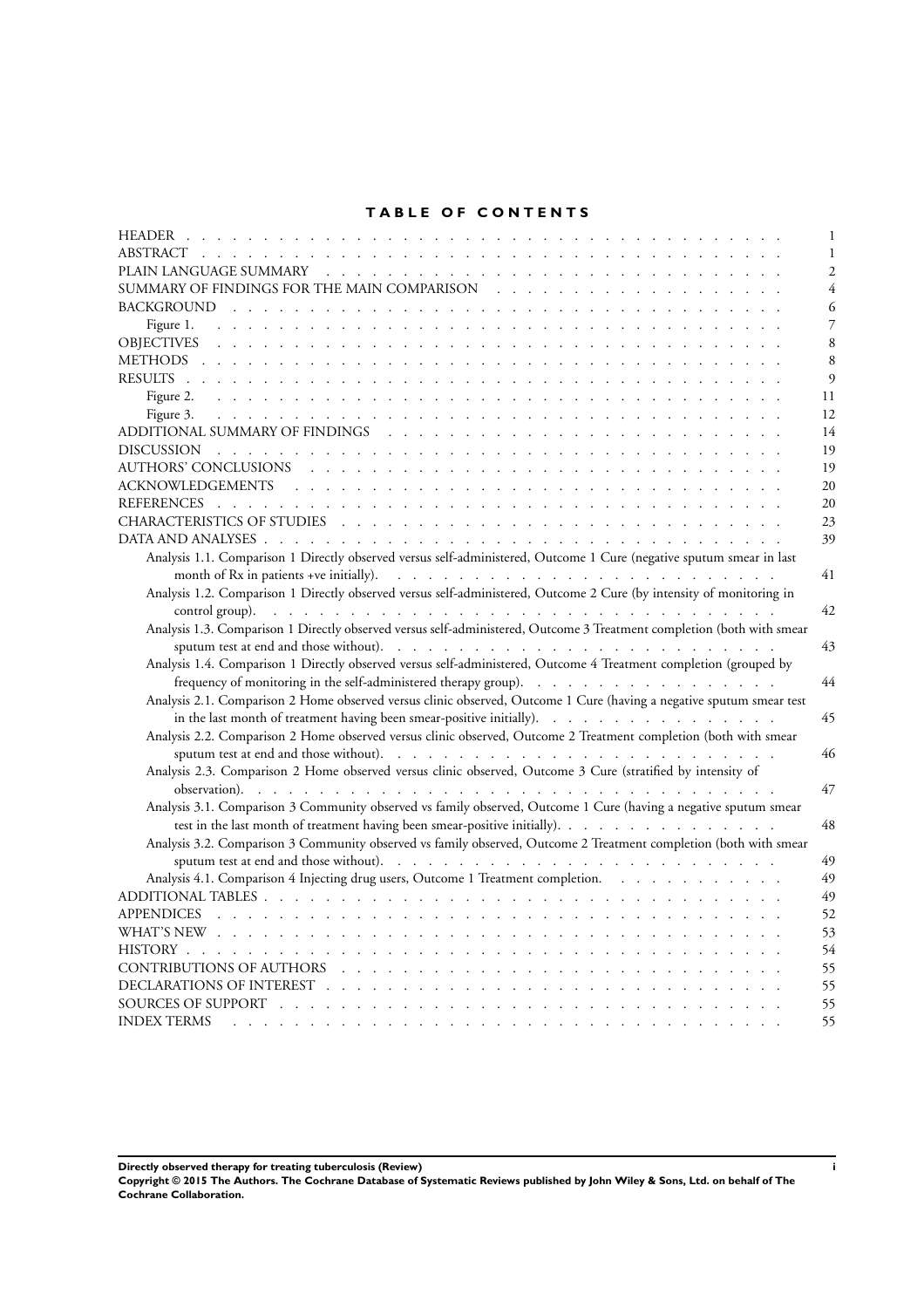**[Intervention Review]**

## **Directly observed therapy for treating tuberculosis**

Jamlick Karumbi<sup>1</sup>, Paul Garner<sup>2</sup>

<sup>1</sup>SIRCLE collaboration, KEMRI-wellcome Trust Research Programme, Nairobi, Kenya. <sup>2</sup>Department of Clinical Sciences, Liverpool School of Tropical Medicine, Liverpool, UK

Contact address: Jamlick Karumbi, SIRCLE collaboration, KEMRI-wellcome Trust Research Programme, Kenyatta National Hospital Grounds, P.O. Box 43640 ? 00100, Nairobi, Kenya. [jkarumbi@nairobi.kemri-wellcome.org](mailto:jkarumbi@nairobi.kemri-wellcome.org).

**Editorial group:** Cochrane Infectious Diseases Group.

**Publication status and date:** New search for studies and content updated (no change to conclusions), published in Issue 5, 2015. **Review content assessed as up-to-date:** 13 January 2015.

**Citation:** Karumbi J, Garner P. Directly observed therapy for treating tuberculosis. *Cochrane Database of Systematic Reviews* 2015, Issue 5. Art. No.: CD003343. DOI: 10.1002/14651858.CD003343.pub4.

Copyright © 2015 The Authors. The Cochrane Database of Systematic Reviews published by John Wiley & Sons, Ltd. on behalf of The Cochrane Collaboration. This is an open access article under the terms of the [Creative Commons Attribution-Non-Commercial](http://creativecommons.org/licenses/by-nc/3.0/) Licence, which permits use, distribution and reproduction in any medium, provided the original work is properly cited and is not used for commercial purposes.

## **A B S T R A C T**

#### **Background**

Tuberculosis (TB) requires at least six months of treatment.If treatment is incomplete, patients may not be cured and drug resistance may develop. Directly Observed Therapy (DOT) is a specific strategy, endorsed by the World Health Organization, to improve adherence by requiring health workers, community volunteers or family members to observe and record patients taking each dose.

#### **Objectives**

To evaluate DOT compared to self-administered therapy in people on treatment for active TB or on prophylaxis to prevent active disease. We also compared the effects of different forms of DOT.

#### **Search methods**

We searched the following databases up to 13 January 2015: the Cochrane Infectious Diseases Group Specialized Register; the Cochrane Central Register of Controlled Trials (CENTRAL), published in the Cochrane Library; MEDLINE; EMBASE; LILACS and *m*RCT. We also checked article reference lists and contacted relevant researchers and organizations.

#### **Selection criteria**

Randomized controlled trials (RCTs) and quasi-RCTs comparing DOT with routine self-administration of treatment or prophylaxis at home.

#### **Data collection and analysis**

Two review authors independently assessed risk of bias of each included trial and extracted data. We compared interventions using risk ratios (RR) with 95% confidence intervals (CI). We used a random-effects model if meta-analysis was appropriate but heterogeneity present ( $I^2$  statistic > 50%). We assessed the quality of the evidence using the GRADE approach.

**Directly observed therapy for treating tuberculosis (Review) 1**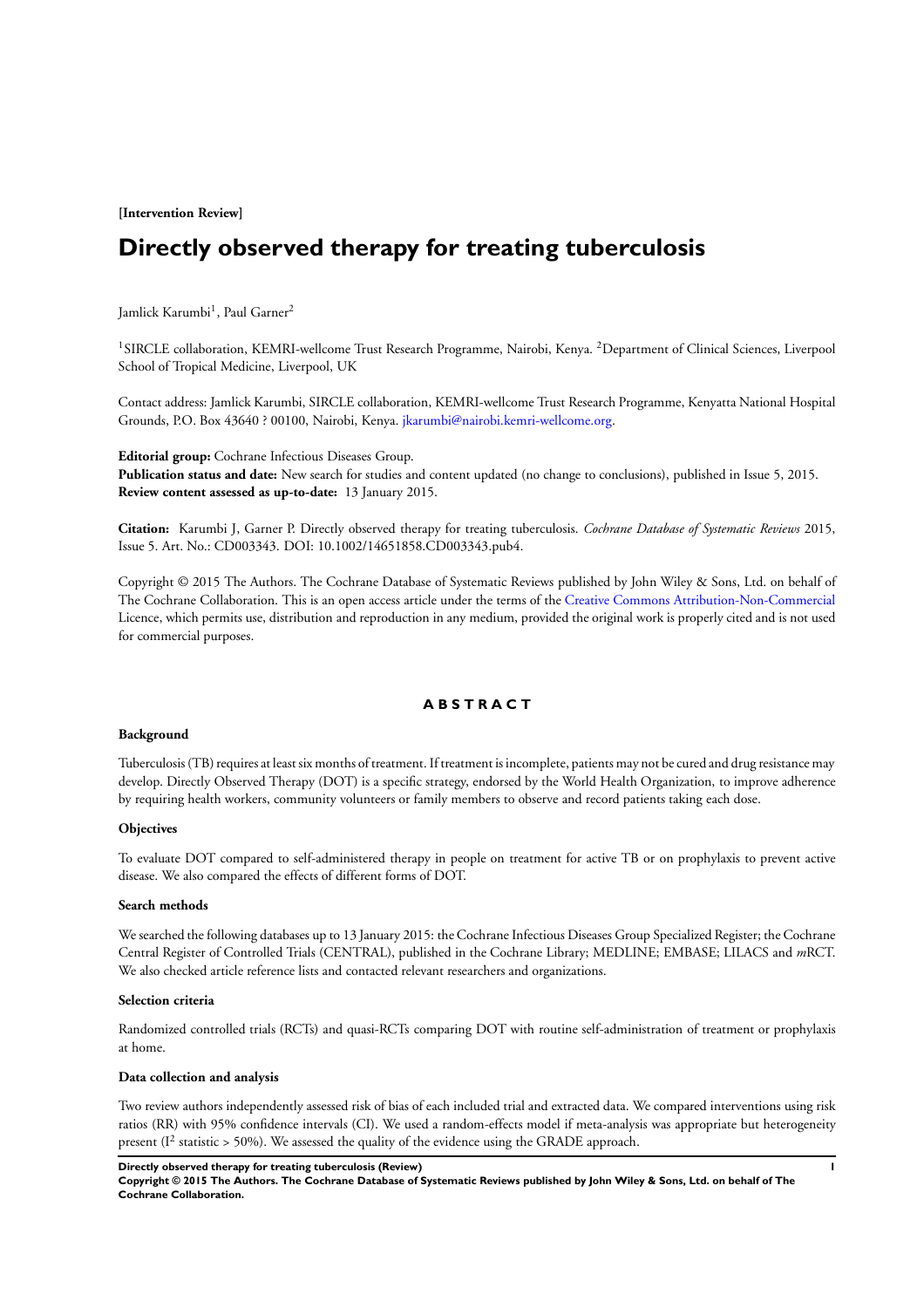### **Main results**

Eleven trials including 5662 participants met the inclusion criteria. DOT was performed by a range of people (nurses, community health workers, family members or former TB patients) in a variety of settings (clinic, the patient's home or the home of a community volunteer).

#### **DOT versus self-administered**

Six trials from South Africa, Thailand, Taiwan, Pakistan and Australia compared DOT with self-administered therapy for treatment. Trials included DOT at home by family members, community health workers (who were usually supervised); DOT at home by health staff; and DOT at health facilities. TB cure was low with self-administration across all studies (range 41% to 67%), and direct observation did not substantially improve this (RR 1.08, 95% CI 0.91 to 1.27; five trials, 1645 participants, *moderate quality evidence*). In a subgroup analysis stratified by the frequency of contact between health services in the self-treatment arm, daily DOT may improve TB cure when compared to self-administered treatment where patients in the self-administered group only visited the clinic every month (RR 1.15, 95% CI 1.06 to 1.25; two trials, 900 participants); but with contact in the control becoming more frequent, this small effect was not apparent (every two weeks: RR 0.96, 95% CI 0.83 to 1.12; one trial, 497 participants; every week: RR 0.90, 95% CI 0.68 to 1.21; two trials, 248 participants).

Treatment completion showed a similar pattern, ranging from 59% to 78% in the self-treatment groups, and direct observation did not improve this (RR 1.07, 95% CI 0.96 to 1.19; six trials, 1839 participants, *moderate quality evidence*).

#### **DOT at home versus DOT at health facility**

In four trials that compared DOT at home by family members, or community health workers, with DOT by health workers at a health facility there was little or no difference in cure or treatment completion (cure: RR 1.02, 95% CI 0.88 to 1.18, four trials, 1556 participants, *moderate quality evidence*; treatment completion: RR 1.04, 95% CI 0.91 to 1.17, three trials, 1029 participants, *moderate quality evidence*).

#### **DOT by family member versus DOT by community health worker**

Two trials compared DOT at home by family members with DOT at home by community health workers. There was also little or no difference in cure or treatment completion (cure: RR 1.02, 95% CI 0.86 to 1.21; two trials, 1493 participants, *moderate quality evidence*; completion: RR 1.05, 95% CI 0.90 to 1.22; two trials, 1493 participants, *low quality evidence*).

#### **Specific patient categories**

A trial of 300 intravenous drug users in the USA evaluated direct observation with no observation in TB prophylaxis to prevent active disease and showed little difference in treatment completion (RR 1.00, 95% CI 0.88 to 1.13; one trial, 300 participants, *low quality evidence*).

#### **Authors' conclusions**

From the existing trials, DOT did not provide a solution to poor adherence in TB treatment. Given the large resource and cost implications of DOT, policy makers might want to reconsider strategies that depend on direct observation. Other options might take into account financial and logistical barriers to care; approaches that motivate patients and staff; and defaulter follow-up.

## **P L A I N L A N G U A G E S U M M A R Y**

#### **Directly observing people with TB take their drugs to help them complete their treatment**

This Cochrane Review summarises trials evaluating the effects of directly observed therapy (DOT) for treating people with tuberculosis (TB) or people on prophylaxis to prevent active disease compared to self-administered treatment. After searching for relevant trials up to 13 January 2015, we included 11 randomized controlled trials, enrolling 5662 people with TB, and conducted between 1995 and 2008.

#### **What is DOT and how might it improve treatment outcomes for people with TB**

DOT is one strategy to ensure that patients with TB take all their medication. An 'observer' acceptable to the patient and the health system observes the patient taking every dose of their medication, and records this for the health system to monitor.

**Directly observed therapy for treating tuberculosis (Review) 2**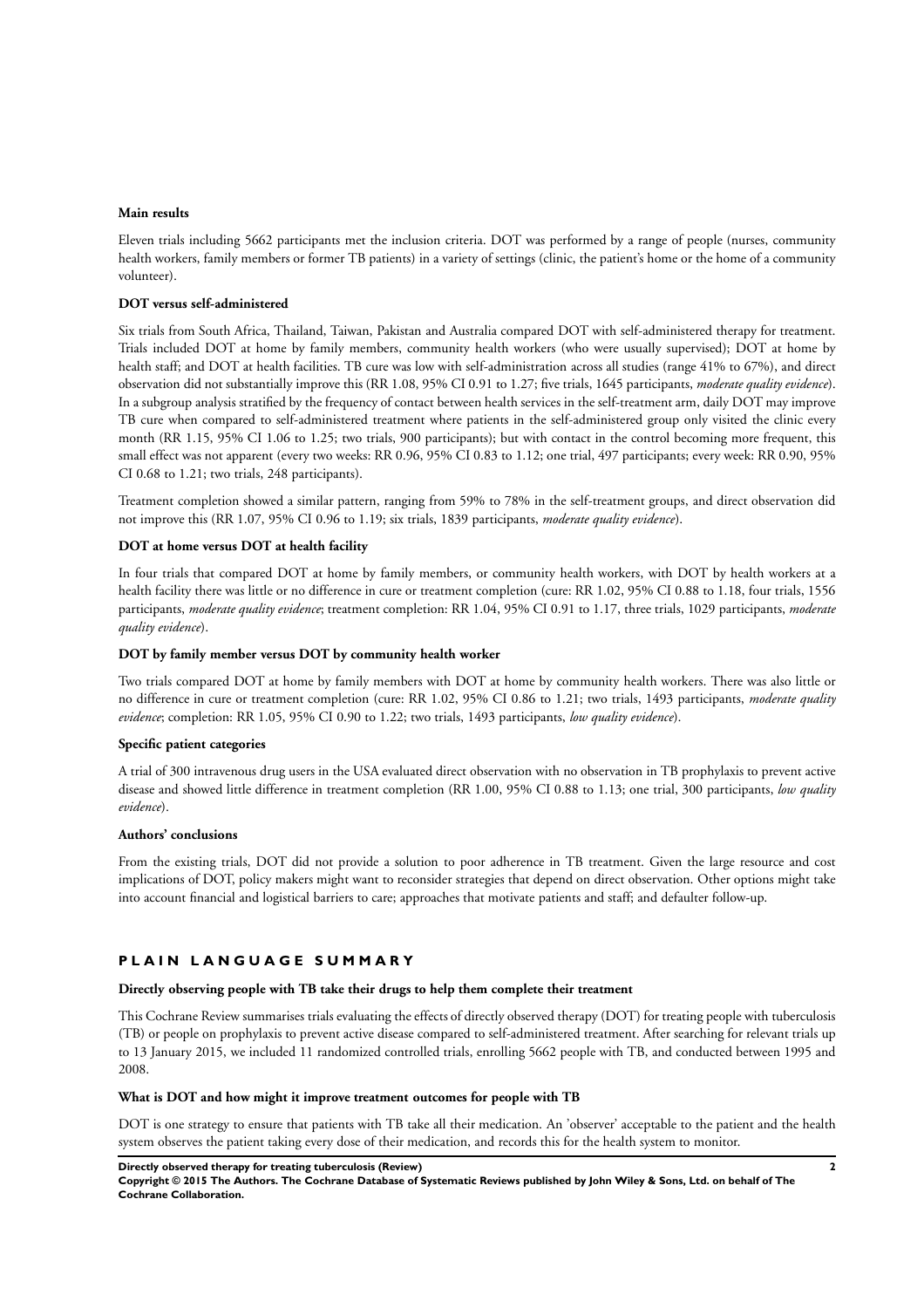The World Health Organization currently recommends that people with TB are treated for at least six months to achieve cure. These long durations of treatment can be difficult for patients to complete, especially once they are well and need to return to work. Failure to complete treatment can lead to relapse and even death in individuals, and also has important public health consequences, such as increased TB transmission and the development of drug resistance.

#### **What the research says**

Overall, cure and treatment completion in both self-treatment and DOT groups was low, and DOT did not substantially improve this. Small effects were seen in a subgroup of studies where the self-treatment group were monitored less frequently than the DOT group.

There is probably no difference in TB cure or treatment completion when the direct observation was conducted at home or at the clinic (*moderate quality evidence*). There is probably little or no difference in TB cure direct observation is conducted by a community health worker or family member (*moderate quality evidence*) and there may be little or no difference in treatment completion either (*low quality evidence*).

Direct observation may have little or no effect on treatment completion in injection drug users (*low quality evidence*).

The authors conclude that DOT on its own may not offer the solution to poor adherence in people taking TB medication.

**Directly observed therapy for treating tuberculosis (Review) 3**

**Copyright © 2015 The Authors. The Cochrane Database of Systematic Reviews published by John Wiley & Sons, Ltd. on behalf of The Cochrane Collaboration.**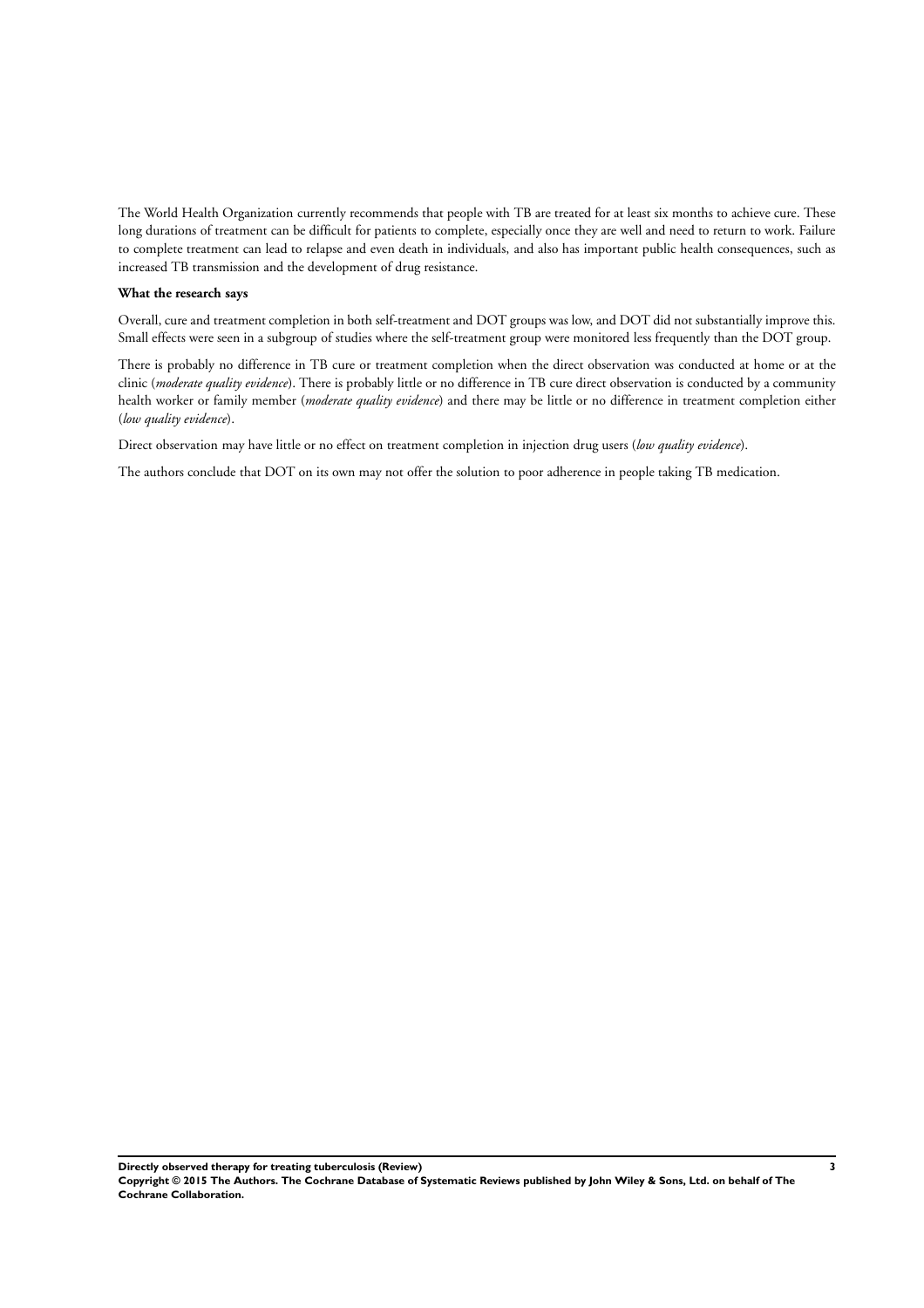## <span id="page-5-0"></span>SUMMARY OF FINDINGS FOR THE MAIN COMPARISON *[\[Explanation\]](http://www.thecochranelibrary.com/view/0/SummaryFindings.html)*

## **Directly observed therapy (DOT) versus self-administered TB treatment**

**Patient or population:** Patients on TB treatment

**Settings:** Low-, middle- or high-income countries

**Intervention:** DOT

**Comparison:** Self-administered therapy

| <b>Outcomes</b>                                                      | Illustrative comparative risks* (95% CI) |                                         | <b>Relative effect</b><br>(95% CI)          | No of participants<br>(trials) | <b>Quality of the evidence</b><br>(GRADE)            |
|----------------------------------------------------------------------|------------------------------------------|-----------------------------------------|---------------------------------------------|--------------------------------|------------------------------------------------------|
|                                                                      | <b>Assumed risk</b>                      | <b>Corresponding risk</b>               |                                             |                                |                                                      |
|                                                                      | Self-administered therapy                | <b>DOT</b>                              |                                             |                                |                                                      |
| Cure<br>Follow-up: up to 6 months                                    | 617 per 1000                             | 666 per 1000<br>(561 to 784)            | <b>RR 1.08</b><br>$(0.91 \text{ to } 1.27)$ | 1645<br>$(5 \text{ trials})$   | $\oplus \oplus \oplus \cap$<br>moderate $1, 2, 3, 4$ |
| <b>Treatment completion</b><br>Follow-up: 2 to 8 months <sup>5</sup> | 709 per 1000                             | 751 per 1000<br>$(680 \text{ to } 829)$ | <b>RR 1.07</b><br>$(0.96 \text{ to } 1.19)$ | 1839<br>$(6 \text{ trials})$   | $\oplus \oplus \oplus \cap$<br>moderate $1,2,3,4$    |

The basis for the **assumed risk** is the median control group risk across studies. The **corresponding risk** (and its 95% CI) is based on the assumed risk in the comparison group and the **relative effect** of the intervention (and its 95% CI).

**CI:** confidence interval; **RR:** risk ratio; **DOT:** directly observed therapy; **TB:** tuberculosis.

GRADE Working Group grades of evidence

**High quality:** Further research is very unlikely to change our confidence in the estimate of effect.

**Moderate quality:** Further research is likely to have an important impact on our confidence in the estimate of effect and may change the estimate.

Low quality: Further research is very likely to have an important impact on our confidence in the estimate of effect and is likely to change the estimate.

**Very low quality:** We are very uncertain about the estimate.

<sup>1</sup>No serious risk of bias: three trials adequately described allocation concealment. Exclusion of trials at unclear or high risk of bias did not substantially change the result.

<sup>2</sup>Downgraded by <sup>1</sup> for inconsistency: trials include qualitative differences in effect size and direction. The benefit reached standard levels

of statistical significance in the two trials where those receiving self-administered therapy had less frequent contact with health services compared to the directly observed group, so any effect probably due to confounding.

<sup>3</sup>No serious indirectness: The trials were conducted in low-, middle- and high-income countries between <sup>1995</sup> and 2008.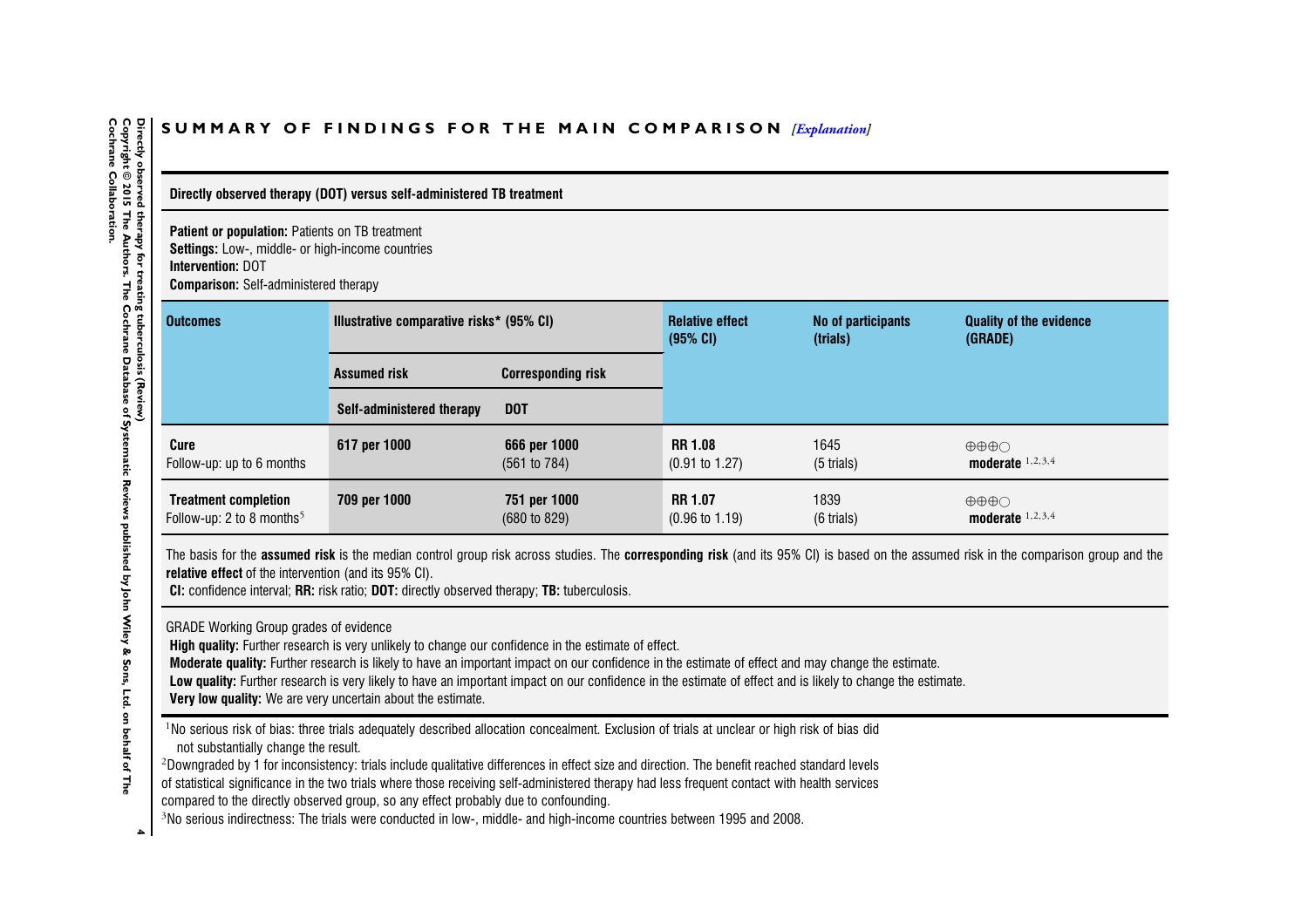| Directly observed therapy for treating tuberculosis (Review)<br>Copyright © 2015 The Authors. The Cochrane Database of Systematic Reviews published by John Wiley & Sons, Ltd. on behalf of The<br>Cochrane Collaboration. | <sup>4</sup> No serious imprecision: The analysis is adequately powered to detect clinically important differences between treatment arms.<br><sup>5</sup> Some trials checked for completion of intensive phase treatment and others the completion of the whole therapy, hence the 2 to 8<br>months. |
|----------------------------------------------------------------------------------------------------------------------------------------------------------------------------------------------------------------------------|--------------------------------------------------------------------------------------------------------------------------------------------------------------------------------------------------------------------------------------------------------------------------------------------------------|
| o l                                                                                                                                                                                                                        |                                                                                                                                                                                                                                                                                                        |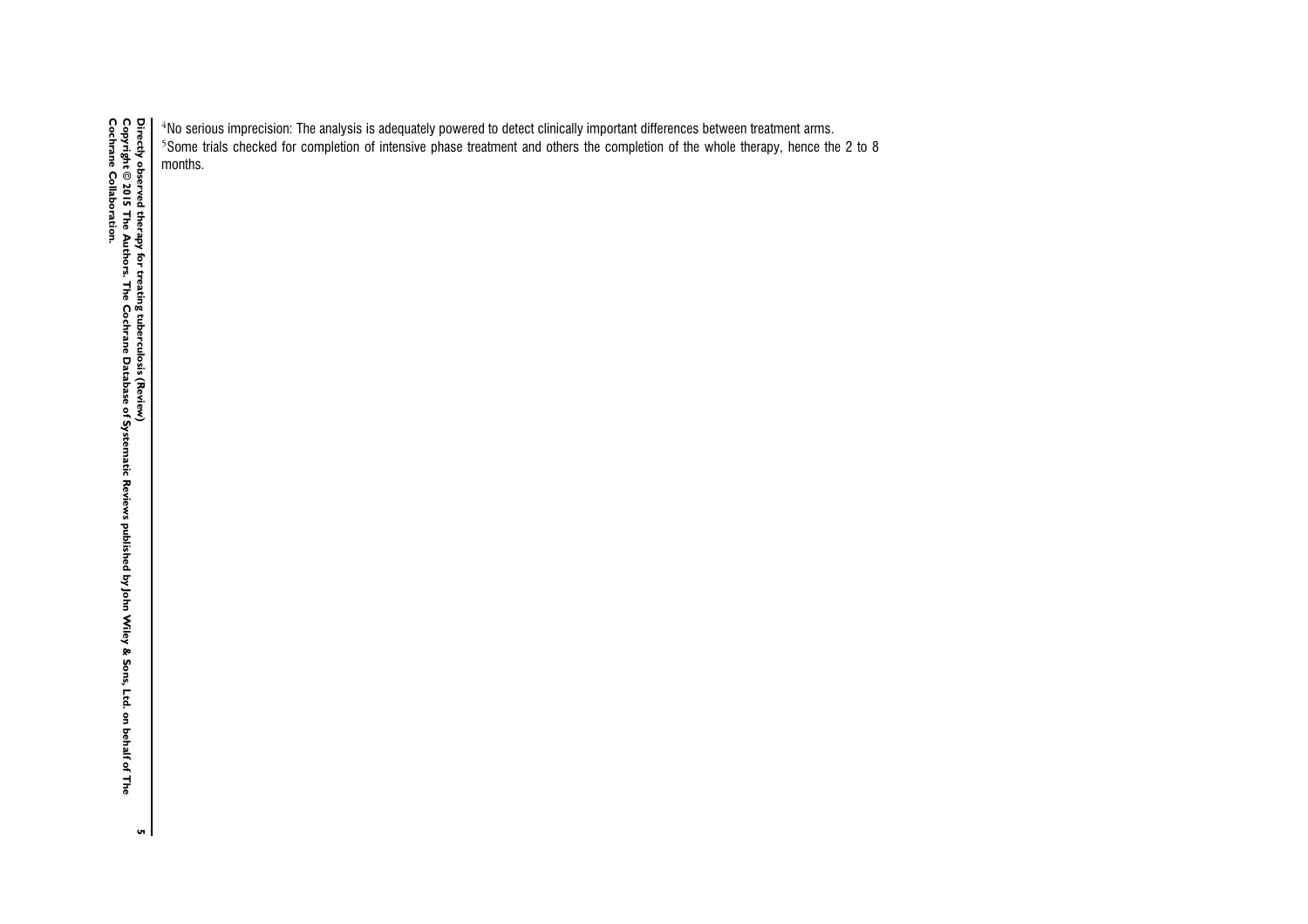## **B A C K G R O U N D**

#### **Description of the condition**

Tuberculosis (TB) remains a leading cause of death in low- and middle-income countries despite the availability of effective treatments. In 2012, the World Health Organization (WHO) estimated that there were 8.6 million people infected with TB, of whom 1.3 million died ([WHO 2013\)](#page-21-0). Most people infected with *Mycobacterium tuberculosis* develop 'latent TB', where the bacteria are contained by the person's immune system and they do not develop symptoms. The risk of progression to active TB and development of symptoms is about 10% over the course of a lifetime [\(Frieden 2003](#page-21-0)), but co-infection with human immune deficiency virus (HIV) increases this risk to about 10% per year ([Sepkowitz](#page-21-0) [1995](#page-21-0)).

The WHO currently recommends at least six months of treatment for active disease, and 12 months for latent TB ([Smieja 2010;](#page-21-0) [WHO 2010\)](#page-21-0). These long durations of treatment can be difficult for patients to adhere to, especially once they are well and need to return to work. Poor adherence can lead to relapse and even death in individuals, and also has important public health consequences, such as increased transmission and the development of drug resistance ([Hirpa 2013;](#page-21-0) [Moonan 2011](#page-21-0)).

[Munro 2007](#page-21-0) synthesized evidence from qualitative studies among patients and health workers and identified eight factors that influence adherence:

- 1. Organization of treatment and care for TB patients.
- 2. Interpretation of illness and wellness by the patient.
- 3. Financial cost.
- 4. Patient knowledge, attitudes and beliefs about treatment.
- 5. Law and immigration status.
- 6. Gender and substance abuse.
- 7. Drug side effects.
- 8. Influence of the family, community and peers.

We adapted an existing conceptual framework by [van den](#page-21-0) [Boogaard 2012](#page-21-0) to develop a model for understanding approaches to improving adherence [\(Figure 1](#page-8-0)).There are health system level barriers (staff, inconvenient location, expensive and a poorly organized healthcare system) and personal level barriers (stigmatisation, poverty, competing demands and health beliefs) to adherence and the patient has to work through these barriers in order to be adherent. Healthcare workers have devised several strategies targeted at some of the key barriers to improve adherence, some of which are addressed by Cochrane Reviews:

**Directly observed therapy for treating tuberculosis (Review) 6**

**Copyright © 2015 The Authors. The Cochrane Database of Systematic Reviews published by John Wiley & Sons, Ltd. on behalf of The Cochrane Collaboration.**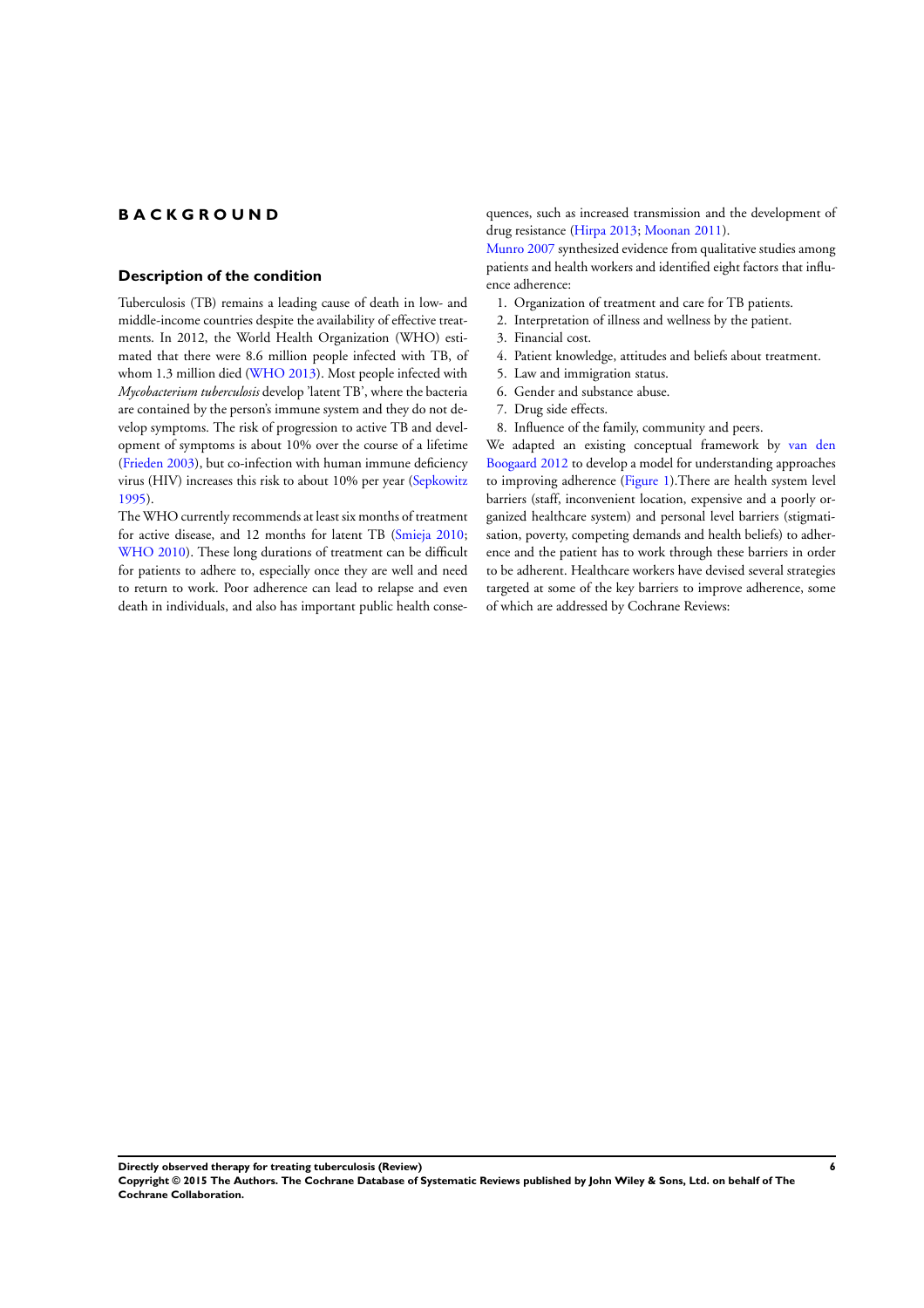<span id="page-8-0"></span>

**Figure 1. Factors influencing adherence and possible intervention points.**

- Encouraging family and social support engagement  $1.$
- 2. Patient education and counseling
- 3. Reimbursements for time and money (facilitation of transport)
- 4. Direct observation of treatment
- 5. Prompts and reminders
- 6. Staff supervision and motivation

**Directly observed therapy for treating tuberculosis (Review) 7**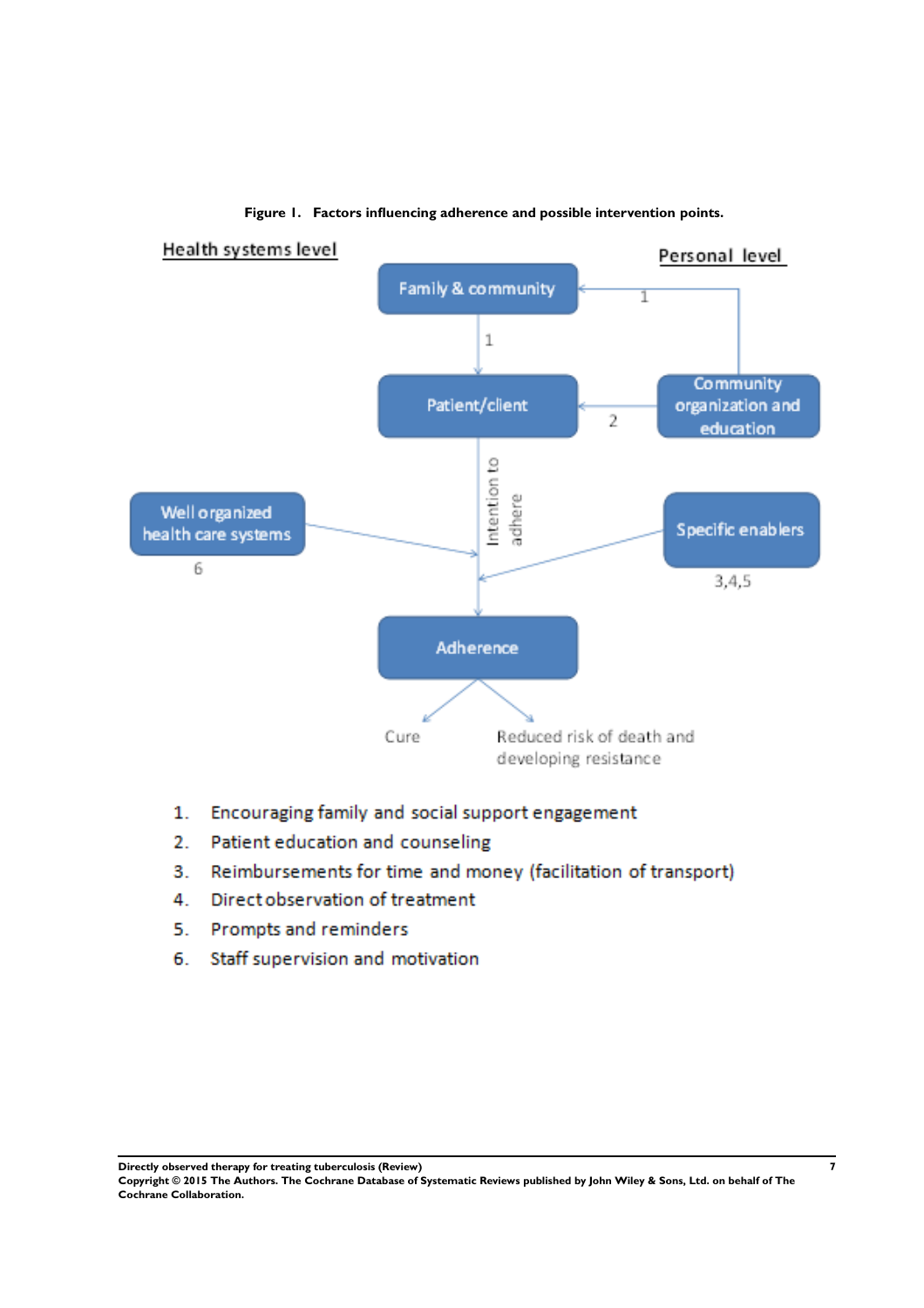• Reminder systems and late patient tracers in the diagnosis and management of TB [\(Liu 2008](#page-21-0)).

• Patient education and counselling for promoting adherence to treatment for TB [\(M'Imunya 2012\)](#page-21-0).

• Material incentives and enablers in the management of TB [\(Lutge 2012](#page-21-0)).

• Contracts: written or verbal agreements to return for an appointment or course of treatment ([Bosch-Capblanch 2007](#page-21-0)).

#### **Description of the intervention**

'Directly observed therapy' (DOT) is one component of a wider WHO strategy called 'Directly Observed Therapy Short course' (DOTS). This strategy incorporates wide ranging health system improvements, political commitment to improving TB programmes, improved TB laboratory services, free TB drugs for all TB patients, and accurate documentation and monitoring of TB diagnosis and treatment outcomes ([WHO 2002\)](#page-21-0). The DOT component is an attempt to improve adherence by active monitoring and recording of the consumption of each and every drug dose by an 'observer' acceptable to the patient and the health system [\(Hopewell 2006\)](#page-21-0). This approach was first adopted in studies in Madras, India and Hong Kong as early as the 1960s ([Bayer 1995](#page-21-0)), and is now considered a core component of TB programmes by the WHO to ensure cure and prevent the emergence of drug resistance ([Chien 2013](#page-21-0); [Hirpa 2013](#page-21-0)). Proponents of DOT argue that the close monitoring has a social effect and acts as a peer pressure which leads to behavior change towards improved adherence [\(Macq 2003\)](#page-21-0) and it has strong proponents [\(Chaulk 1998;](#page-21-0) [Frieden](#page-21-0) [2007](#page-21-0)). However, to opponents it has been seen as a coercive model which leaves the patient as a passive recipient of therapy thereby eroding the gains made in involving patients in management of their own health [\(Zwarenstein 1998 ZAF\)](#page-21-0).

The initial Cochrane Review [\(Volmink 1997](#page-21-0)) and subsequent updates [\(Volmink 2000a;](#page-21-0) [Volmink 2001;](#page-21-0) [Volmink 2003;](#page-21-0) [Volmink](#page-21-0) [2006](#page-21-0); [Volmink 2007\)](#page-21-0) challenged the dogma that DOT improved cure and thus helped prevent drug resistance developing. The debate has continued, with some even advocating for a shift of resources away from DOT programmes [\(Barbara 2013;](#page-21-0) [Gross 2009;](#page-21-0) [Moonan 2011;](#page-21-0) [Pasipanodya 2013\)](#page-21-0). There are also debates as to the best delivery of DOT, for example, should it be through healthcare workers or family members ([Anuwatnonthakate 2008](#page-21-0); [Dick](#page-21-0) [2005](#page-21-0)).

#### **Why it is important to do this review**

Full implementation of DOT requires considerable resources. For example, in Pakistan it has been shown that direct observation at a health facility costs two times more than self-supervision (USD310 versus USD164). Therefore, it is important to evaluate the effects in order to inform decisions about whether the benefits are worth investing in ([Khan 2003](#page-21-0)). This Cochrane Review is an update of [Volmink 2007.](#page-21-0)

## **O B J E C T I V E S**

To evaluate DOT compared to self-administered therapy in people on treatment for active TB or on prophylaxis to prevent active disease. We also compare the effects of different forms of DOT.

## **M E T H O D S**

#### **Criteria for considering studies for this review**

#### **Types of studies**

Individually randomized controlled trials (RCTs) or cluster-RCTs. We also included quasi-RCTs.

#### **Types of participants**

People on treatment for active TB or receiving prophylaxis to prevent the development of active TB disease.

#### **Types of interventions**

#### **Intervention**

DOT where a health worker, community volunteer or family member, routinely observes participants taking their antituberculous drugs.

#### **Control**

Self-administered therapy or an alternative form of DOT.

#### **Types of outcome measures**

#### **Primary**

- Cure (having a negative sputum smear test in the last month of treatment having been smear-positive initially).
	- Treatment completion.
	- Development of clinical TB (in trials of drug prophylaxis).

**Directly observed therapy for treating tuberculosis (Review) 8**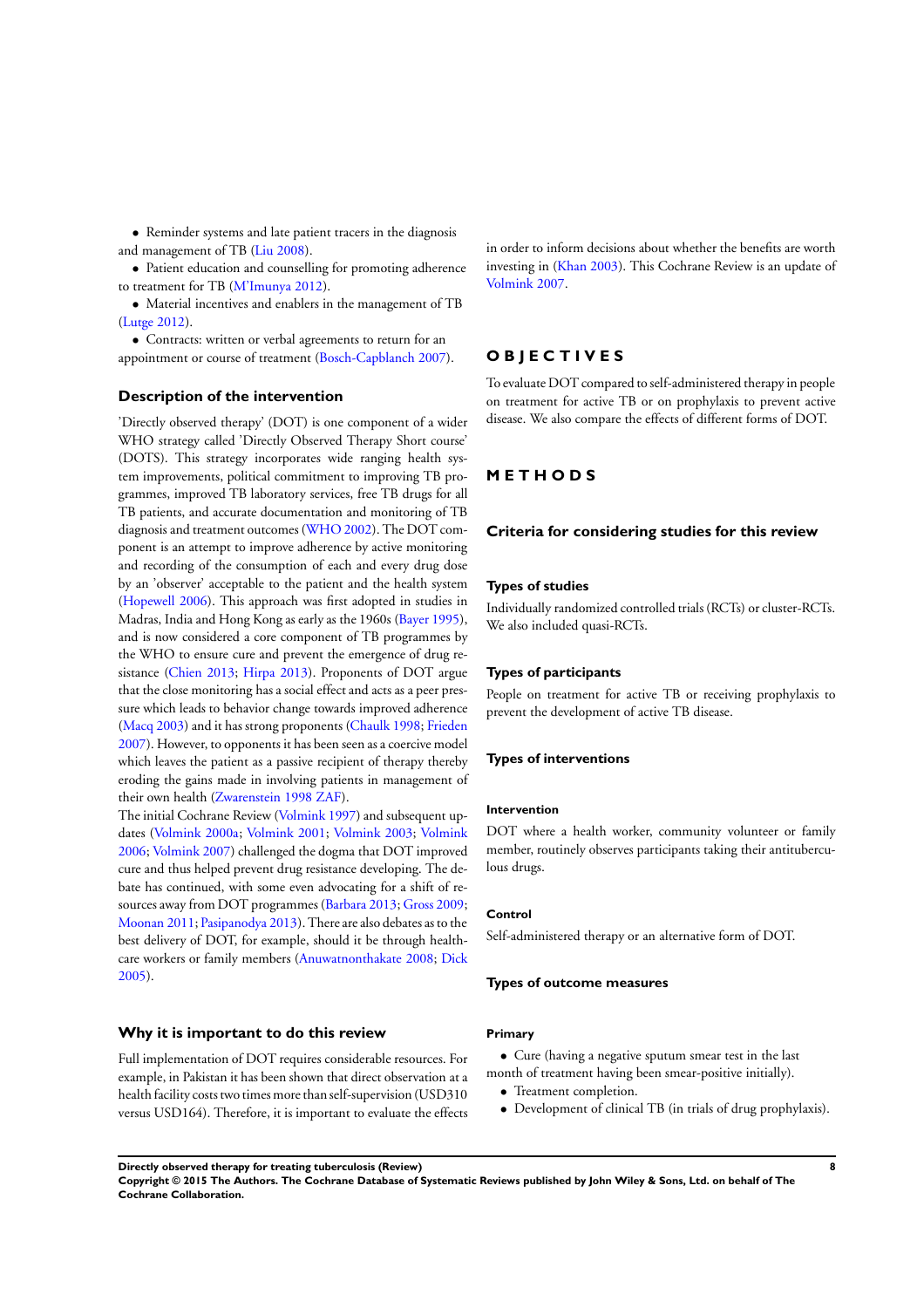#### **Secondary**

• Proportion of outpatient appointments attended.

#### **Search methods for identification of studies**

We attempted to identify all relevant trials regardless of language or publication status (published, unpublished, in press and in progress).

#### **Databases**

We searched the following databases using the search terms and strategy described in [Appendix 1](#page-53-0): Cochrane Infectious Diseases Group (CIDG) Specialized Register (13 January 2015); the Cochrane Central Register of Controlled Trials (CENTRAL), published in the Cochrane Library; MEDLINE (1966 to 13 January 2015); EMBASE (1974 to 13 January 2015); and LILACS (1982 to 13 January 2015). We also searched the *meta*Register of Controlled Trials (*m*RCT) using 'tuberculosis AND DOT\*' (13 January 2015).

#### **Researchers and organizations**

For unpublished and ongoing trials, we contacted individual researchers working in the field and the following organizations: WHO, the International Union Against Tuberculosis and Lung Disease, and the Centers for Disease Control and Prevention (CDC).

#### **Reference lists**

We also checked the reference lists of all studies identified by the above methods.

#### **Data collection and analysis**

#### **Selection of studies**

We independently applied the inclusion criteria to all identified trials. We used the titles and abstracts of the identified citations to exclude trials that clearly did not meet the inclusion criteria. If either review author judged that the trial might be eligible for inclusion, we obtained the full text article. We independently screened the full text articles of selected trials to confirm eligibility and resolved any disagreements by discussion.

#### **Data extraction and management**

We independently extracted the data and checked whether trial authors had conducted an intention-to-treat analysis. We contacted trial authors to obtain missing information and to clarify issues. We resolved discrepancies through discussion. For the outcomes, we extracted the number of participants experiencing the event.

#### **Assessment of risk of bias in included studies**

We independently evaluated the methodological quality of each trial, classifying the generation of allocation sequence and concealment of allocation as either adequate, inadequate or unclear, according to [Jüni 2001](#page-21-0). We classified blinding as adequate if the trial authors took steps to ensure the people recording the main outcome of the trial were blinded to the assigned interventions, and inadequate if this was not the case or if there was no mention of attempts to blind the observers. We assessed completeness of follow-up as adequate if 90% or more of the enrolled participants had outcome data reported, inadequate if less than 90% of the participants had outcome data reported, or unclear if not mentioned in the trial.

#### **Measures of treatment effect**

For dichotomous outcomes, we calculated the results using the risk ratio (RR). We presented the effect estimates with 95% confidence intervals (CIs).

#### **Assessment of heterogeneity**

We looked for statistical heterogeneity by inspecting the forest plots for overlapping CIs, applying the  $Chi^2$  test (P value <  $0.10$ considered statistically significant) and the  $I^2$  statistic ( $I^2$  value of 50% used to denote moderate levels of heterogeneity). We assessed whether a difference in the intensity of supervision between the intervention and control group could explain heterogeneity.

#### **Data synthesis**

We used [Review Manager 5](#page-21-0) to analyse the data, using risk ratio (RR) with 95% CIs to assess estimates of effect. We used the fixedeffect model when there was no statistically significant heterogeneity (Chi<sup>2</sup> test,  $P > 0.1$ ) and a random-effects model when heterogeneity was present ( $I^2$  statistic > 50). We assessed the quality of the evidence using the GRADE approach.

## **R E S U L T S**

#### **Description of studies**

**Directly observed therapy for treating tuberculosis (Review) 9**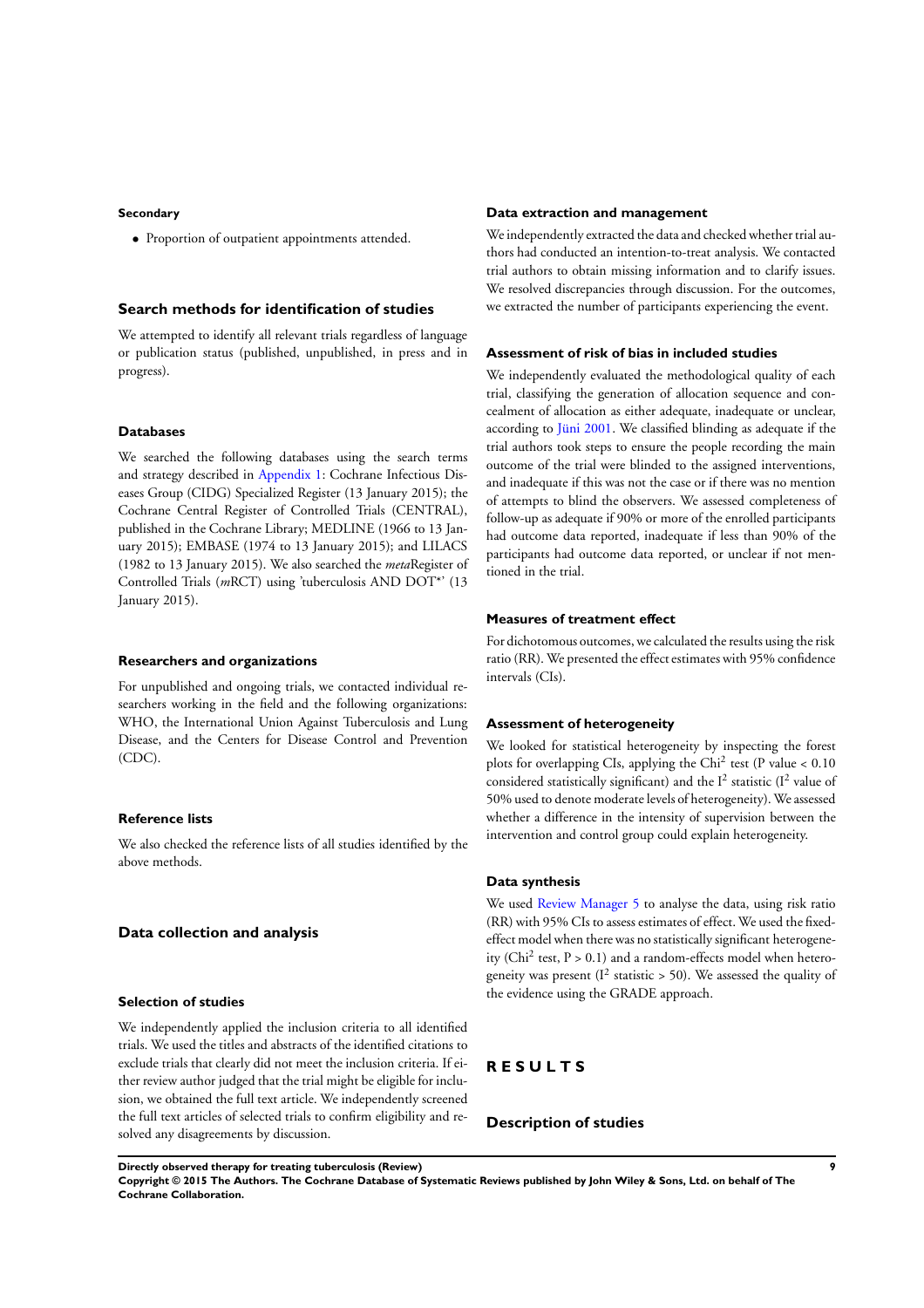Eleven trials, enrolling 5662 participants, met the inclusion criteria (*see* ['Characteristics of included studies'](#page-25-0)), and we excluded 13 studies for the reasons listed in the'[Characteristics of excluded](#page-38-0) [studies'](#page-38-0) table.

Nine included trials were individually RCTs, and two were cluster-RCTs ([Lwilla 2003 TZA](#page-21-0); [Newell 2006 NPL](#page-21-0)). One trial used a quasi-random method of allocation [\(MacIntyre 2003 AUS](#page-21-0)).

Three trials were conducted in low-income countries (Tanzania: [Lwilla 2003 TZA](#page-21-0); [Wandwalo 2004 TZA;](#page-21-0) Nepal: [Newell](#page-21-0) [2006 NPL](#page-21-0)); six in middle-income countries (Taiwan: [Hsieh 2008](#page-21-0) [TWN;](#page-21-0) Pakistan: [Walley 2001 PAK](#page-21-0); Thailand: [Kamolratanakul](#page-21-0) [1999 THA;](#page-21-0) South Africa: [Zwarenstein 1998 ZAF](#page-21-0); [Zwarenstein](#page-21-0) [2000 ZAF;](#page-21-0) and Swaziland:[Wright 2004 SWZ\)](#page-21-0); and two were from high-income countries (Australia: [MacIntyre 2003 AUS](#page-21-0); USA: [Chaisson 2001 USA](#page-21-0)).

#### **Populations targeted**

Ten trials evaluated DOT in people on treatment for active TB, and one evaluated directly observed prophylaxis in intravenous drug users (see [Table 1;](#page-51-0) [Table 2;](#page-52-0) [Table 3\)](#page-53-0).

Six trials compared DOT with self-administered therapy:

• [Zwarenstein 1998 ZAF](#page-21-0) included two arms in two locations (Elsies River and Khayelitsha); [Zwarenstein 2000 ZAF](#page-21-0) was the same trial containing data from one of these two locations, and had an additional arms (lay health worker administered DOT). The control arms (self-administered treatment) were therefore the same for Elsies River in both trials, and so in the metaanalysis we adjusted the data to ensure they were not counted twice.

• [Kamolratanakul 1999 THA](#page-21-0) allowed participants to choose between DOT by a health worker, community leader or family member; 85% chose the latter.

• [Walley 2001 PAK](#page-21-0) compared DOT by a health worker or community health worker with DOT by a family member and with self-administration of treatment.

• [MacIntyre 2003 AUS](#page-21-0) evaluated DOT by a family member compared to self-administration.

• [Hsieh 2008 TWN](#page-21-0) had DOT by case managers; there were three arms; weekly observation, monthly observation and the control group was patients admitted to hospital (Inpatient care).

Four trials compared different forms of DOT:

• [Newell 2006 NPL](#page-21-0) compared community health worker observation to family member observation.

• [Wandwalo 2004 TZA](#page-21-0) trials compared DOT by a family member with either DOT by a health worker at a health facility or DOT by a community health worker.

• [Wright 2004 SWZ](#page-21-0) compared community health worker observation to family member observation coupled with a once per week visit by a community health worker.

• [Lwilla 2003 TZA](#page-21-0) compared a community health worker DOT at home to DOT at a health facility.

One trial evaluated DOT in injecting (intravenous) drug users in the USA:

• [Chaisson 2001 USA](#page-21-0) involved intravenous drug users, and studied DOT by an outreach nurse with self-administration either with monthly peer support or monthly clinic visits.

#### **Intensity of supervision**

Intensity of supervision varied in the included trials. For the six RCTs of DOT compared to self-administered treatment, three trials appeared to be a direct comparison of healthcare worker administered DOT versus self-administered. Another three trials appeared to have more intense supervision in the DOT arm only, with health workers visiting patients at home every two weeks. In [Kamolratanakul 1999 THA](#page-21-0), community health workers and family members received additional supervision by health centre staff once every two weeks. In [MacIntyre 2003 AUS](#page-21-0), nurses had weekly calls to the patients who were observed by family members. In [Hsieh 2008 TWN](#page-21-0) the case manager visited the patients in the intervention arm and was supervised by weekly unscheduled supervision. In the control group of these trials no such intensive supervision was described.

### **Adjustment for clustering**

Both cluster-RCTs adjusted for clustering appropriately: standard error of the coefficients for clustering on units corrected using the Huber-White-Sandwich method [\(Lwilla 2003 TZA](#page-21-0)); and, in [Newell 2006 NPL,](#page-21-0) using the coefficient of variation between clusters.

#### **Risk of bias in included studies**

We have summarized the 'Risk of bias' assessments [Figure 2](#page-12-0) and [Figure 3](#page-13-0), and have listed the reasons in the [Characteristics of](#page-25-0) [included studies](#page-25-0) section.

**Directly observed therapy for treating tuberculosis (Review) 10**

**Copyright © 2015 The Authors. The Cochrane Database of Systematic Reviews published by John Wiley & Sons, Ltd. on behalf of The Cochrane Collaboration.**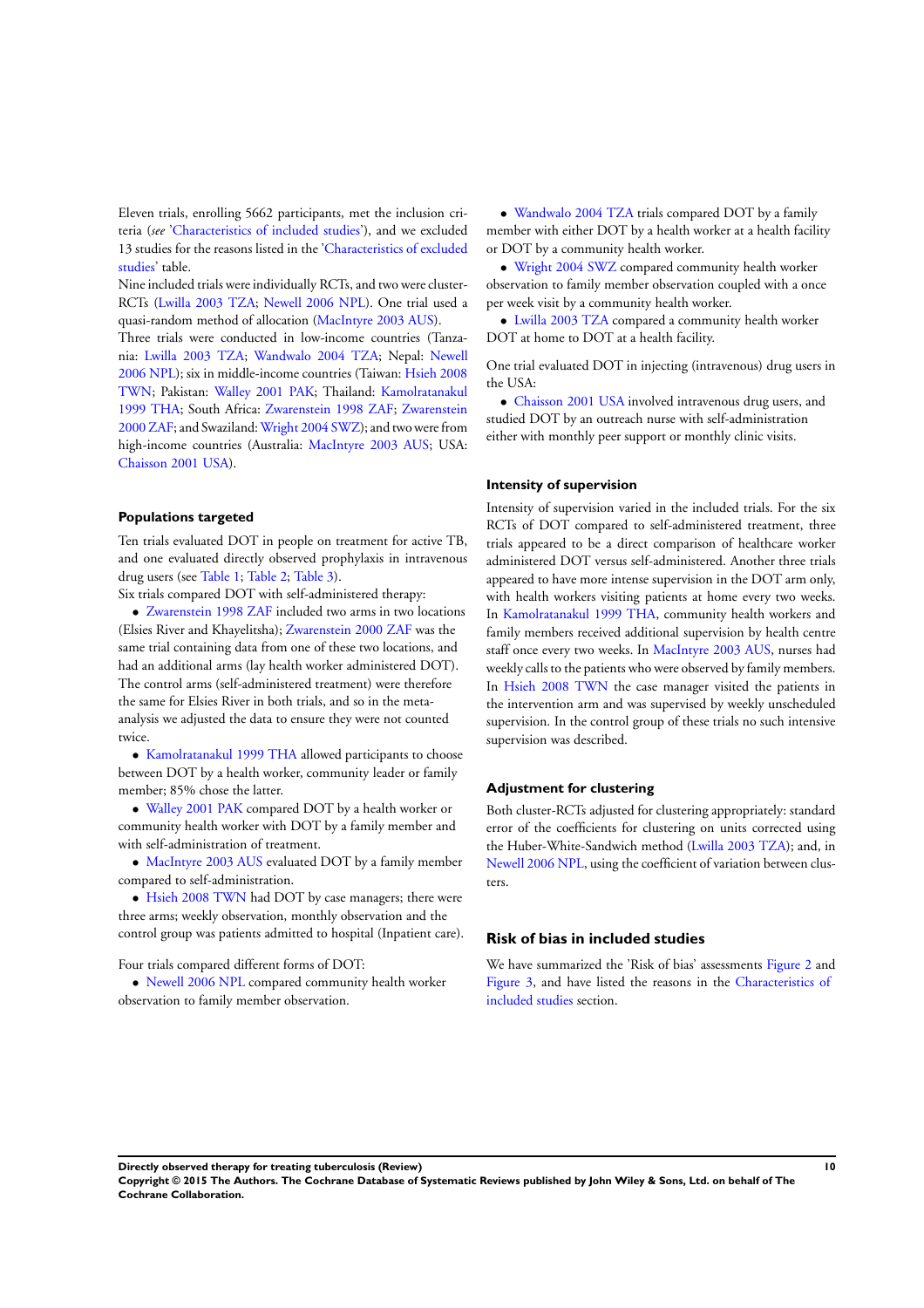|                         | Random sequence generation (selection bias) | Allocation concealment (selection bias) | Blinding of outcome assessment (detection bias) | (Incomplete outcome data (attrition bias | Selective reporting (reporting bias) | Other bias              | Recruitment bias | Baseline imbalance | Loss of clusters | Incorrect analysis |
|-------------------------|---------------------------------------------|-----------------------------------------|-------------------------------------------------|------------------------------------------|--------------------------------------|-------------------------|------------------|--------------------|------------------|--------------------|
| Chaisson 2001 USA       | Ŧ                                           | Î,                                      | ÷                                               | ?                                        | $\ddot{}$                            | ?                       |                  |                    |                  |                    |
| Hsieh 2008 TWN          | Ĩ,                                          | ?                                       | ?                                               | ?                                        | 7                                    | 7                       |                  |                    |                  |                    |
| Kamolratanakul 1999 THA | Ŧ                                           | ?                                       | ÷                                               | Ŧ                                        | ?                                    | Ŧ,                      |                  |                    |                  |                    |
| Lwilla 2003 TZA         | ?                                           | ?                                       | ÷                                               | Ę                                        | Ŧ                                    |                         | Ŧ,               | ¥                  | 7                | $\bullet$          |
| Macintyre 2003 AUS      | Ę                                           | ÷                                       | Ŧ                                               | ?                                        | 7                                    | 7                       |                  |                    |                  |                    |
| Newell 2006 NPL         | ?                                           | Ŧ                                       | Ŧ                                               | Ŧ                                        | Ŧ                                    |                         | 7                | Ŧ                  | Ŧ                | $\bullet$          |
| Walley 2001 PAK         | Ŧ                                           | Ŧ                                       | $\ddot{}$                                       | Ŧ                                        | Ŧ                                    | $\overline{\mathbf{r}}$ |                  |                    |                  |                    |
| Wandwalo 2004 TZA       | $\color{red}+$                              | ۳                                       | ?                                               | Ŧ                                        | $\bullet$                            | 7                       |                  |                    |                  |                    |
| Wright 2004 SWZ         | 7                                           | ?                                       | ÷                                               | Ŧ                                        | Ŧ,                                   | 7                       |                  |                    |                  |                    |
| Zwarenstein 1998 ZAF    | ¥                                           | Ŧ                                       | ?                                               | ÷                                        | ÷                                    | 7                       |                  |                    |                  |                    |
|                         |                                             |                                         |                                                 |                                          |                                      |                         |                  |                    |                  |                    |

## <span id="page-12-0"></span>**Figure 2. Risk of bias summary: review authors' judgements about each risk of bias item for each included trial.**

**Directly observed therapy for treating tuberculosis (Review) 11**

**Copyright © 2015 The Authors. The Cochrane Database of Systematic Reviews published by John Wiley & Sons, Ltd. on behalf of The Cochrane Collaboration.**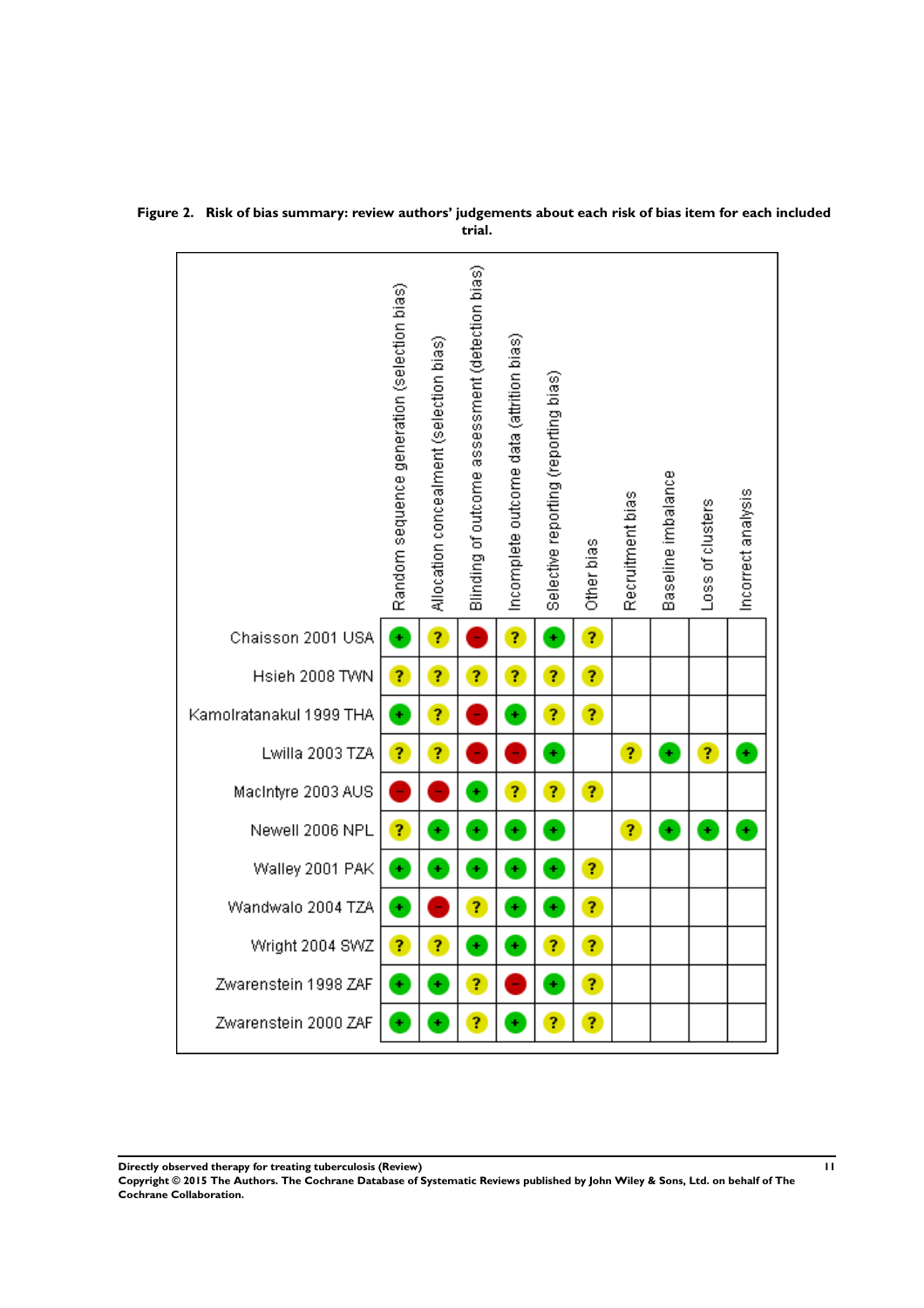<span id="page-13-0"></span>



## **Allocation**

**Blinding**

Seven trials used adequate methods to generate a random sequence: computer-generated random sequences ([Chaisson 2001 USA;](#page-21-0) [Walley 2001 PAK](#page-21-0); [Zwarenstein 1998 ZAF](#page-21-0); [Zwarenstein 2000](#page-21-0) [ZAF\)](#page-21-0), a random-number table [\(Kamolratanakul 1999 THA\)](#page-21-0), coin tossing ([Wandwalo 2004 TZA](#page-21-0)) or drawing of lots from a basket [\(Newell 2006 NPL\)](#page-21-0). One trial used alternate allocation, which was an inadequate randomization method [\(MacIntyre 2003 AUS](#page-21-0)). The remaining trials reports did not provide information ([Hsieh](#page-21-0) [2008 TWN](#page-21-0); [Lwilla 2003 TZA;](#page-21-0) [Wright 2004 SWZ\)](#page-21-0). Four trials employed adequate methods for concealing allocation [\(Newell 2006 NPL;](#page-21-0) [Walley 2001 PAK;](#page-21-0) [Zwarenstein 1998 ZAF;](#page-21-0) [Zwarenstein 2000 ZAF\)](#page-21-0). Five trials had unclear allocation conceal-

ment ([Chaisson 2001 USA;](#page-21-0) [Hsieh 2008 TWN;](#page-21-0) [Kamolratanakul](#page-21-0) [1999 THA;](#page-21-0) [Lwilla 2003 TZA;](#page-21-0) [Wright 2004 SWZ](#page-21-0)) and the remaining two trials did not use allocation concealment [\(MacIntyre](#page-21-0) [2003 AUS](#page-21-0); [Wandwalo 2004 TZA](#page-21-0)).

Only four trials blinded outcome assessment [\(MacIntyre 2003](#page-21-0) AUS; Newell 2006 NPL; Walley 2001 PAK; Wright 2004 SWZ). It was not used in three trials [\(Chaisson 2001 USA](#page-21-0); [Kamolratanakul](#page-21-0) [1999 THA;](#page-21-0) [Lwilla 2003 TZA\)](#page-21-0) and unclear in the remaining trials [\(Hsieh 2008 TWN](#page-21-0); [Wandwalo 2004 TZA;](#page-21-0) [Zwarenstein 1998](#page-21-0) [ZAF;](#page-21-0) [Zwarenstein 2000 ZAF](#page-21-0)).

#### **Incomplete outcome data**

Two trials excluded more than 10% of participants from the analyses ([Lwilla 2003 TZA](#page-21-0); [Zwarenstein 1998 ZAF](#page-21-0)). A further three trials did not provide sufficient information to assess this aspect of trial quality ([MacIntyre 2003 AUS](#page-21-0); [Newell 2006 NPL;](#page-21-0) [Zwarenstein 2000 ZAF](#page-21-0)). The remaining trials had adequate follow-up.

#### **Selective reporting**

We found no evidence of selective reporting.

## **Directly observed therapy for treating tuberculosis (Review) 12**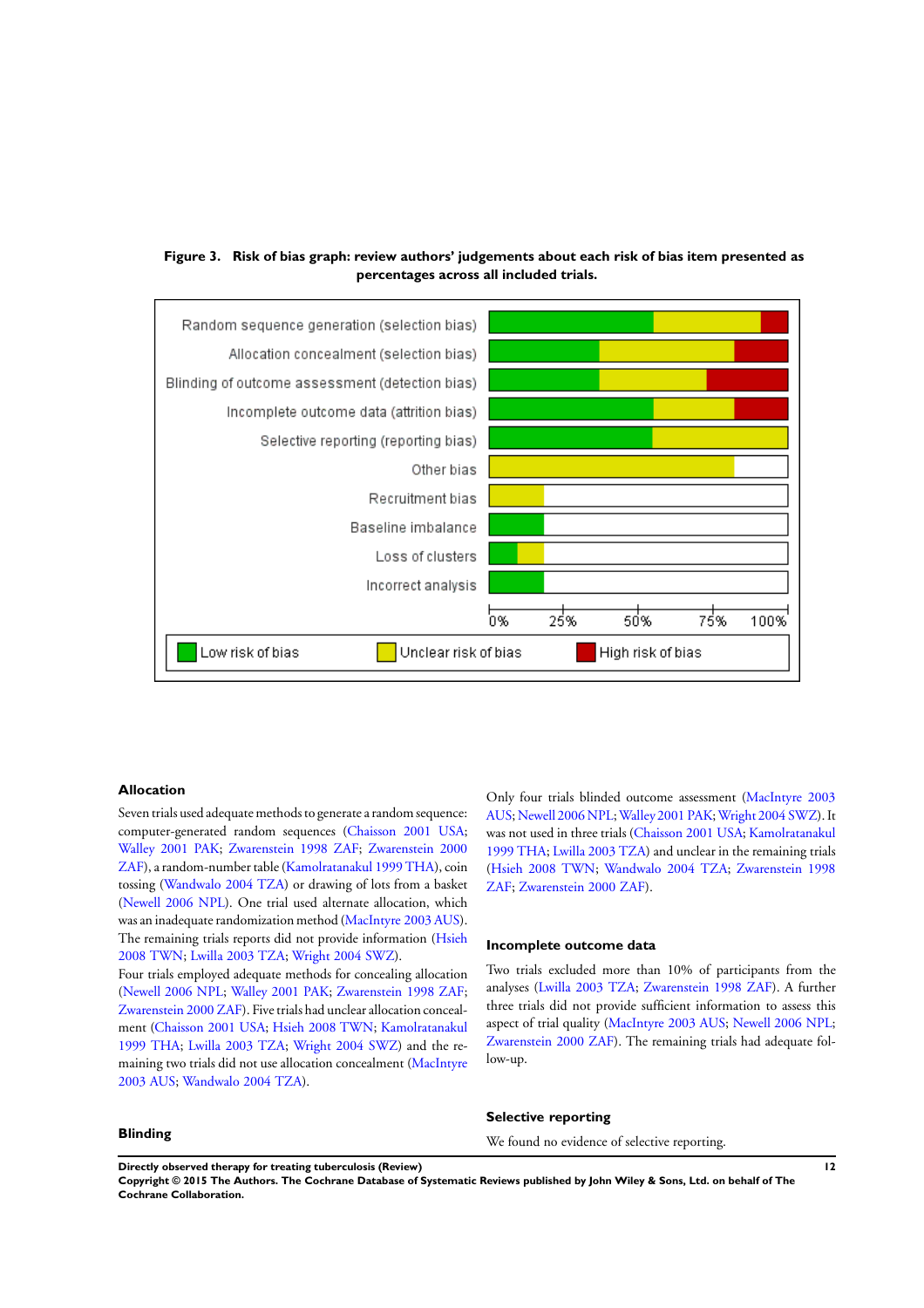## **Other potential sources of bias**

[Hsieh 2008 TWN](#page-21-0) had a control group which was inpatient based. We have not included this group in our analyses. Two trials had the same control groups ([Zwarenstein 1998 ZAF;](#page-21-0) [Zwarenstein 2000](#page-21-0) [ZAF;](#page-21-0) see [Table 1\)](#page-51-0).

[Lwilla 2003 TZA](#page-21-0) had one cluster in the community observed arm lost to follow-up and we therefore did not include it in the final analysis. Two cluster-RCTs had cluster adjustment.

#### **Effects of interventions**

See: **[Summary of findings for the main comparison](#page-5-0)** [Directly](#page-5-0) [observed therapy \(DOT\) versus self-administered TB treatment;](#page-5-0) **[Summary of findings 2](#page-16-0)** [Home DOT versus clinic DOT;](#page-16-0) **[Summary of findings 3](#page-18-0)** [Summary of findings table 3](#page-18-0); **[Summary](#page-19-0) [of findings 4](#page-19-0)** [DOT versus self-administered therapy for](#page-19-0) [intravenous drug users](#page-19-0)

#### **1. DOT versus self-administered therapy**

The details of the interventions are described in [Table 1](#page-51-0); and see [Summary of findings for the main comparison.](#page-5-0)

Six trials compared DOT and self-administered therapy. The observers were described as either nurses [\(Zwarenstein 1998 ZAF;](#page-21-0) [Zwarenstein 2000 ZAF\)](#page-21-0), healthcare workers [\(Kamolratanakul](#page-21-0) [1999 THA;](#page-21-0) [Walley 2001 PAK](#page-21-0)), community health workers [\(Kamolratanakul 1999 THA;](#page-21-0) [Walley 2001 PAK\)](#page-21-0), lay health workers ([Zwarenstein 2000 ZAF](#page-21-0)), case managers [\(Hsieh 2008 TWN](#page-21-0)) or family members [\(Kamolratanakul 1999 THA](#page-21-0); [MacIntyre 2003](#page-21-0) [AUS;](#page-21-0) [Walley 2001 PAK](#page-21-0)). In one trial participants were allowed to choose either a healthcare worker, a community health worker or a family member [\(Kamolratanakul 1999 THA](#page-21-0)).

Overall TB cure was low with self-administered therapy, ranging from 41% to 69% across trials, but on average this did not substantially improve with DOT (RR 1.08, 95% CI 0.91 to 1.27; five trials, 1645 participants, *moderate quality evidence*; [Analysis](#page-42-0) [1.1](#page-42-0)). However, there was moderate statistical heterogeneity between trials (I<sup>2</sup> statistic = 68%; P = 0.01), with two trials finding benefits which reached standard levels of statistical significance [\(Kamolratanakul 1999 THA](#page-21-0); [Hsieh 2008 TWN](#page-21-0)). These differential effects may be explained by differences in the intensity of follow-up between the intervention and control arms ([Analysis](#page-43-0) [1.2](#page-43-0)). However it is important to note that these two trials were also at unclear or high risk of selection bias and detection bias. [Kamolratanakul 1999 THA](#page-21-0) is the largest trial of DOT to date and found a higher TB cure with the intervention (76% versus

67%; RR 1.13, 95% CI 1.04 to 1.24; one trial, 836 participants). This trial had the least supervised control group (patients picked up their medication monthly), and one of the most intensely supervised intervention groups (doses were directly observed daily by a choice of health worker, community health worker or family member, and a health worker visited the patient at home every two weeks to check on adherence). This difference in intensity was similar in the second trial showing a difference (94% versus 69%; RR 1.36, 95% CI 1.06 to 1.75; one trial, 64 participants), but this trial was small and underpowered to have full confidence in this effect [\(Hsieh 2008 TWN](#page-21-0)).

Similarly, TB treatment completion ranged from 59% to 78% in those allocated to self-administration, and on average did not substantially improve with DOT (RR 1.07, 95% CI 0.96 to 1.19; six trials, 1839 participants, *moderate quality evidence*; [Analysis](#page-43-0) [1.3](#page-43-0)). There was again moderate heterogeneity between trials  $(I^2)$  $= 57\%$ ; P = 0.04), with the same two trials finding statistically significant benefits [\(Hsieh 2008 TWN](#page-21-0); [Kamolratanakul 1999](#page-21-0) [THA](#page-21-0)).

Different levels of monitoring in the self-administered groups did not yield substantially different levels of completion. (Self-treatment group: monthly monitoring RR 1.12, 95% 0.95 to 1.31; three trials, 1073 participants; every two weeks: RR 0.99, 95% 0.87 to 1.14; one trial, 497 participants); weekly monitoring RR 1.04, 95% 0.74 to 1.46; two trials, 269 participants; [Analysis 1.4](#page-44-0)).

#### **2. Home observation versus clinic observation**

The trials are described in [Table 2](#page-52-0); and see [Summary of findings](#page-16-0) [2.](#page-16-0)

Four trials compared home with clinic observation. Two tested family member direct observation against direct observation at clinic [\(Walley 2001 PAK](#page-21-0); [Wandwalo 2004 TZA\)](#page-21-0) while the other two tested community health worker home visits to direct observation at clinic ([Lwilla 2003 TZA;](#page-21-0) [Zwarenstein 2000 ZAF](#page-21-0)).

TB cure was generally low for both the home observation groups (ranging from 43% to 57%) and for clinic observation (ranging from 41% to 64%). On average there was little or no difference between the two strategies (RR 1.02, 95% CI 0.88 to 1.18; four trials, 1556 participants, *moderate quality evidence*; [Analysis 2.1\)](#page-46-0). Treatment completion ranged from 62% to 85% in those being observed at home and between 57% and 83% in clinic observation. On average there was little or no difference between the two locations (RR 1.04, 95% CI 0.91 to 1.17; three trials, 1034 participants, *moderate quality evidence*; [Analysis 2.2\)](#page-47-0).

One trial, [Lwilla 2003 TZA,](#page-21-0) had more intense supervision of the observer than the other three trials. This intense supervision however did not improve cure rates (53% for home observation and 49% for clinic observation; RR 1.01, 95% CI 0.91 to 1.11; four trials, 1556 participants, [Analysis 2.3](#page-48-0)). This trial however did not report on completion of treatment.

[Wandwalo 2004 TZA](#page-21-0) had high completion rates (85% in home and 83% in clinic observation arm) but the cure rates were quite low in either arm (43% in both arms).

#### **3. Community observed versus family observed**

Two trials compared community health worker based observation with family based observation [\(Newell 2006 NPL](#page-21-0); [Wright 2004](#page-21-0) [SWZ](#page-21-0)). The trials are described in [Table 3.](#page-53-0)

**Directly observed therapy for treating tuberculosis (Review) 13**

**Copyright © 2015 The Authors. The Cochrane Database of Systematic Reviews published by John Wiley & Sons, Ltd. on behalf of The Cochrane Collaboration.**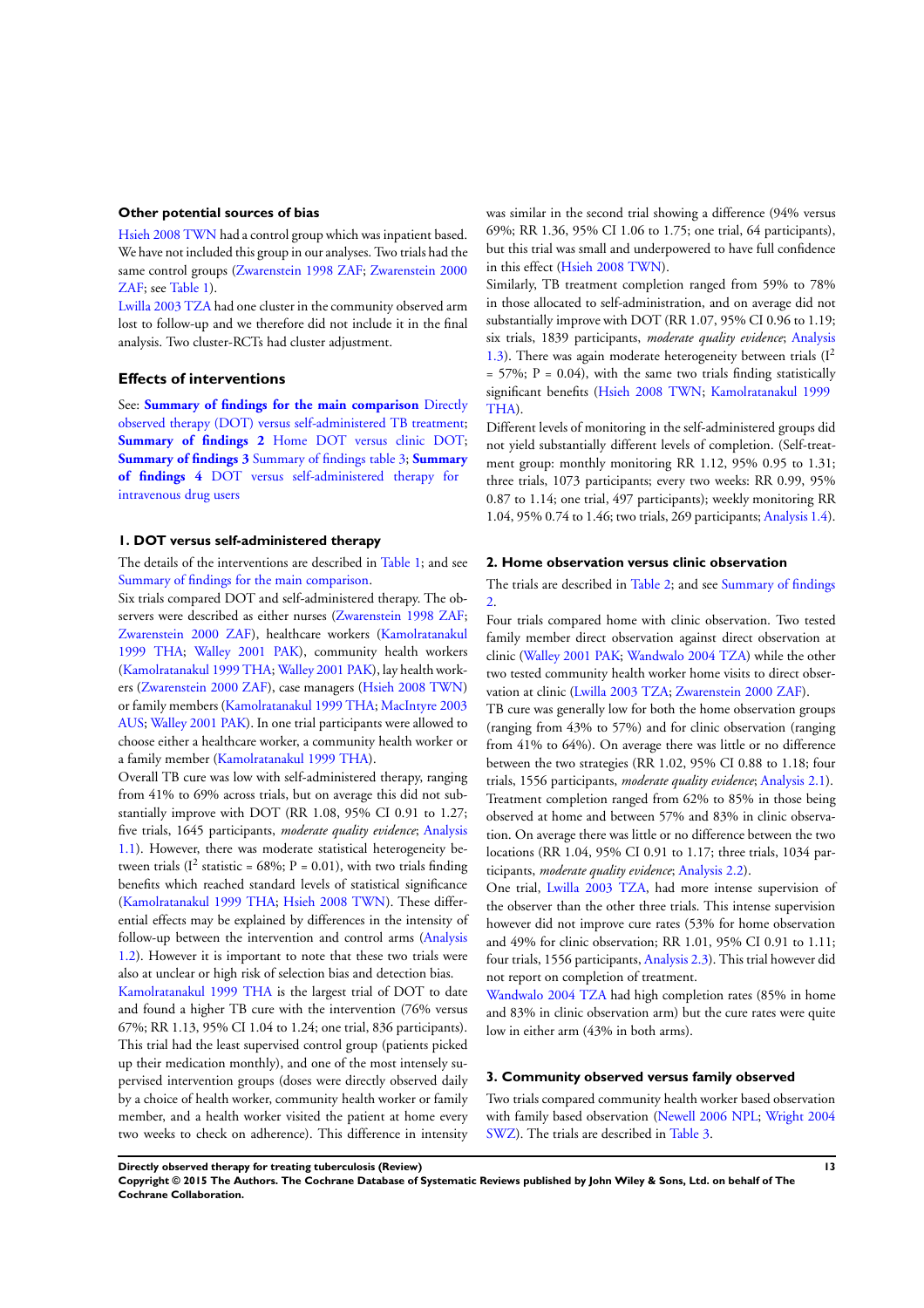The Nepal trial, [Newell 2006 NPL,](#page-21-0) had higher cure rates across the two arms (85% for community and 89% for family observed) compared with [Wright 2004 SWZ](#page-21-0) (68% for community and 61% for family observed). There was little or no difference between community and family observation (RR 1.02, 95% CI 0.86 to 1.21; two trials, 1493 participants, *moderate quality evidence*; [Analysis](#page-49-0) [3.1](#page-49-0)). However there was high statistical heterogeneity ( $I^2 = 86\%$ ;  $P = 0.009$ ).

Similarly, for the completion of treatment outcome [Newell 2006](#page-21-0) [NPL](#page-21-0) had higher rates across the two arms (96% in both arms) compared with [Wright 2004 SWZ](#page-21-0) (74% for community and 67% for family observed). There was little or no difference between community and family observation (RR 1.05, 95% CI 0.90 to

1.22; two trials, 1493 participants, *low quality evidence*; [Analysis](#page-50-0) [3.2](#page-50-0)). Again there was high statistical heterogeneity ( $I^2 = 87\%$ ; P = 0.005).

## **4. DOT versus self-administered therapy for intravenous drug users**

One trial, [Chaisson 2001 USA](#page-21-0), had three arms, supervision at a clinic, peer group supervision and self-administered treatment. The level of treatment completion was similar in those self-administering (79%) and those under peer or clinic supervision (79%) (RR 1.00, 95% CI 0.88 to 1.13; one trial, 300 participants, *low quality evidence*; [Analysis 4.1](#page-50-0)).

**Directly observed therapy for treating tuberculosis (Review) 14**

**Copyright © 2015 The Authors. The Cochrane Database of Systematic Reviews published by John Wiley & Sons, Ltd. on behalf of The Cochrane Collaboration.**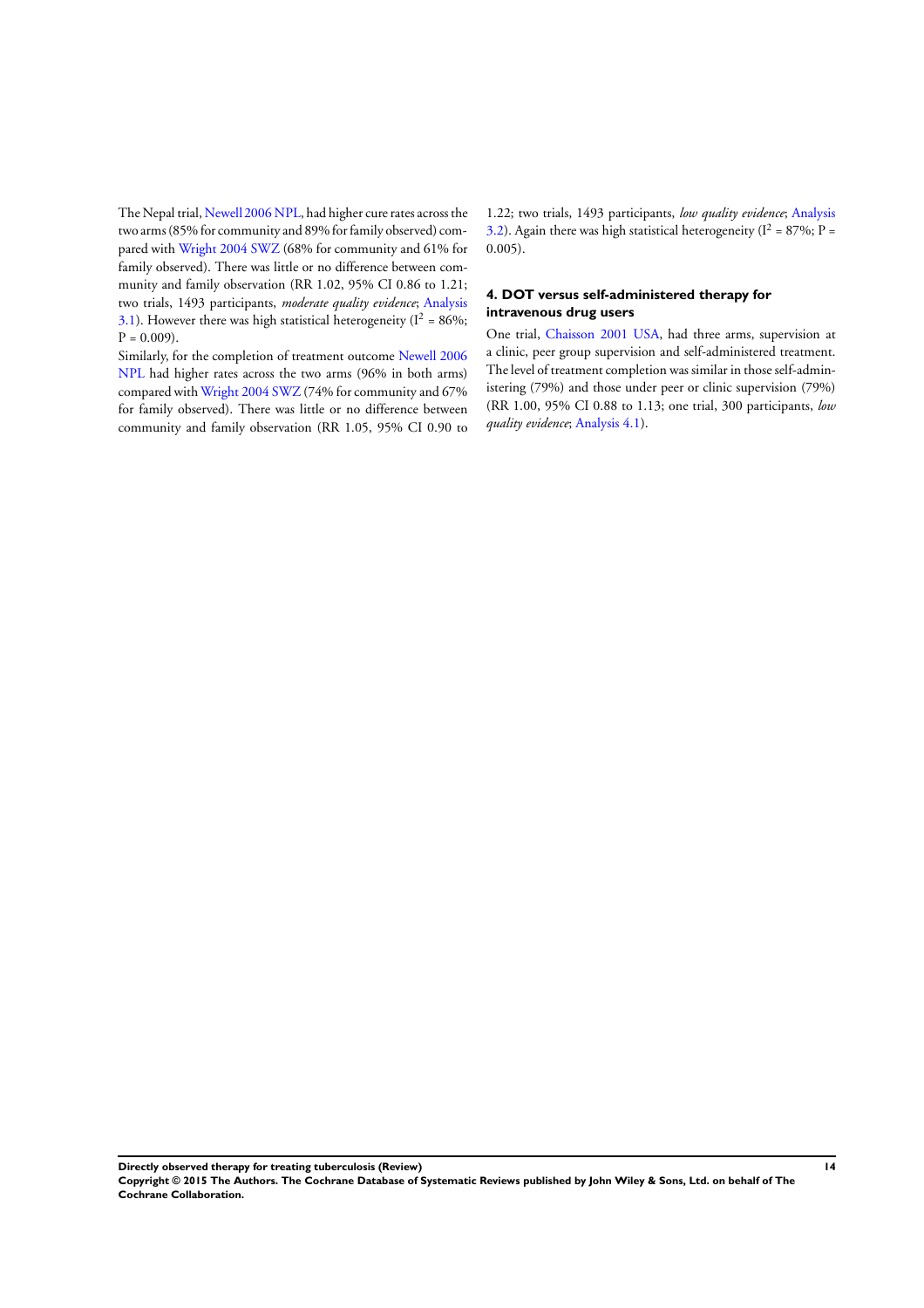## <span id="page-16-0"></span>ADDITIONAL SUMMARY OF FINDINGS *[\[Explanation\]](http://www.thecochranelibrary.com/view/0/SummaryFindings.html)*

**Home DOT versus clinic DOT**

**Patient or population:** Patients with TB treatment

**Settings:** Low-, middle- or high-income countries

**Intervention:** Home observation

**Comparison:** Clinic observation

| <b>Outcomes</b>                                    | Illustrative comparative risks* (95% CI)         |                                         | <b>Relative effect</b><br>$(95\% \text{ CI})$ | No of participants<br>(trials) | <b>Quality of the evidence</b><br>(GRADE)           |
|----------------------------------------------------|--------------------------------------------------|-----------------------------------------|-----------------------------------------------|--------------------------------|-----------------------------------------------------|
|                                                    | <b>Corresponding risk</b><br><b>Assumed risk</b> |                                         |                                               |                                |                                                     |
|                                                    | <b>Clinic observation</b>                        | Home observation                        |                                               |                                |                                                     |
| Cure<br>Follow-up: up to 6 months                  | 492 per 1000                                     | 502 per 1000<br>(433 to 580)            | <b>RR 1.02</b><br>$(0.88 \text{ to } 1.18)$   | 1556<br>(4 trials)             | $\oplus \oplus \oplus \cap$<br>moderate $1,2,3$     |
| Treatment completion 4<br>Follow-up: 2 to 6 months | 751 per 1000                                     | 781 per 1000<br>$(684 \text{ to } 879)$ | <b>RR 1.04</b><br>$(0.91 \text{ to } 1.17)$   | 1029<br>$(3 \text{ trials})$   | $\oplus \oplus \oplus \bigcirc$<br>moderate $1,2,3$ |

The basis for the **assumed risk** is the median control group risk across studies. The **corresponding risk** (and its 95% CI) is based on the assumed risk in the comparison group and the **relative effect** of the intervention (and its 95% CI).

**CI:** confidence interval; **RR:** risk ratio; **DOT:** directly observed therapy; **TB:** tuberculosis.

GRADE Working Group grades of evidence

**High quality:** Further research is very unlikely to change our confidence in the estimate of effect.

**Moderate quality:** Further research is likely to have an important impact on our confidence in the estimate of effect and may change the estimate.

Low quality: Further research is very likely to have an important impact on our confidence in the estimate of effect and is likely to change the estimate.

**Very low quality:** We are very uncertain about the estimate.

<sup>1</sup>Downgraded by 1 for risk of bias: selection bias is probable in one trial, [Wandwalo](#page-21-0) [2004](#page-21-0) [TZA](#page-21-0), as there was no blinding and no allocation concealment. In [Lwilla](#page-21-0) [2003](#page-21-0) [TZA](#page-21-0), sequence generation and allocation concealment were unclear and there was no blinding. This could bias the measurement of treatment completion.

<sup>2</sup>No serious indirectness: The trials were conducted in low-, middle- and high-income countries between <sup>1995</sup> and 2008.

<sup>3</sup>No serious imprecision: The analysis is adequately powered to detect clinically important differences between treatment arms.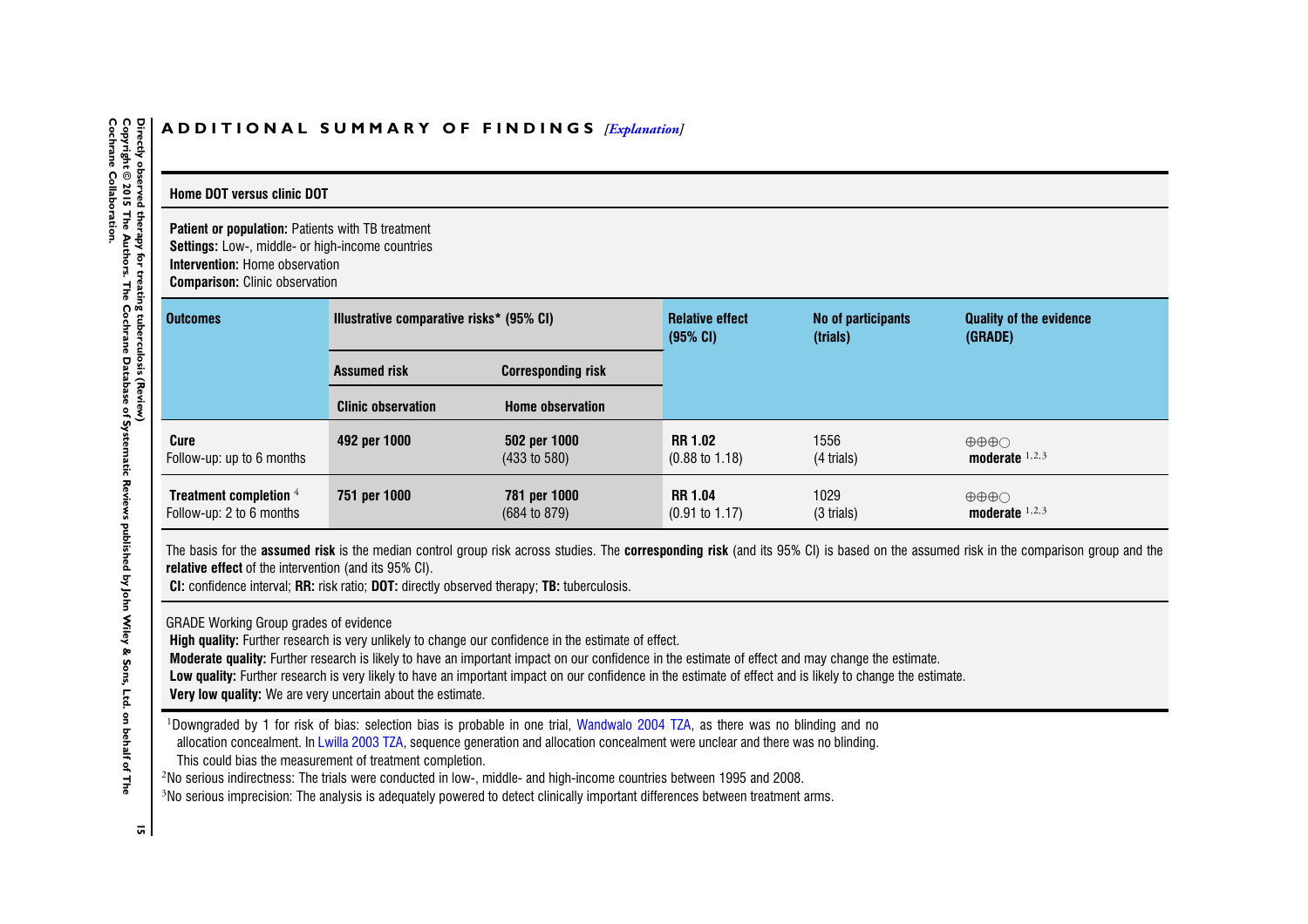| Directly observed therapy for treating tuberculosis (Review)<br>Copyright © 2015 The Authors. The Cochrane Database of Systematic Reviews published by John Wiley & Sons, Ltd. on behalf of The<br>Cochrane Collaboration. | months. |  |  |  | <sup>4</sup> Some trials checked for completion of intensive phase treatment and others the completion of the whole therapy, hence the 2 to 6 |  |  |  |  |  |  |
|----------------------------------------------------------------------------------------------------------------------------------------------------------------------------------------------------------------------------|---------|--|--|--|-----------------------------------------------------------------------------------------------------------------------------------------------|--|--|--|--|--|--|
| $\bar{z}$                                                                                                                                                                                                                  |         |  |  |  |                                                                                                                                               |  |  |  |  |  |  |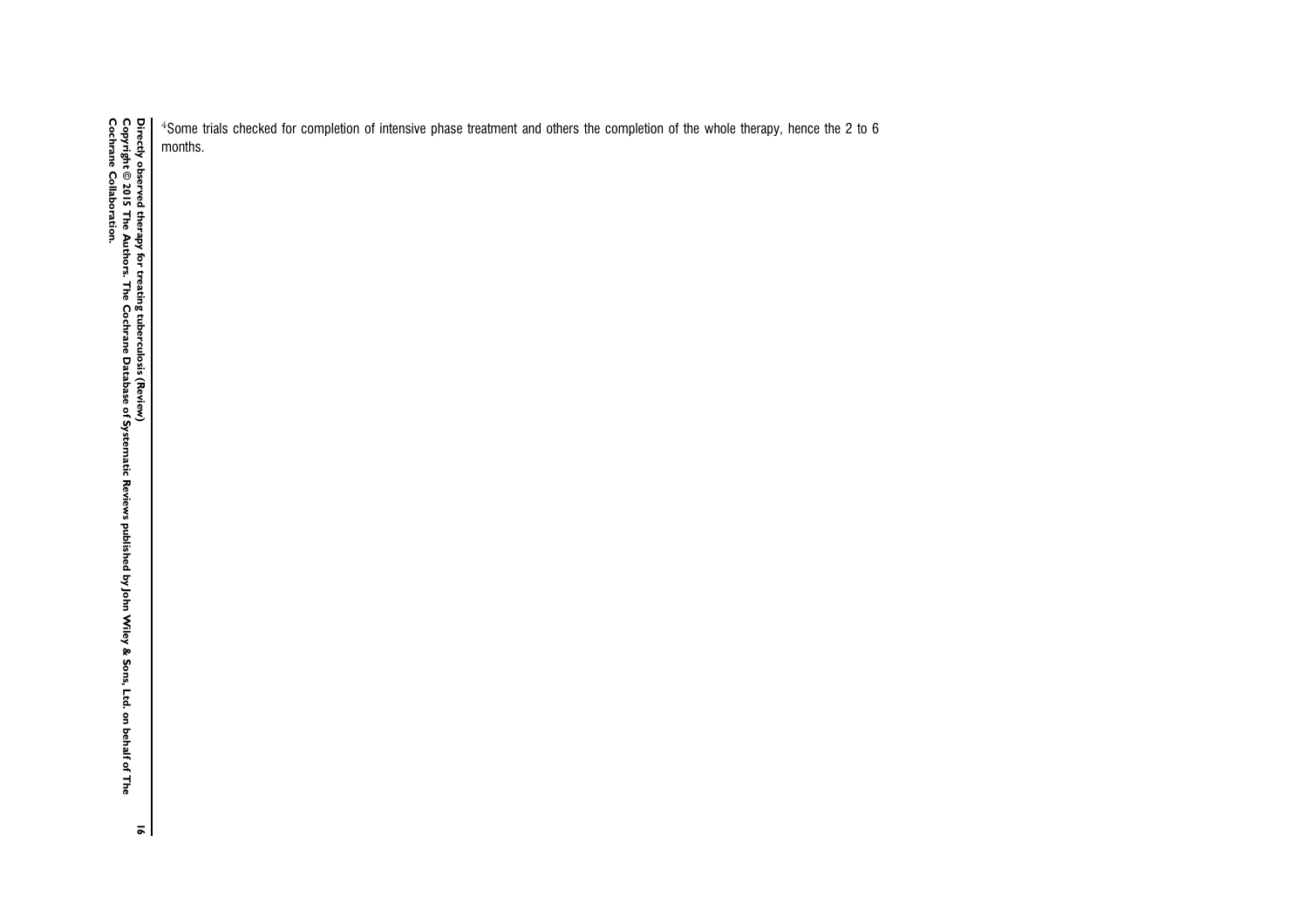<span id="page-18-0"></span>

| <b>Community DOT versus family DOT</b>                                                                                                                                            |                                          |                                          |                                               |                                |                                                   |  |  |
|-----------------------------------------------------------------------------------------------------------------------------------------------------------------------------------|------------------------------------------|------------------------------------------|-----------------------------------------------|--------------------------------|---------------------------------------------------|--|--|
| <b>Patient or population:</b> Patients on TB treatment<br>Settings: Low-, middle- or high-income countries<br><b>Intervention: Community DOT</b><br><b>Comparison: Family DOT</b> |                                          |                                          |                                               |                                |                                                   |  |  |
| <b>Outcomes</b>                                                                                                                                                                   | Illustrative comparative risks* (95% CI) |                                          | <b>Relative effect</b><br>$(95\% \text{ CI})$ | No of participants<br>(trials) | <b>Quality of the evidence</b><br>(GRADE)         |  |  |
|                                                                                                                                                                                   | <b>Assumed risk</b>                      | <b>Corresponding risk</b>                |                                               |                                |                                                   |  |  |
|                                                                                                                                                                                   | <b>Family DOT</b>                        | <b>Community DOT</b>                     |                                               |                                |                                                   |  |  |
| Cure<br>Follow-up: up to 6 months                                                                                                                                                 | 766 per 1000                             | 781 per 1000<br>$(659 \text{ to } 927)$  | <b>RR 1.02</b> (0.86 to 1.21)                 | 1493<br>(2 trials)             | $\oplus \oplus \oplus \bigcirc$<br>moderate $1$   |  |  |
| <b>Treatment completion</b><br>Follow-up: 2 to 6 months                                                                                                                           | 827 per 1000                             | 869 per 1000<br>$(744 \text{ to } 1000)$ | <b>RR 1.05</b> (0.90 to 1.22)                 | 1493<br>(2 trials)             | $\oplus \oplus \odot \odot$<br>low <sup>1,2</sup> |  |  |

\*The basis for the **assumed risk** (eg the median control group risk across studies) is provided in footnotes. The **corresponding risk** (and its 95% confidence interval) is based on the assumed risk in the comparison group and the **relative effect** of the intervention (and its 95% CI).

**CI:** confidence interval; **RR:** risk ratio; **DOT:** directly observed therapy; **TB:** tuberculosis.

GRADE Working Group grades of evidence

**High quality:** Further research is very unlikely to change our confidence in the estimate of effect.

**Moderate quality:** Further research is likely to have an important impact on our confidence in the estimate of effect and may change the estimate.

Low quality: Further research is very likely to have an important impact on our confidence in the estimate of effect and is likely to change the estimate.

**Very low quality:** We are very uncertain about the estimate.

<sup>1</sup>Downgraded by <sup>1</sup> for risk of bias. Both trials had unclear random sequence generation and recruitment bias could not be ruled out for [Newell](#page-21-0) [2006](#page-21-0) [NPL](#page-21-0).

<sup>2</sup>Downgraded by 1 for risk of bias for the outcome of treatment completion as there was no allocation concealment and selective reporting could not be ruled out in [Wright](#page-21-0) [2004](#page-21-0) [SWZ](#page-21-0).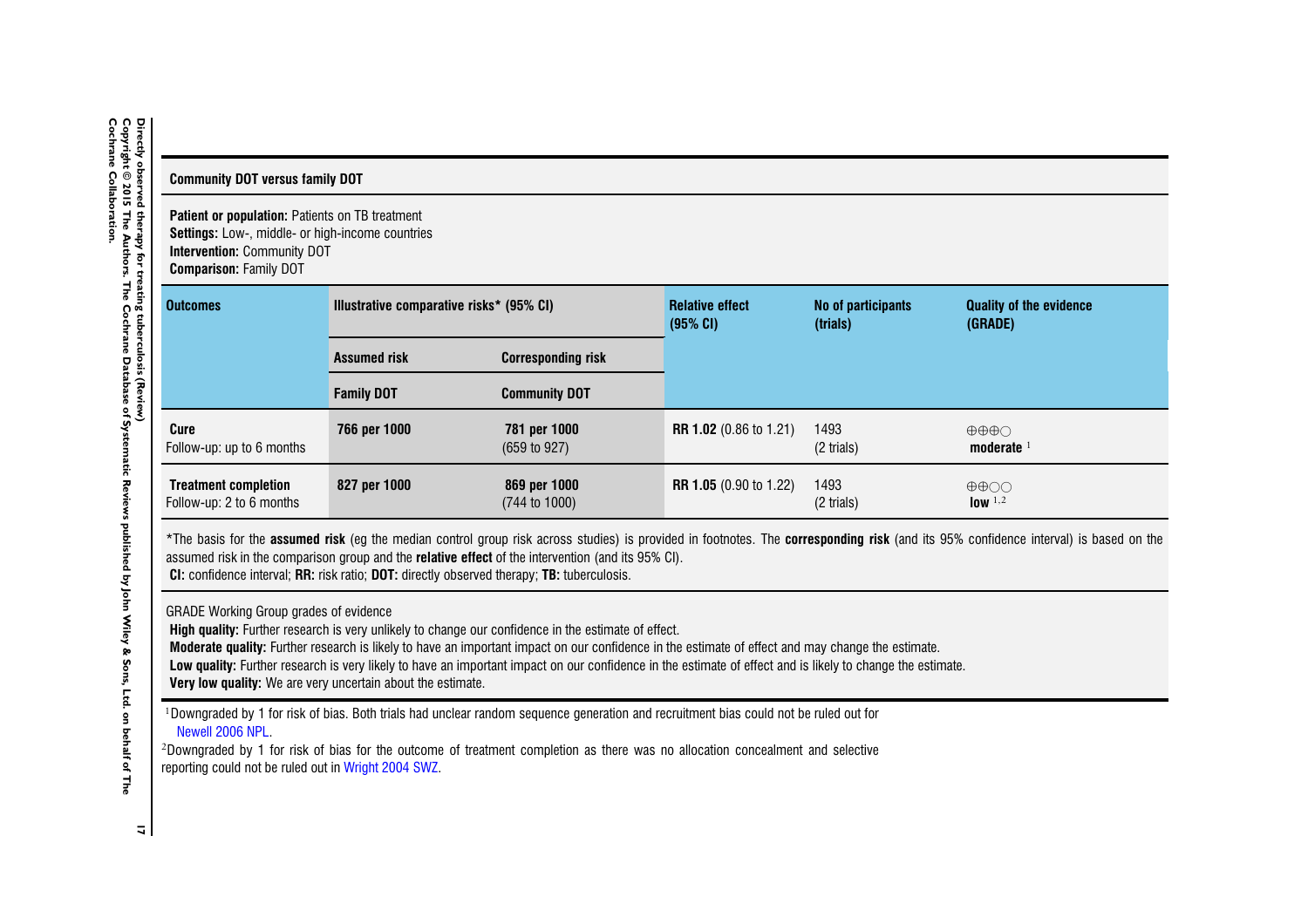| Directly observed therapy for treating tuberculosis (Review)<br>Intervention: DOT | <b>Comparison:</b> Self-administered treatment | DOT versus self-administered therapy for intravenous drug users<br>Patient or population: Patients on TB treatment<br>Settings: Low-, middle- or high-income countries                                                                                                                                                                                                                                                                                                                |                           |                                                                                                                                                 |                                |                                                                                                                                                                                      |
|-----------------------------------------------------------------------------------|------------------------------------------------|---------------------------------------------------------------------------------------------------------------------------------------------------------------------------------------------------------------------------------------------------------------------------------------------------------------------------------------------------------------------------------------------------------------------------------------------------------------------------------------|---------------------------|-------------------------------------------------------------------------------------------------------------------------------------------------|--------------------------------|--------------------------------------------------------------------------------------------------------------------------------------------------------------------------------------|
| <b>Outcomes</b>                                                                   |                                                | Illustrative comparative risks* (95% CI)                                                                                                                                                                                                                                                                                                                                                                                                                                              |                           | <b>Relative effect</b><br>(95% CI)                                                                                                              | No of participants<br>(trials) | <b>Quality of the evidence</b><br>(GRADE)                                                                                                                                            |
|                                                                                   |                                                | <b>Assumed risk</b>                                                                                                                                                                                                                                                                                                                                                                                                                                                                   | <b>Corresponding risk</b> |                                                                                                                                                 |                                |                                                                                                                                                                                      |
|                                                                                   |                                                | Self-administered therapy                                                                                                                                                                                                                                                                                                                                                                                                                                                             | DOT                       |                                                                                                                                                 |                                |                                                                                                                                                                                      |
| <b>Treatment completion</b><br>Follow-up for 6 months                             |                                                | 79 per 100                                                                                                                                                                                                                                                                                                                                                                                                                                                                            | 79 per 1000<br>(70 to 89) | RR 1.00 (0.88 to 1.13)                                                                                                                          | 300<br>$(1 \text{ trial})$     | $\oplus \oplus \bigcirc \bigcirc$<br>$low$ <sup>1,2,3</sup>                                                                                                                          |
|                                                                                   |                                                | assumed risk in the comparison group and the <b>relative effect</b> of the intervention (and its 95% CI).<br>CI: confidence interval; RR: risk ratio; DOT: directly observed therapy; TB: tuberculosis.                                                                                                                                                                                                                                                                               |                           |                                                                                                                                                 |                                | *The basis for the assumed risk (eg the median control group risk across studies) is provided in footnotes. The corresponding risk (and its 95% confidence interval) is based on the |
|                                                                                   | <b>GRADE Working Group grades of evidence</b>  | High quality: Further research is very unlikely to change our confidence in the estimate of effect.<br>Moderate quality: Further research is likely to have an important impact on our confidence in the estimate of effect and may change the estimate.<br>Low quality: Further research is very likely to have an important impact on our confidence in the estimate of effect and is likely to change the estimate.<br>Very low quality: We are very uncertain about the estimate. |                           |                                                                                                                                                 |                                |                                                                                                                                                                                      |
|                                                                                   |                                                | <sup>1</sup> Downgraded by 1 for risk of bias. There was no blinding of outcome assessment and allocation concealment was unclear and treatment<br>completion can be a bit subjective hence the results might be biased. The level of completeness to follow-up was 88%.                                                                                                                                                                                                              |                           | <sup>2</sup> Downgraded by 1 for indirectness. The self-administered group had a 10 dollar stipend which is may have enhanced adherence in this |                                |                                                                                                                                                                                      |

<span id="page-19-0"></span>Copyright © 2015 The Authors. The Cochrane Database of Systematic Reviews published by John Wiley & Sons, Ltd. on behalf of The<br>Cochrane Collaboration. **Cochrane Collaboration.Copyright © 2015 The Authors. The Cochrane Database of Systematic Reviews published by John Wiley & Sons, Ltd. on behalf of The**

 $\bar{a}$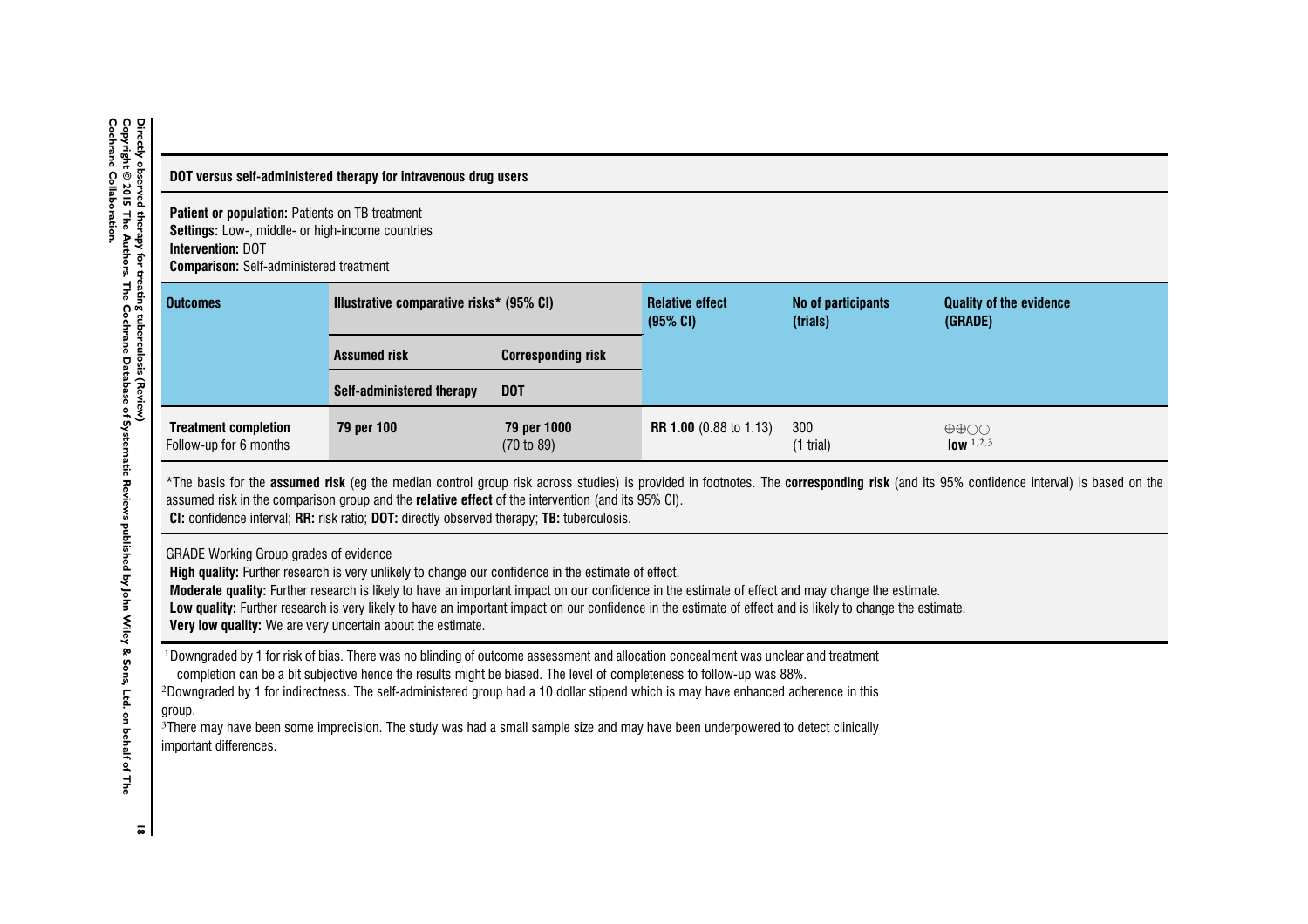## **D I S C U S S I O N**

#### **Summary of main results**

TB cure and treatment completion were low with self-administered therapy in these trials, and direct observation did not substantially improve this. Positive effects with direct observation were seen in two trials where patients in the control group were only seen in clinic once a month, but not in the three trials where the controls were seen more frequently (every one or two weeks).

Trials comparing home observation (community observer or family observer) to clinic or healthcare worker led observation did not show any difference in TB cure or treatment completion. Within home-based direct observation, there were no differences between direct observation by a family member and direct observation by a community health worker.

## **Overall completeness and applicability of evidence**

This Cochrane Review includes trials from both high- and lowburden countries, conducted between 1994 and 2008. Direct observation was implemented in line with current recommendations, and the findings remain applicable to TB treatment programmes today.

Cure and treatment completion with self-administered treatment were low in these trials, consistent with the outcomes seen in TB programmes at the time, and consequently it is remarkable that direct observation failed to substantially improve these.

One interpretation, offered by [Frieden 2007,](#page-21-0) is that these trials failed to implement direct observation effectively. This interpretation seems unreasonable to us, as the authors of the included trials did what they could to implement direct observation, and it may even be harder to implement, and less successful, outside of a clinical trial . Alternative interpretations are that the health systems were struggling to deliver TB treatment, and direct observation on its own did not resolve these underlying issues, or that TB patients experience financial or logistical barriers to compliance with direct observation. For example, it may cost patients money if they have to visit a health facility as was the case in [Walley 2001 PAK](#page-21-0).

Direct observation as a strategy is still debated in TB and other chronic diseases. These debates and the findings of this review and others are important given the often huge resource implications of implementing a direct observation therapy programme. In two studies conducted in Brazil to evaluate the cost effectiveness of direct observation strategy; one reported a doubling of indirect costs to the patient compared to self-administered therapy ([Mohan](#page-21-0) [2007](#page-21-0)) while the other reported an incremental cost-effectiveness ratio (ICER) of USD6616 per completed direct observed treatment compared to self-administered therapy [\(Steffen 2010](#page-21-0)).

#### **Agreements and disagreements with other studies or reviews**

The findings of this Cochrane Review are similar to the findings of a meta-analysis by [Pasipanodya 2013](#page-21-0), who reported no difference between DOT and self-administered treatment in terms of reduction in microbiological failure, adverse drug reactions acquired resistance and relapses. The meta-analysis included ten studies, five RCTs and five observational studies. However, it is worth noting that the included trials were quite heterogenous for a meta-analysis, the quality scales used were quite unclear and their findings were probably influenced by one observational study.

In their clinical review,[Chan 2002](#page-21-0) reported that direct observation is essential and effective for treatment and, by extension, TB elimination. The review was not systematic and mainly looked at areas where DOT has been done in conjunction with other interventions. It is probable that the other interventions or inputs, rather than specifically observing a patient as they take their medication, were beneficial for benefit, as highlighted by [Volmink 2000b.](#page-21-0) A review by [Tian 2014](#page-21-0) reported that direct observation at a clinic was not more effective than self-treatment; but that community direct observation may be, with no difference detected between family and non-family direct observation. The review did not assess the inputs and associated supervision to the extent that we did in this Cochrane Review.

[Ford 2009,](#page-21-0) a review of direct observation in HIV therapy, also reported no effect on virological suppression. Though it might be argued that the therapy of these two diseases is different given that TB is for a finite duration whereas HIV is lifelong and thus adherence issues are different.

## **A U T H O R S ' C O N C L U S I O N S**

#### **Implications for practice**

The available evidence indicates that direct observation, even when supervised by health staff, does not resolve poor adherence in TB treatment. Given the huge cost implications of direct observation, policy makers therefore might want to rethink their strategies for improving adherence. It is probably worthwhile in considering financial and logistical barriers to care, motivating patients and staff, and enhancing defaulter tracing mechanisms.

#### **Implications for research**

The lack of effects of direct observation in improving cure and completion rates is surprising but reflects the complexity of adherence. Further research in well functioning health systems is needed to assess alternative and complementary strategies to direct observation. Qualitative work focusing on defaulters, where defaulter mechanisms exists and how clinicians interact with patients would

**Directly observed therapy for treating tuberculosis (Review) 19**

**Copyright © 2015 The Authors. The Cochrane Database of Systematic Reviews published by John Wiley & Sons, Ltd. on behalf of The Cochrane Collaboration.**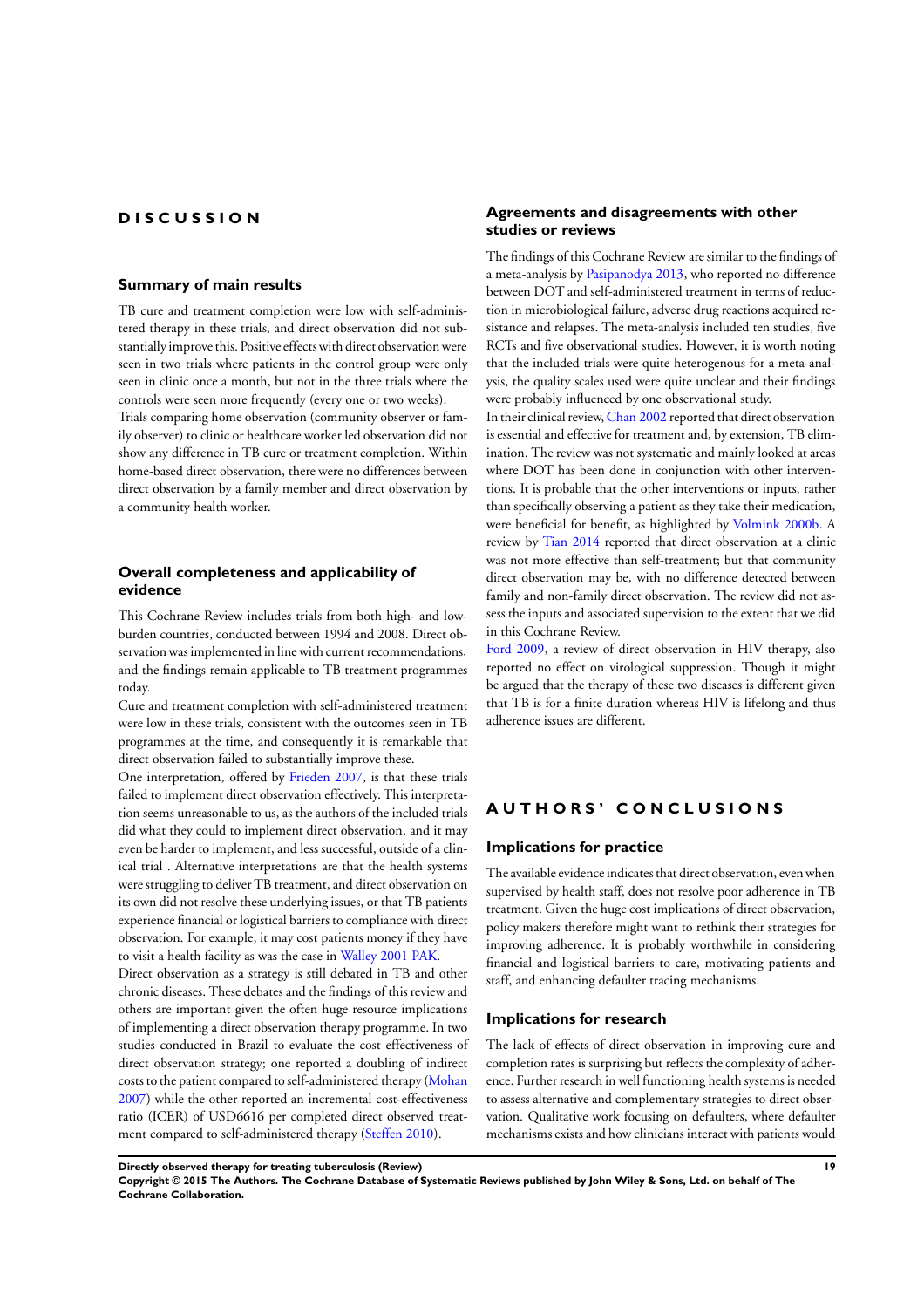<span id="page-21-0"></span>especially be important. Evaluation of the cost of DOT for patients and providers would also help in properly assessing these strategies.

## **A C K N O W L E D G E M E N T S**

We acknowledge the Aubrey Sheiham Public Health and Primary Care Scholarships for supporting Jamlick Karumbi in updating this Cochrane Review. The editorial base for the CIDG is funded by the UK Department for International Development (DFID) for the benefit of developing countries.

#### **R E F E R E N C E S**

#### **References to studies included in this review**

#### **Chaisson 2001 USA** *{published data only}*

Chaisson RE, Barnes GL, Hackman J, Watkinson L, Kimbrough L, Metha S, et al. A randomized, controlled trial of interventions to improve adherence to isoniazid therapy to prevent tuberculosis in injection drug users. *American Journal of Medicine* 2001;**110**(8):610–5.

#### **Hsieh 2008 TWN** *{published data only}*

Hsieh CJ, Lin LC, Kuo BI, Chiang CH, Su WJ, Shih JF. Exploring the efficacy of a case management model using DOTS in the adherence of patients with pulmonary tuberculosis. *Journal of Clinical Nursing* 2008;**17**(7): 869–75.

#### **Kamolratanakul 1999 THA** *{published data only}*

Kamolratanakul P, Sawert H, Lertmaharit S, Kasetjaroen Y, Akksilp S, Tulaporn C, et al. Randomized controlled trial of directly observed treatment (DOT) for patients with pulmonary tuberculosis in Thailand. *Transactions of the Royal Society of Tropical Medicine and Hygiene* 1999;**93**(5): 552–7.

#### **Lwilla 2003 TZA** *{published data only}*

Lwilla F, Schellenberg D, Masanja H, Acosta C, Galindo C, Aponte J, et al. Evaluation of efficacy of communitybased vs. institutional-based direct observed short-course treatment for the control of tuberculosis in Kilombero district, Tanzania. *Tropical Medicine and International Health* 2003;**8**(3):204–10.

#### **MacIntyre 2003 AUS** *{published data only}*

MacIntyre CR, Goebel K, Brown GV, Skull S, Starr M, Fullinfaw RO. A randomised controlled trial of the efficacy of family-based direct observation of anti-tuberculosis treatment in an urban, developed-country setting. *International Journal of Tuberculosis and Lung Disease* 2003; **7**(9):848–54.

## **Newell 2006 NPL** *{published data only}*

Newell JN, Baral SC, Pande SB, Bam DS, Malla P. Familymember DOTS and community DOTS for tuberculosis

control in Nepal: cluster-randomised controlled trial. *Lancet* 2006;**367**(9514):903–9.

#### **Walley 2001 PAK** *{published data only}*

Khan MA, Walley JD, Witter SN, Imran A, Safdar N. Costs and cost-effectiveness of different DOT strategies for the treatment of tuberculosis in Pakistan. Directly Observed Treatment. *Health Policy and Planning* 2002;**17**(2):178–86. <sup>∗</sup> Walley JD, Khan MA, Newell JN, Khan MH. Effectiveness of direct observation component of DOTS for tuberculosis: a randomised controlled trial in Pakistan. *Lancet* 2001;**357** (9275):664–9.

#### **Wandwalo 2004 TZA** *{published data only}*

Wandwalo E, Kapalata N, Egwaga S, Morkve O. Effectiveness of community-based directly observed treatment for tuberculosis in an urban setting in Tanzania: a randomised controlled trial. *International Journal of Tuberculosis and Lung Disease* 2004;**8**(10):1248–54.

#### **Wright 2004 SWZ** *{published data only}*

Wright J, Walley J, Phillip A, Pushpananthan S, Dlamini E, Newell J, et al. Direct observation of treatment for tuberculosis: a randomized controlled trial of community health workers versus family members. *Tropical Medicine and International Health* 2004;**9**(5):559–65.

#### **Zwarenstein 1998 ZAF** *{published data only}*

Zwarenstein M, Schoeman JH, Vundule C, Lombard CJ, Tatley M. Randomised controlled trial of self-supervised and directly observed treatment of tuberculosis. *Lancet* 1998;**352**(9137):1340–3.

#### **Zwarenstein 2000 ZAF** *{published data only}*

Zwarenstein M, Schoeman JH, Vundule C, Lombard CJ, Tatley M. A randomised trial of lay health workers as direct observers for treatment of tuberculosis. *International Journal of Tuberculosis and Lung Disease* 2000;**4**(6):550–4.

## **References to studies excluded from this review**

#### **Batki 2002** *{published data only}*

Batki SL, Gruber VA, Bradley JM, Bradley M, Delucchi K. A controlled trial of methadone treatment combined with

**Directly observed therapy for treating tuberculosis (Review) 20**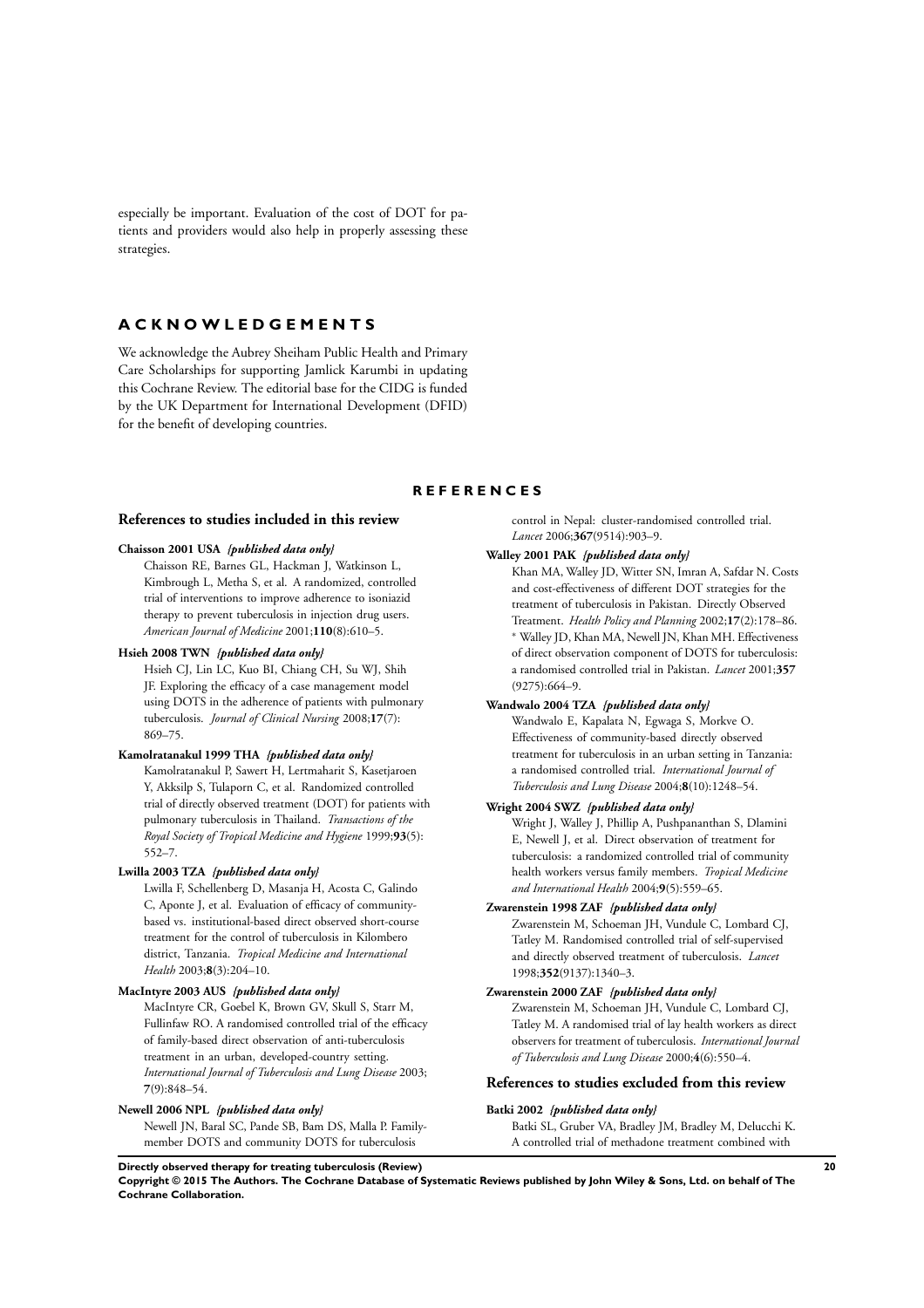directly observed isoniazid for tuberculosis prevention in injection drug users. *Drug and Alcohol Dependence* 2002;**66** (3):283–93.

#### **Carroll 2004** *{published data only}*

Carroll K, Malefoasi G. Comparison of outcomes from a district tuberculosis control programme in the Pacific: before and after the implementation of DOTS. *Tropical Doctor* 2004;**34**(1):11–4.

#### **Hwang 2004** *{published data only}*

Hwang TG, Kim SD, Yoo SH, Shin YC. Sputum smear conversion during mDOT. *Tuberculosis and Respiratory Diseases* 2004;**56**(5):485–94.

#### **Jasmer 2004** *{published data only}*

Jasmer RM, Seaman CB, Gonzalez LC, Kawamura LM, Osmond DH, Daley CL. Tuberculosis treatment outcomes: directly observed therapy compared with self-administered therapy. *American Journal of Respiratory and Critical Care Medicine* 2004;**170**(5):561–6.

## **Lewin 2004** *{published data only}*

Lewin S, Dick J, Zwarenstein M, Lombard CJ. Staff training and ambulatory tuberculosis outcomes: a cluster randomized controlled trial in South Africa. *Bulletin of the World Health Organization* 2005;**83**(4):250–9.

#### **Malotte 2001** *{published data only}*

Malotte CK, Hollingshead JR, Larro M. Incentives vs outreach workers for latent tuberculosis treatment in drug users. *American Journal of Preventive Medicine* 2001;**20**(2): 103–7.

#### **Matthew 2002** *{published data only}*

Matthew AJ, Eicher A, Davies PD. Comparison of hospital checked directly observed therapy with family supervised and unchecked tuberculosis treatment in a rural setting in North India. *European Respiratory Journal* 2002;**20**(Suppl 38):215.

#### **Moulding 2002** *{published data only}*

Moulding TS, Caymittes M. Managing medication compliance of tuberculosis patients in Haiti with medication monitors. *International Journal of Tuberculosis and Lung Disease* 2002;**6**(4):313–9.

#### **Pungrassami 2002a** *{published data only}*

Pungrassami P, Johnsen SP, Chongsuvivatwong V, Olsen J. Has directly observed treatment improved outcomes for patients with tuberculosis in southern Thailand?. *Tropical Medicine and International Health* 2002;**7**(3):271–9.

#### **Pungrassami 2002b** *{published data only}*

Pungrassami P, Chongsuvivatwong V. Are health personnel the best choice for directly observed treatment in southern Thailand? A comparison of treatment outcomes among different types of observers. *Transactions of the Royal Society of Tropical Medicine and Hygiene* 2002;**96**(6):695–9.

#### **Sorete-Abore 2002** *{published data only}*

Sorete-Arbore A, Mihaescu T. Three years of DOTS strategy in Iasi county, Romania. *European Respiratory Journal* 2002; **20**(Suppl 38):217.

#### **Directly observed therapy for treating tuberculosis (Review) 21**

#### **Tandon 2002** *{published data only}*

Tandon M, Gupta M, Tandon S, Gupta KB. DOTS versus self administered therapy (SAT) for patients with pulmonary tuberculosis: a randomised trial at a tertiary care hospital. *Indian Journal of Medical Science* 2002;**56**(1):19–21.

#### **Thiam 2007** *{published data only}*

Thiam S, LeFevre AM, Hane F, Ndiaye A, Ba F, Fielding KL, et al. Effectiveness of a strategy to improve adherence to tuberculosis treatment in a resource-poor setting: a cluster randomized controlled trial. *JAMA* 2007;**297**(4):380–6.

#### **Toyota 2003** *{published data only}*

Toyota E, Kobayashi N, Houjou M, Yoshizawa A, Kawana A, Kudo K. Usefulness of directly observed therapy (DOT) during hospitalization as DOTS in Japanese style. *Kekkaku* 2003;**78**(9):581–5.

#### **Additional references**

#### **Anuwatnonthakate 2008**

Anuwatnonthakate A, Limsomboon P, Nateniyom S, Wattanaamornkiat W, Komsakorn S, Moolphate S, et al. Directly observed therapy and improved tuberculosis treatment outcomes in Thailand. *PLoS One* 2008;**3**(8): e3089.

#### **Barbara 2013**

Seaworth BJ, Armitige LY, Griffith DE. First do no harmadverse events, drug intolerance, and hepatotoxicity: how can we not justify directly observed therapy for treating tuberculosis?. *Clinical Infectious Diseases* 2013;**57**(7): 1063–4.

#### **Bayer 1995**

Bayer R, Wilkinson D. Directly observed therapy for tuberculosis: history of an idea. *Lancet* 1995;**345**(8964): 1545–8.

#### **Bosch-Capblanch 2007**

Bosch-Capblanch X, Abba K, Prictor M, Garner P. Contracts between patients and healthcare practitioners for improving patients' adherence to treatment, prevention and health promotion activities. *Cochrane Database of Systematic Reviews* 2007, Issue 2. [DOI: 10.1002/ 14651858.CD004808.pub3]

#### **Chan 2002**

Chan ED, Iseman MD. Current medical treatment for tuberculosis. *BMJ* 2002;**325**(7375):1282–6.

#### **Chaulk 1998**

Chaulk CP, Kazandjian VA. Directly observed therapy for treatment completion of pulmonary tuberculosis: Consensus Statement of the Public Health Tuberculosis Guidelines Panel. *JAMA* 1998;**279**(12):943–8.

#### **Chien 2013**

Chien JY, Lai CC, Tan CK, Chien ST, Yu CJ, Hsueh PR. Decline in rates of acquired multidrug-resistant tuberculosis after implementation of the directly observed therapy, short course (DOTS) and DOTS-Plus programmes in Taiwan. *Journal of Antimicrobial Chemotherapy* 2013;**68**(8):1910-6.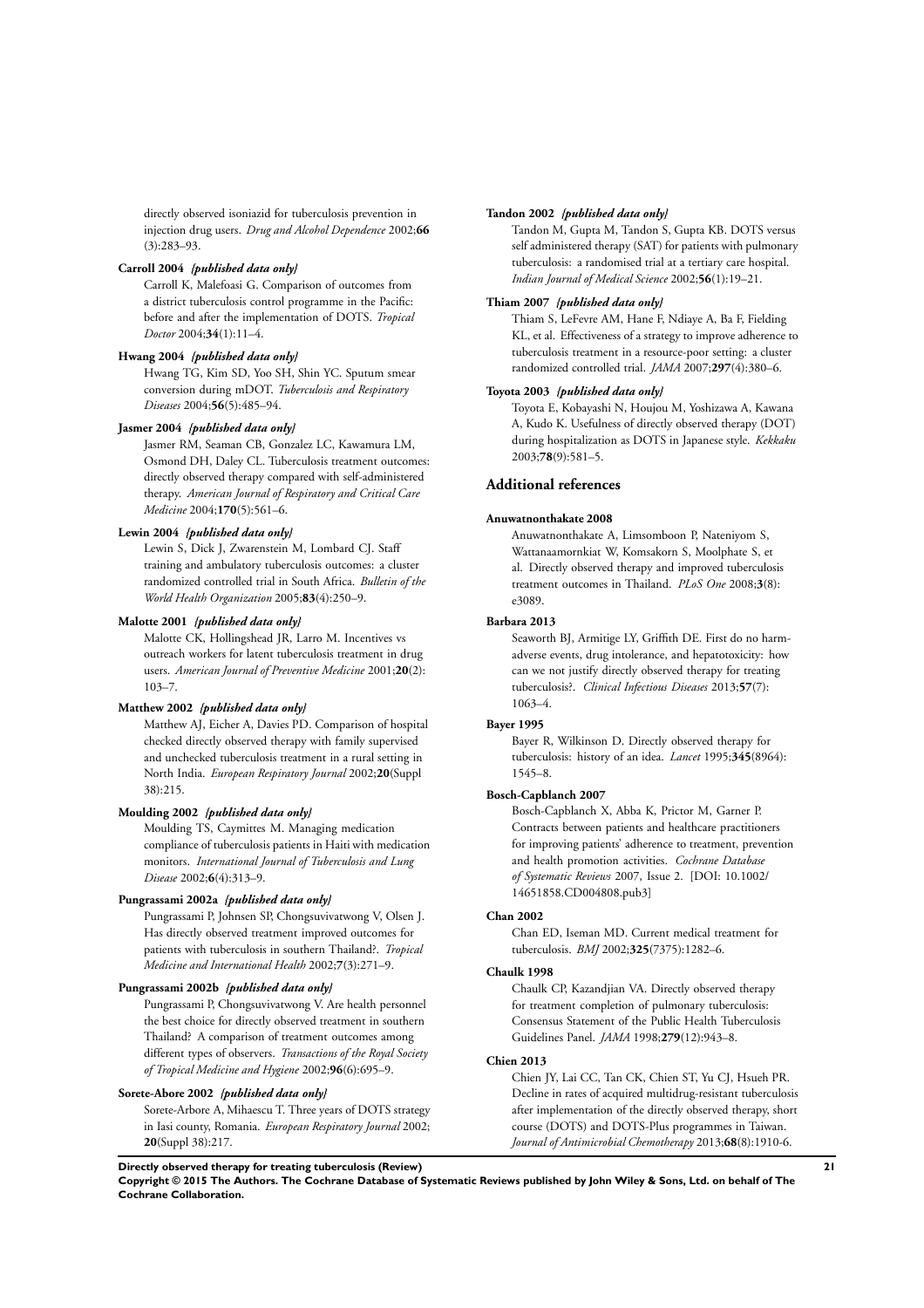#### **Dick 2005**

Dick J, Murray E, Botha E. Operations Research Results. The effectiveness of TB DOTS supporters in South Africa. April 2005. https://www.usaidassist.org/sites/assist/files/ pnadf972.pdf (accessed 23 January 2014).

#### **Ford 2009**

Ford N, Nachega JB, Engel ME, Mills EJ. Directly observed antiretroviral therapy: a systematic review and meta-analysis of randomised clinical trials. *Lancet* 2009;**374**(9707): 2064–71.

#### **Frieden 2003**

Frieden TR, Sterling TR, Munsiff SS, Watt CJ, Dye C. Tuberculosis. *Lancet* 2003;**362**(9387):887–99.

#### **Frieden 2007**

Frieden TR, Sbarbaro JA. Promoting adherence to treatment for tuberculosis: the importance of direct observation. *Bulletin of the World Health Organization* 2007;**85**(5): 407–9.

#### **Gross 2009**

Gross R, Tierney C, Andrade A, Lalama C, Rosenkranz S, Eshleman SH, et al. Modified directly observed antiretroviral therapy compared with self-administered therapy in treatment-naïve HIV-1-infected patients: a randomized trial. *Archives of Internal Medicine* 2009;**169** (13):1224–32.

## **Higgins 2011**

Higgins J, Green S (editors). Higgins JPT, Green S (editors). *Cochrane Handbook for Systematic Reviews of Interventions* Version 5.1.0 [updated March 2011]. The Cochrane Collaboration, 2011. Available from www.cochranehandbook.org (accessed 20 August 2013).

#### **Hirpa 2013**

Hirpa S, Medhin G, Girma B, Melese M, Mekonen A, Suarez P, et al. Determinants of multidrug-resistant tuberculosis in patients who underwent first-line treatment inAddis Ababa: a case control study. *BMC Public Health* 2013;**13**:782.

#### **Hopewell 2006**

Hopewell PC, Pai M, Maher D, Uplekar M, Raviglione MC. International Standards for Tuberculosis Care. *Lancet Infectious Diseases* 2006;**6**(11):710–25.

#### **Jüni 2001**

Jüni P, Altman DG, Egger M. Systematic reviews in health care: Assessing the quality of controlled clinical trials. *BMJ* 2001;**323**(7303):42–6.

#### **Khan 2003**

Khan MA, Walley JD, Witter SN, Imran A, Safdar N. Cost and cost effectiveness of different DOT strategies for the treatment of tuberculosis in Pakistan. Directly observed treatment. *Health Policy and Planning* 2003;**17**(2):178–86.

#### **Liu 2008**

Liu Q, Abba K, Alejandria MM, Balanag VM, Berba RP, Lansang MAD. Reminder systems and late patient tracers in the diagnosis and management of tuberculosis (Review). *Cochrane Database of Systematic Reviews* 2008, Issue 4. [DOI: 10.1002/14651858.CD006594.pub2]

## **Lutge 2012**

Lutge EE, Wiysonge CS, Knight SE, Volmink J. Material incentives and enablers in the management of tuberculosis. *Cochrane Database of Systematic Reviews* 2012, Issue 1. [DOI: 10.1002/14651858.CD007952.pub2]

#### **M'Imunya 2012**

M'Imunya JM, Kredo T, Volmink J. Patient education and counselling for promoting adherence to treatment for tuberculosis. *Cochrane Database of Systematic Reviews* 2012, Issue 5. [DOI: 10.1002/14651858.CD006591.pub2]

#### **Macq 2003**

Macq JC, Theobald S, Dick J, Dembele M. An exploration of the concept of directly observed treatment (DOT) for tuberculosis patients: from a uniform to a customised approach. *International Journal of Tuberculosis and Lung Disease* 2003;**7**(2):103–9.

#### **Mohan 2007**

Mohan CI, Bishai D, Cavalcante S, Chaisson RE. The costeffectiveness of DOTS in urban Brazil. *International Journal of Tuberculosis and Lung Disease* 2007;**11**(1):27–32.

#### **Moonan 2011**

Moonan PK, Quitugua TN, Pogoda JM, Woo G, Drewyer G, Sahbazian B, et al. Does directly observed therapy (DOT) reduce drug resistant tuberculosis?. *BMC Public Health* 2011;**11**:19.

#### **Munro 2007**

Munro SA, Lewin SA, Smith HJ, Engel ME, Fretheim A, Volmink J. Patient adherence to tuberculosis treatment: a systematic review of qualitative research. *PLoS Medicine* 2007;**4**(7):e238.

#### **Pasipanodya 2013**

Pasipanodya JG, Gumbo T. A meta-analysis of selfadministered vs directly observed therapy effect on microbiologic failure, relapse, and acquired drug resistance in tuberculosis patients. *Clinical Infectious Diseases* 2013;**57**  $(1):21-31.$ 

#### **Review Manager 5**

The Nordic Cochrane Centre, The Cochrane Collaboration. Review Manager (RevMan). 5.3. Copenhagen: The Nordic Cochrane Centre, The Cochrane Collaboration, 2014.

#### **Sepkowitz 1995**

Sepkowitz KA, Raffalli J, Riley L, Kiehn TE, Armstrong D. Tuberculosis in the AIDS era. *Clinical Microbiology Reviews* 1995;**8**(2):180–99.

#### **Smieja 2010**

Smieja M, Marchetti C, Cook D, Smaill FM. Isoniazid for preventing tuberculosis in non-HIV infected persons. *Cochrane Database of Systematic Reviews* 2010, Issue 1. [DOI: 10.1002/14651858.CD001363]

#### **Steffen 2010**

Steffen R, Menzies D, Oxlade O, Pinto M, de Castro AZ, Monteiro P, et al. Patients' costs and cost-effectiveness of

**Directly observed therapy for treating tuberculosis (Review) 22**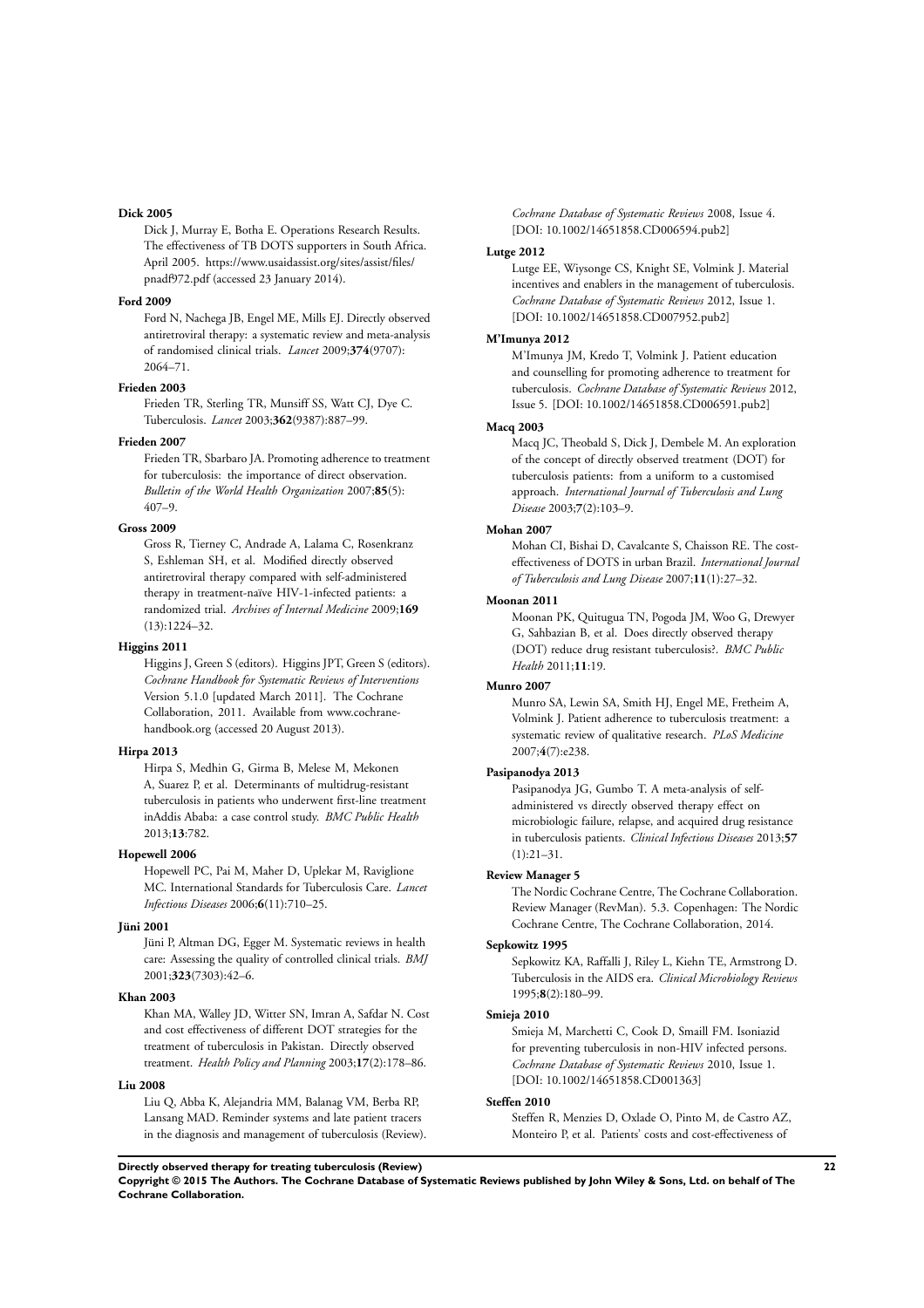tuberculosis treatment in DOTS and non-DOTS facilities in Rio de Janeiro, Brazil. *PLoS One* 2010;**5**(11):e14014.

#### **Tian 2014**

Tian JH, Lu ZX, Bachmann MO, Song FJ. Effectiveness of directly observed treatment of tuberculosis: a systematic review of controlled studies. *International Journal Tuberculosis and Lung Disease* 2014 September;**18**(9): 1092–8. [DOI: 10.5588/ijtld.13.0867.]

#### **van den Boogaard 2012**

van den Boogaard J, Msoka E, Homfray M, Kibiki GS, Heldens JJ, Felling AJ, et al. An exploration of patients perceptions of adherence to tuberculosis treatment in Tanzania. *Qualitative Health Research* 2012;**22**(6):835–45.

#### **Volmink 2000b**

Volmink J, Matchaba P, Garner P. Directly observed therapy and treatment adherence. *Lancet* 2000;**355**(9212): 1345–50.

#### **WHO 2002**

WHO Global Tuberculosis Programme. *An Expanded DOTS Framework for Effective Tuberculosis Control. Stop TB Communicable Diseases*. Geneva: World Health Organization, 2002.

#### **WHO 2010**

World Health Organization. Treatment of tuberculosis guidelines: Fourth edition. 2010. http://apps.who.int/iris/ bitstream/10665/44165/1/9789241547833 eng.pdf?ua= 1&ua=1 (accessed 01 August 2014).

#### **WHO 2013**

WHO Global TB Programme. Global Tuberculosis Report 2013. http://apps.who.int/iris/bitstream/10665/91355/1/

9789241564656˙eng.pdf (accessed 01 August 2014).

#### **References to other published versions of this review**

#### **Volmink 1997**

Volmink J, Garner P. Systematic review of randomised controlled trials of strategies to promote adherence to tuberculosis treatment. *BMJ* 1997;**315**(7120):1403–6.

## **Volmink 2000a**

Volmink J, Garner P. Interventions for promoting adherence to tuberculosis management. *Cochrane Database of Systematic Reviews* 2000, Issue 4. [DOI: 10.1002/ 14651858.CD000010]

#### **Volmink 2001**

Volmink J, Garner P. Directly observed therapy for treating tuberculosis. *Cochrane Database of Systematic Reviews* 2001, Issue 4. [DOI: 10.1002/14651858.CD003343]

#### **Volmink 2003**

Volmink J, Garner P. Directly observed therapy for treating tuberculosis. *Cochrane Database of Systematic Reviews* 2003, Issue 1. [DOI: 10.1002/14651858.CD003343]

#### **Volmink 2006**

Volmink J, Garner P. Directly observed therapy for treating tuberculosis. *Cochrane Database of Systematic Reviews* 2006, Issue 2. [DOI: 10.1002/14651858.CD003343.pub2]

#### **Volmink 2007**

Volmink J, Garner P. Directly observed therapy for treating tuberculosis. *Cochrane Database of Systematic Reviews* 2007, Issue 4. [DOI: 10.1002/14651858.CD003343.pub3]

∗ *Indicates the major publication for the study*

**Directly observed therapy for treating tuberculosis (Review) 23**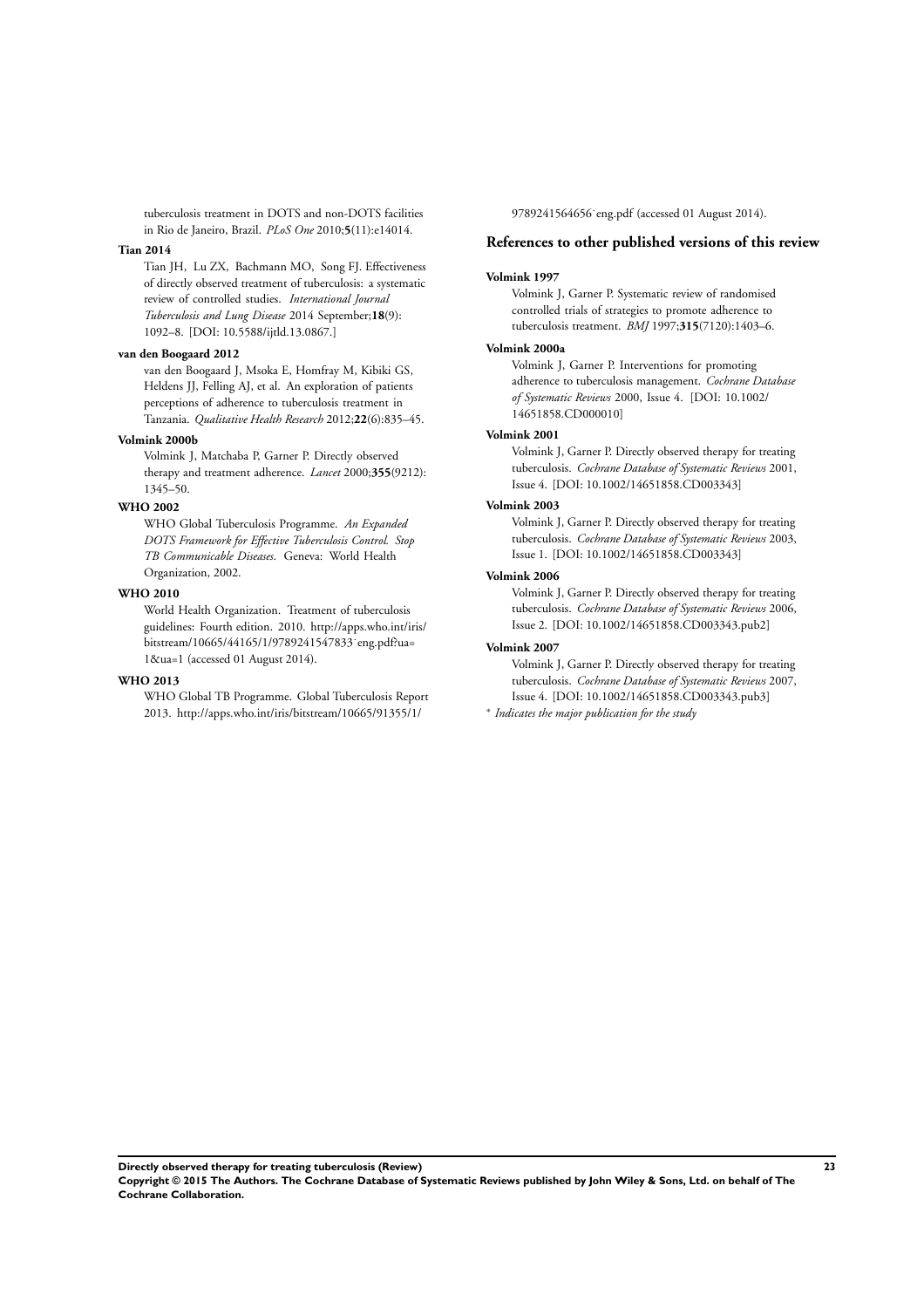## <span id="page-25-0"></span>**CHARACTERISTICS OF STUDIES**

## **Characteristics of included studies** *[ordered by study ID]*

## **Chaisson 2001 USA**

| Methods             | Generation of allocation sequence: randomized, with factorial overlay; computer-gener-<br>ated random numbers<br>Allocation concealment: not stated.<br>Blinding: none.<br>Completeness of follow-up: 88%.                                                                                                                                                                                                                                                                                                                                                                                                                                                    |
|---------------------|---------------------------------------------------------------------------------------------------------------------------------------------------------------------------------------------------------------------------------------------------------------------------------------------------------------------------------------------------------------------------------------------------------------------------------------------------------------------------------------------------------------------------------------------------------------------------------------------------------------------------------------------------------------|
| Participants        | Number: 300 randomized; 73% men; 85% unemployed; 27% with documented human<br>immunodeficiency virus (HIV) infection<br>Included: adult, intravenous drug users with positive tuberculin skin test (at least 10 mm<br>induration or 5 mm if HIV positive); given isoniazid preventive therapy for 6 months<br>Excluded: people with active TB.                                                                                                                                                                                                                                                                                                                |
| Interventions       | 1. DOT twice weekly by outreach nurse at clinic or community location.<br>2. Daily self-administration of treatment, monthly peer counselling group meetings<br>with lunch, and clinical assessments by a nurse; peer counsellor was a former injection<br>user who had completed preventive therapy, and who was trained in counselling and<br>supervised by a health educator.<br>3. Daily self-administration of treatment with monthly clinic assessment; factorial<br>design with immediate or deferred US\$10 stipend at the end of each month; deferred<br>payments credited each month and given when treatment completed or participant<br>withdrew. |
| Outcomes            | 1. 6 months treatment completed, defined as 80% or more of treatments taken<br>(observed for DOT group and 6 monthly visits plus reporting that at least 80%<br>medication taken during a month for other groups).<br>2. Pill counts.<br>3. Isoniazid metabolites in the urine.<br>4. Electronically monitored bottle opening in a subset.                                                                                                                                                                                                                                                                                                                    |
| <b>Notes</b>        | Location: Baltimore City Health Department TB Clinic, USA.<br>Date: 1995 to 1997.<br>Duration of DOT duration not stated.                                                                                                                                                                                                                                                                                                                                                                                                                                                                                                                                     |
| <b>Risk of bias</b> |                                                                                                                                                                                                                                                                                                                                                                                                                                                                                                                                                                                                                                                               |

| <b>Bias</b>                                             | Authors' judgement | Support for judgement                 |
|---------------------------------------------------------|--------------------|---------------------------------------|
| Random sequence generation (selection Low risk<br>bias) |                    | "generated using computer algorithm". |
| Allocation concealment (selection bias)                 | Unclear risk       | No details reported.                  |

**Directly observed therapy for treating tuberculosis (Review) 24**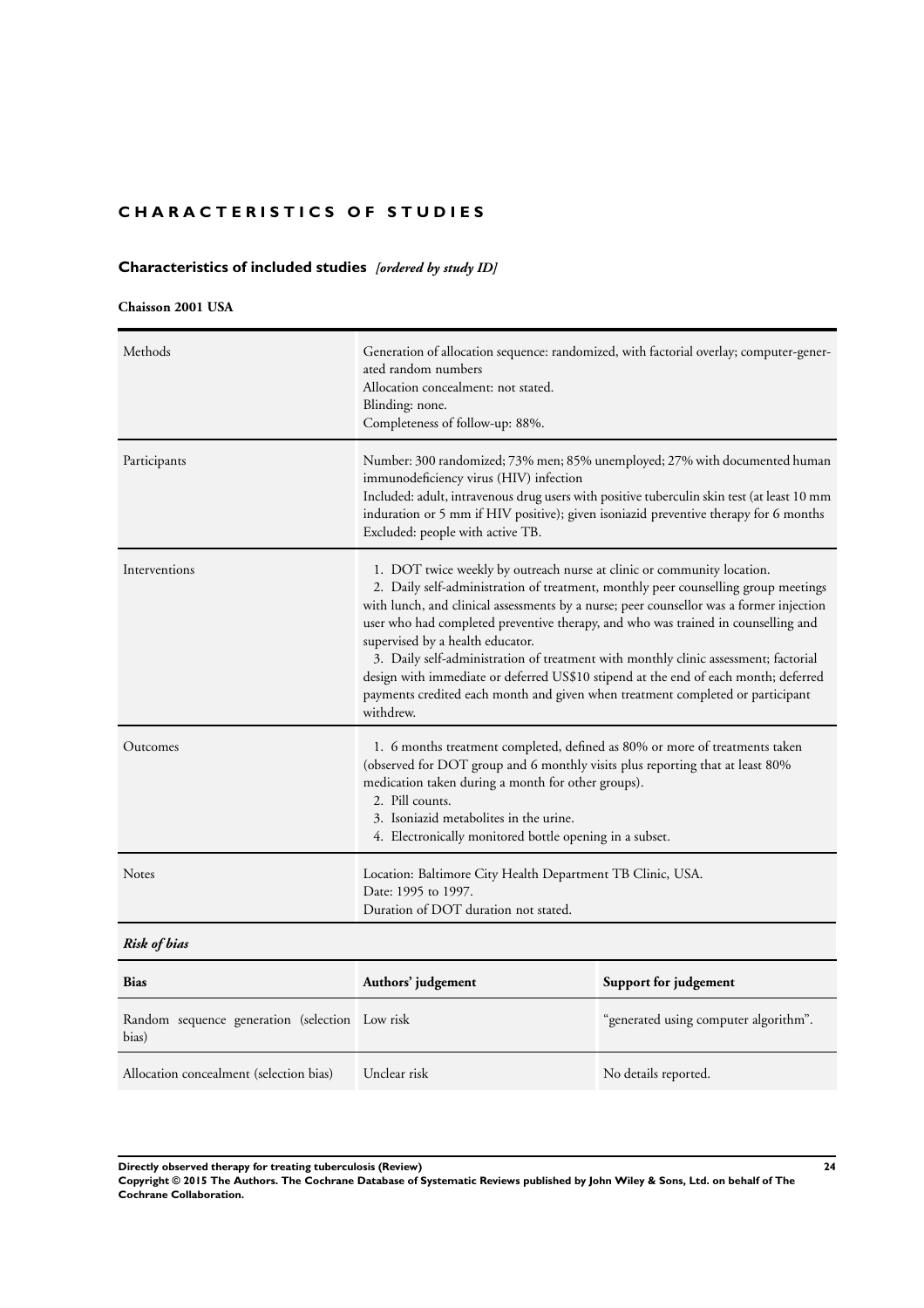## **Chaisson 2001 USA** (*Continued)*

| Blinding of outcome assessment (detection High risk<br>bias)<br>All outcomes |              | None. "Blinding of the study was not pos-<br>sible."                                                  |
|------------------------------------------------------------------------------|--------------|-------------------------------------------------------------------------------------------------------|
| Incomplete outcome data (attrition bias)<br>All outcomes                     | Unclear risk | There were losses to follow-up in each arm<br>though not differential there are no reports<br>on them |
| Selective reporting (reporting bias)                                         | Low risk     | All outcomes stated in the methodology are<br>reported.                                               |
| Other bias                                                                   | Unclear risk | Not applicable.                                                                                       |

## **Hsieh 2008 TWN**

| Methods       | Generation of allocation sequence: not stated.<br>Randomization: stratified.<br>Allocation concealment: not stated.<br>Blinding: not stated.<br>Completeness of follow-up: no losses (18/114) dropped to enable matching                                                                               |
|---------------|--------------------------------------------------------------------------------------------------------------------------------------------------------------------------------------------------------------------------------------------------------------------------------------------------------|
| Participants  | Number; 96 randomized into three groups; Matched by age and gender; confirmed TB<br>diagnosis and over 18 yrs                                                                                                                                                                                          |
| Interventions | 1. Case manager directly supervised medicine intake for first two months, then self-<br>administration with weekly unscheduled visit.<br>2. Self-administration with monthly unscheduled visit by the case manager.<br>3. Routine care in the ward with monthly visit by case manager.                 |
| Outcomes      | 1. Monthly adherence levels (>80% or <80%) >80% defined as at most 5 drug<br>interruptions per month.<br>2. Completion rate - Proportion of patients who completed the treatment course.<br>3. Success rate - Proportion of patients who completed treatment plus confirmed<br>negative sputum result. |
| <b>Notes</b>  | Location: Taiwan.<br>Trial period: May 2002 to July 2003.<br>Duration of observation was 6 months.<br>The patients were not given a choice of DOT observer.                                                                                                                                            |

## *Risk of bias*

| <b>Bias</b>                                                 | Authors' judgement | Support for judgement                                                                                                          |
|-------------------------------------------------------------|--------------------|--------------------------------------------------------------------------------------------------------------------------------|
| Random sequence generation (selection Unclear risk<br>bias) |                    | "There were 114 subjects meeting the sam-<br>pling criteria who were then matched by<br>age and gender and randomized into one |

**Directly observed therapy for treating tuberculosis (Review) 25**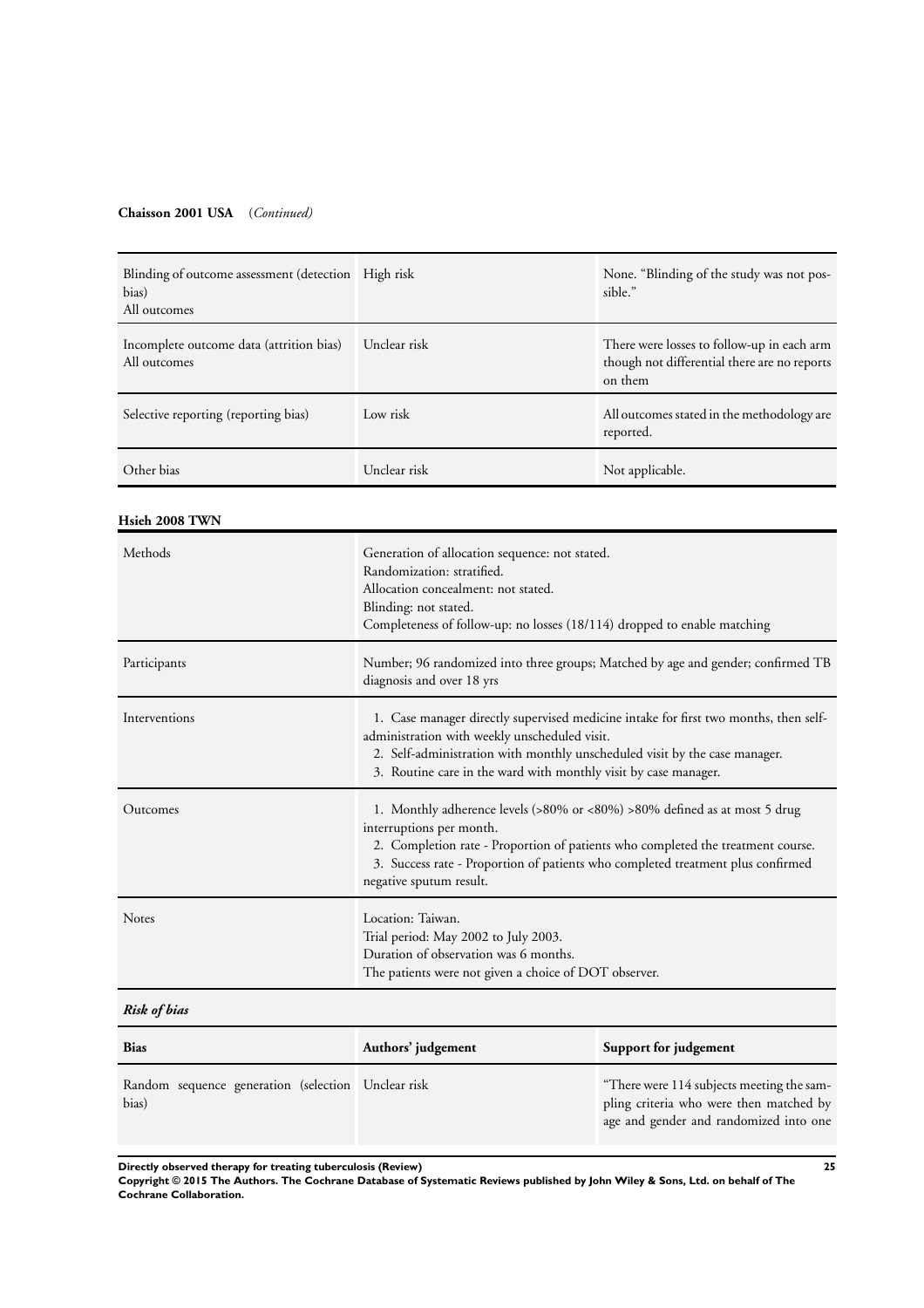## **Hsieh 2008 TWN** (*Continued)*

|                                                                                 |              | of three groups"                                        |
|---------------------------------------------------------------------------------|--------------|---------------------------------------------------------|
| Allocation concealment (selection bias)                                         | Unclear risk | No details reported.                                    |
| Blinding of outcome assessment (detection Unclear risk<br>bias)<br>All outcomes |              | No details reported.                                    |
| Incomplete outcome data (attrition bias)<br>All outcomes                        | Unclear risk | 18/114 dropped to enable matching.                      |
| Selective reporting (reporting bias)                                            | Unclear risk | All outcomes stated in the methodology are<br>reported. |
| Other bias                                                                      | Unclear risk | Not applicable.                                         |

## **Kamolratanakul 1999 THA**

| Methods       | Generation of allocation sequence: central block random allocation scheme prepared for<br>each of 15 trial sites; random-number table used<br>Allocation concealment: none.<br>Blinding: no blinding of assessors.<br>Completeness of follow-up: 100% (no losses).                                                                                                                                                                                                                                                                                                                                                      |
|---------------|-------------------------------------------------------------------------------------------------------------------------------------------------------------------------------------------------------------------------------------------------------------------------------------------------------------------------------------------------------------------------------------------------------------------------------------------------------------------------------------------------------------------------------------------------------------------------------------------------------------------------|
| Participants  | Number: 837 randomized; 73% male.<br>Included: new smear positive adults (aged 15+).                                                                                                                                                                                                                                                                                                                                                                                                                                                                                                                                    |
| Interventions | 1. Daily supervision: participants chose their supervisor from (a) health centre staff,<br>(b) community members, or (c) family members; for (b) and (c) health workers visited<br>homes twice monthly (first 2 months) or monthly for checking of treatment cards, pill<br>counts, and urine tests.<br>2. Self-administration of treatment: 1 month drug supply given at diagnosis and<br>after each follow-up visit; no treatment supervision between visits.<br>All participants received the same drug regimen: isoniazid-rifampicin-pyrazinamide-<br>ethambutol for 2 months and isoniazid-rifampicin for 4 months |
| Outcomes      | 1. Cure rate (primary outcome): completed 6 months antituberculous therapy, with<br>2 negative sputum exams, 1 at end of treatment.<br>2. Treatment completion: completed 6 months antituberculous therapy but less than<br>2 sputum exams.<br>3. Sputum conversion rate: negative sputum at end of third month.<br>4. Percentage defaults.<br>5. Percentage transfers.<br>6. Caseholding rate.                                                                                                                                                                                                                         |
| <b>Notes</b>  | Location: Thailand.<br>Date: 1996 to 1997.<br>Duration of                                                                                                                                                                                                                                                                                                                                                                                                                                                                                                                                                               |

**Directly observed therapy for treating tuberculosis (Review) 26**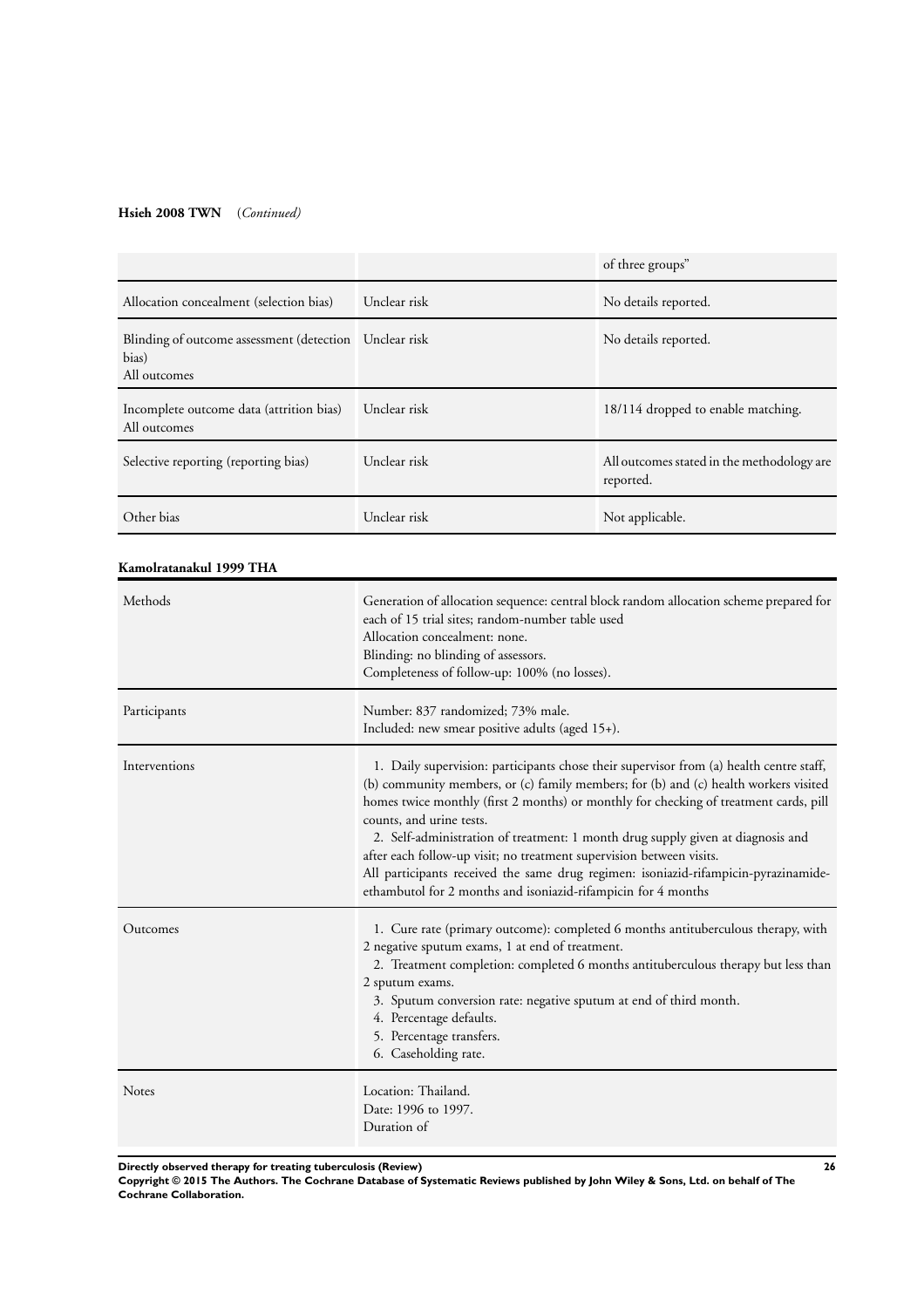#### **Kamolratanakul 1999 THA** (*Continued)*

| DOT not stated.                                                                             |
|---------------------------------------------------------------------------------------------|
| Informed consent not obtained as participants were not told that they were participating    |
| in a study                                                                                  |
| Choice of supervisor for DOT participants: 352 chose a family member; 34 chose a            |
| community member; and 24 chose health centre staff                                          |
| One participant in daily supervision arm excluded due to protocol violation so not strictly |
| intention-to-treat                                                                          |
|                                                                                             |

## *Risk of bias*

| <b>Bias</b>                                                                  | Authors' judgement | Support for judgement                                            |
|------------------------------------------------------------------------------|--------------------|------------------------------------------------------------------|
| Random sequence generation (selection Low risk<br>bias)                      |                    | Generated using random number tables.                            |
| Allocation concealment (selection bias)                                      | Unclear risk       | Inadequate information.                                          |
| Blinding of outcome assessment (detection High risk<br>bias)<br>All outcomes |                    | Investigators not blinded though the pa-<br>tients were blinded. |
| Incomplete outcome data (attrition bias)<br>All outcomes                     | Low risk           | There were no exclusions.                                        |
| Selective reporting (reporting bias)                                         | Unclear risk       | All outcomes stated in the methodology are<br>reported.          |
| Other bias                                                                   | Unclear risk       | Not applicable.                                                  |

## **Lwilla 2003 TZA**

| Methods       | Cluster-RCT: 9 pairs of centres matched by type and size.<br>Generation of allocation sequence: unclear.<br>Allocation concealment: unclear.<br>Blinding: none.<br>Completeness of follow-up: 87% at 2 months and 69% at 7 months                                                                                                                                                                                                                                                                                                                           |
|---------------|-------------------------------------------------------------------------------------------------------------------------------------------------------------------------------------------------------------------------------------------------------------------------------------------------------------------------------------------------------------------------------------------------------------------------------------------------------------------------------------------------------------------------------------------------------------|
| Participants  | Number: 18 clusters randomized; 522 participants; mean age 35; 60% male<br>Included: new smear positive adults.                                                                                                                                                                                                                                                                                                                                                                                                                                             |
| Interventions | 1. Community-based DOT: daily observation by community health volunteer (site<br>not stated) for intensive 2-month treatment period; health worker visited volunteer<br>every 2 weeks and district co-ordinator visited volunteer monthly; at each visit<br>participants' treatment card checked and drugs counted.<br>2. Institution-based DOT: required to attend health facility daily for 2 months, and<br>then monthly after this.<br>Continuation phase of 6 months: both groups managed the same and expected to self-<br>administer treatment daily |

**Directly observed therapy for treating tuberculosis (Review) 27**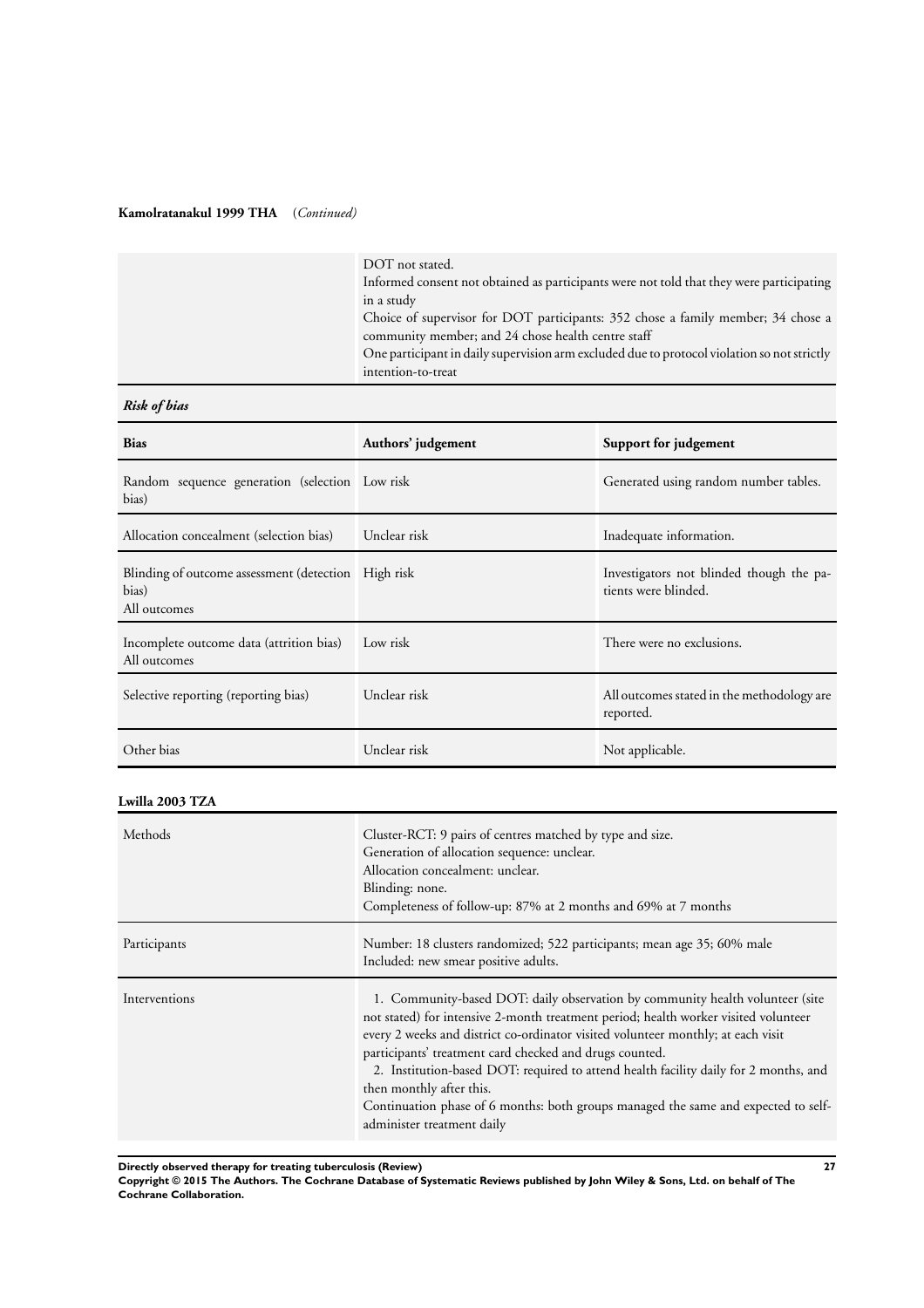## **Lwilla 2003 TZA** (*Continued)*

| Outcomes                                                                     | 1. Sputum negative at 2 months (primary outcome).<br>2. Cure at 7 months (sputum negative at 2 months and at 5 to 7 months). |                                                                                                                                                       |
|------------------------------------------------------------------------------|------------------------------------------------------------------------------------------------------------------------------|-------------------------------------------------------------------------------------------------------------------------------------------------------|
| Notes                                                                        | Location: Tanzania.<br>Date: 1999 to 2000.<br>Duration of DOT not stated.                                                    |                                                                                                                                                       |
| <b>Risk of bias</b>                                                          |                                                                                                                              |                                                                                                                                                       |
| Bias                                                                         | Authors' judgement                                                                                                           | Support for judgement                                                                                                                                 |
| Random sequence generation (selection<br>bias)                               | Unclear risk                                                                                                                 | No details reported.                                                                                                                                  |
| Allocation concealment (selection bias)                                      | Unclear risk                                                                                                                 | No details reported.                                                                                                                                  |
| Blinding of outcome assessment (detection High risk<br>bias)<br>All outcomes |                                                                                                                              | None. "This study was an unmasked cluster<br>randomized trial".                                                                                       |
| Incomplete outcome data (attrition bias)<br>All outcomes                     | High risk                                                                                                                    | Only 68% (311/437 participants) were<br>evaluated at 7 months. (This could affect<br>the cure outcome)                                                |
| Selective reporting (reporting bias)                                         | Low risk                                                                                                                     | All outcomes stated in the methodology are<br>reported.                                                                                               |
| Recruitment bias                                                             | Unclear risk                                                                                                                 | No details of any shifting, though the clus-<br>ter sizes varied from as low as 2 persons to<br>232 persons                                           |
| Baseline imbalance                                                           | Low risk                                                                                                                     | Clusters were similar though the size varied<br>and one cluster had possibly a more sicker<br>patient profile due to its highly specialized<br>nature |
| Loss of clusters                                                             | Unclear risk                                                                                                                 | One cluster in the community based in-<br>tervention did not have patients hence was<br>dropped in the analysis                                       |
| Incorrect analysis                                                           | Low risk                                                                                                                     | Cluster adjusted hence comparable to other<br>RCTs randomizing individuals                                                                            |

**Directly observed therapy for treating tuberculosis (Review) 28**

**Copyright © 2015 The Authors. The Cochrane Database of Systematic Reviews published by John Wiley & Sons, Ltd. on behalf of The Cochrane Collaboration.**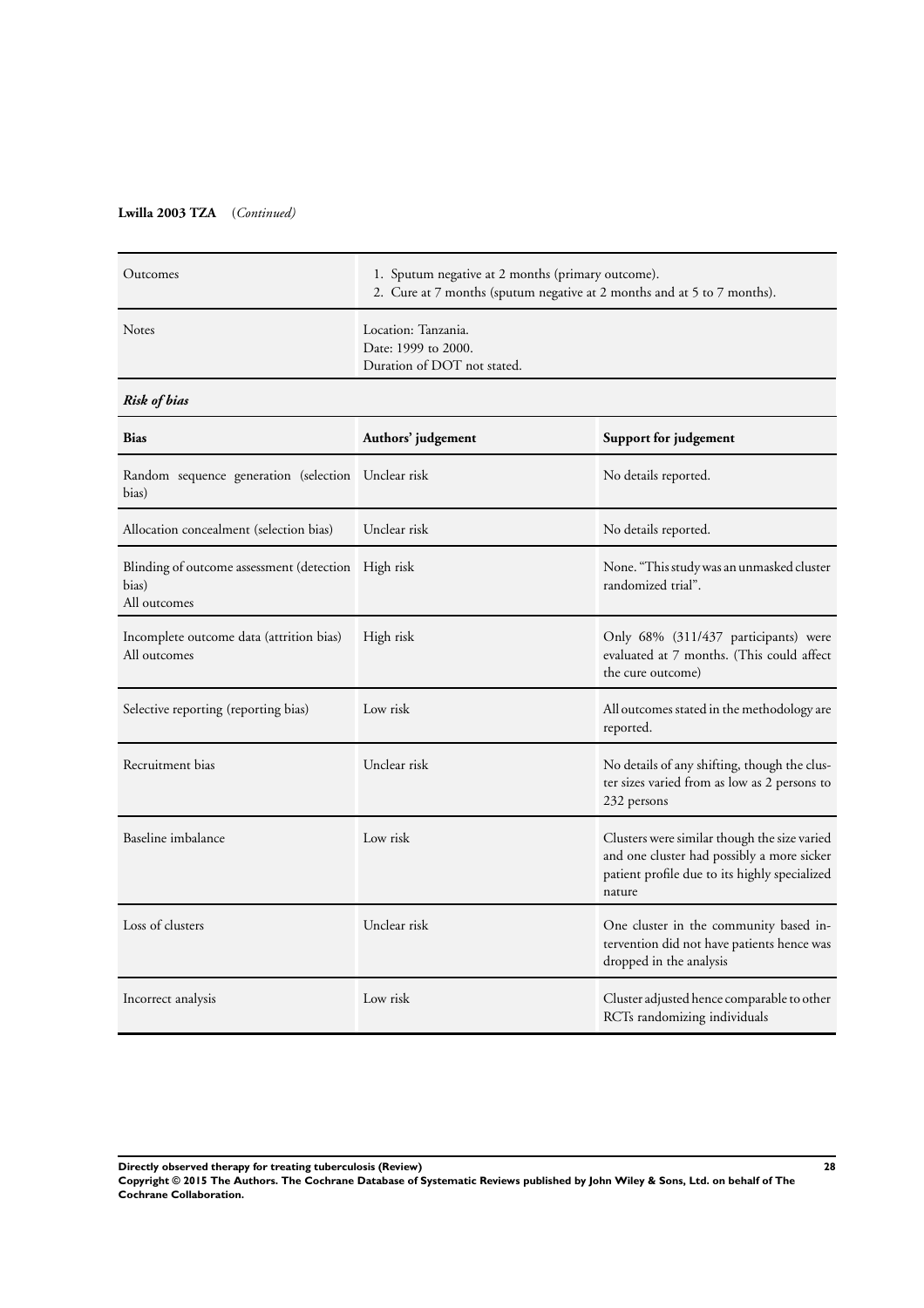| MacIntyre 2003 AUS |  |  |
|--------------------|--|--|
|--------------------|--|--|

| Methods       | Quasi-RCT<br>Generation of allocation sequence: alternate allocation<br>Concealment of allocation: none<br>Blinding: assessment of urinary isoniazid blinded<br>Completeness of follow-up: not stated                                                                                                                                                                                        |
|---------------|----------------------------------------------------------------------------------------------------------------------------------------------------------------------------------------------------------------------------------------------------------------------------------------------------------------------------------------------------------------------------------------------|
| Participants  | Number: 173 recruited, mostly foreign nationals; male 51%; mean age 41 (range 14 to<br>83)<br>Included: new TB participants.<br>Excluded: multiple-drug resistant TB; relapsed TB; human immunodeficiency virus<br>(HIV)-positive cases; and nontuberculous mycobacterial infections                                                                                                         |
| Interventions | 1. Family-based DOT: daily observation by a nominated family member who<br>received education and was expected to record participant compliance with pill taking;<br>weekly phone calls from a nurse; nurse on call; nurse home visit every 2 weeks.<br>2. Self-administration of treatment: daily.<br>Both groups had monthly visits to health facilities and standardized recording charts |
| Outcomes      | Treatment completion measured by:<br>1. Percentage clinic attendances to collect drugs.<br>2. Urinary isoniazid (6 random checks over months; all had to be $> 0$ ).                                                                                                                                                                                                                         |
| <b>Notes</b>  | Location: Australia.<br>Date: 1998 to December 2000.<br>Duration of DOT not stated.                                                                                                                                                                                                                                                                                                          |

## *Risk of bias*

| <b>Bias</b>                                                                 | Authors' judgement | Support for judgement                                                                                                                                        |
|-----------------------------------------------------------------------------|--------------------|--------------------------------------------------------------------------------------------------------------------------------------------------------------|
| Random sequence generation (selection High risk<br>bias)                    |                    | Not randomly. "Patients were systemati-<br>cally allocated to receive FDOT or ST"                                                                            |
| Allocation concealment (selection bias)                                     | High risk          | Systematic allocation "The first patient was<br>randomly allocated to the ST arm, every<br>second patient was allocated to FDOT, and<br>the remainder to ST" |
| Blinding of outcome assessment (detection Low risk<br>bias)<br>All outcomes |                    | Assessors were blinded.                                                                                                                                      |
| Incomplete outcome data (attrition bias)<br>All outcomes                    | Unclear risk       | Insufficient information as to what hap-<br>pened to those who refused family DOT                                                                            |
| Selective reporting (reporting bias)                                        | Unclear risk       | All outcomes stated in the methodology are<br>reported.                                                                                                      |

**Directly observed therapy for treating tuberculosis (Review) 29**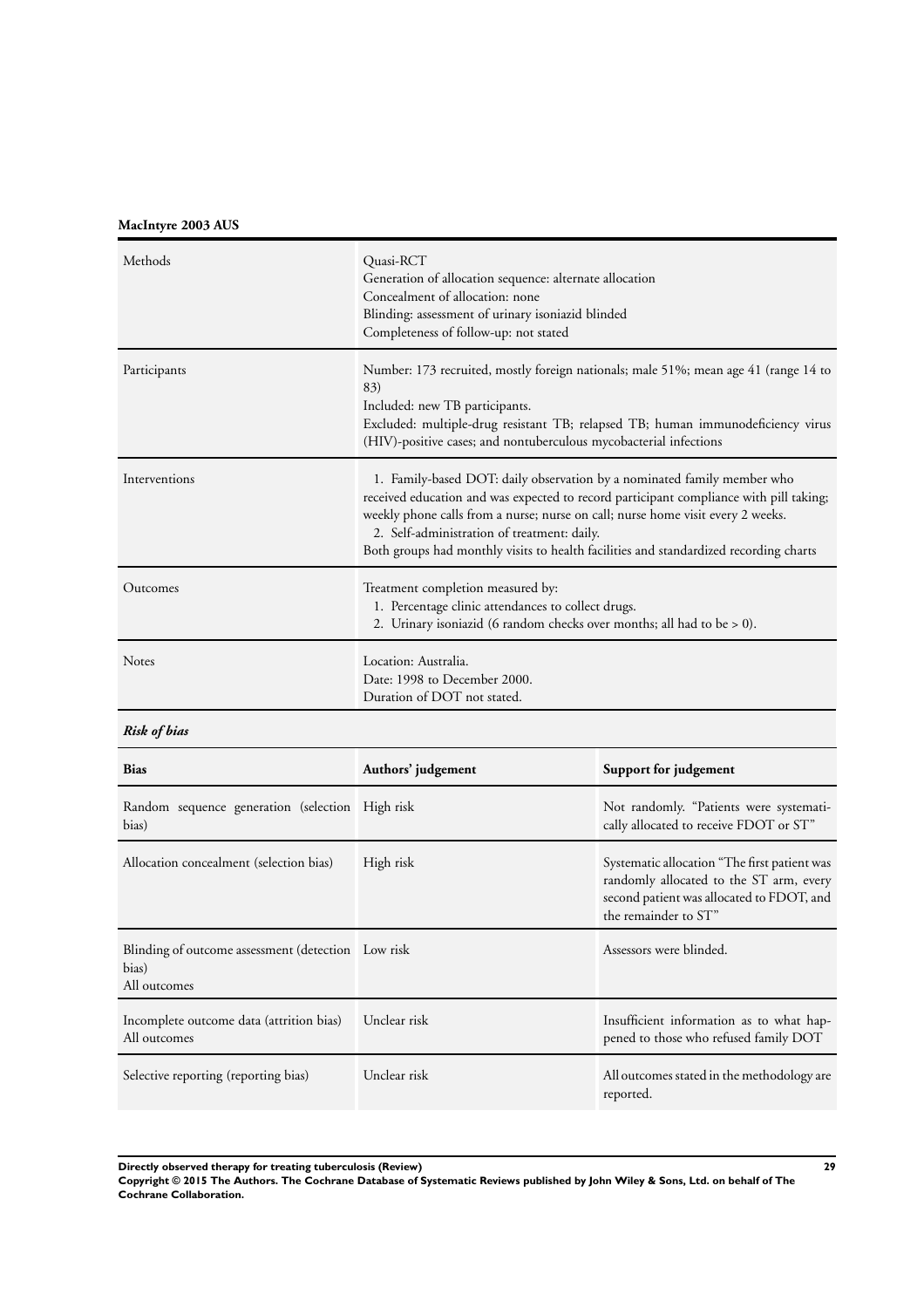## **MacIntyre 2003 AUS** (*Continued)*

| Other bias      | Unclear risk                                                                                                                                                                                                                                                                                                                                                                                                                                                                                                                                                                                                                                                                                                              | Not applicable. |
|-----------------|---------------------------------------------------------------------------------------------------------------------------------------------------------------------------------------------------------------------------------------------------------------------------------------------------------------------------------------------------------------------------------------------------------------------------------------------------------------------------------------------------------------------------------------------------------------------------------------------------------------------------------------------------------------------------------------------------------------------------|-----------------|
| Newell 2006 NPL |                                                                                                                                                                                                                                                                                                                                                                                                                                                                                                                                                                                                                                                                                                                           |                 |
| Methods         | Cluster-RCT.<br>Generation of allocation sequence: 5 randomly selected districts allocated to each arm;<br>the name of each district was written on an individual paper and randomly drawn from<br>a basket<br>Allocation concealment: method not stated.<br>Blinding: laboratory technicians assessing the primary outcomes were blinded<br>Completeness of follow-up: 100% (no clusters or individuals lost)                                                                                                                                                                                                                                                                                                            |                 |
| Participants    | Number: 10 districts with 907 people randomized; all smear positive; 67% male<br>Included: people with TB (aged 15+); new smear-positive cases, diagnosed at health<br>facilities in the trial area; human immunodeficiency virus (HIV) status not known                                                                                                                                                                                                                                                                                                                                                                                                                                                                  |                 |
| Interventions   | 1. Community-based DOT: daily treatment supervised by a female community<br>health worker (unpaid volunteer selected by the district health authority) or village<br>health worker (community worker paid by government). Patients mainly visited at<br>home, but occasionally patients met their supervisor at her home. Supervision was for<br>the duration of treatment with drugs provided to the supervisor monthly. Tracing by<br>the supervisor was undertaken for patients who discontinued treatment.<br>2. Family-based DOT: daily supervision by a household member chosen by the<br>participant with drugs provided to the supervisory weekly. Government workers traced<br>those who discontinued treatment. |                 |
| Outcomes        | 1. Treatment success: cure plus treatment completion (primary).<br>2. Treatment success compared with the WHO target of 85%.<br>3. Estimated case detection rate with the WHO target of 70%.<br>4. Compare the above rates in men and women.                                                                                                                                                                                                                                                                                                                                                                                                                                                                              |                 |
| <b>Notes</b>    | Location: hill and mountain districts of Nepal.<br>Date: 2002 to 2003.                                                                                                                                                                                                                                                                                                                                                                                                                                                                                                                                                                                                                                                    |                 |

*Risk of bias*

| <b>Bias</b>                                                                 | Authors' judgement | Support for judgement                                              |
|-----------------------------------------------------------------------------|--------------------|--------------------------------------------------------------------|
| Random sequence generation (selection Unclear risk<br>bias)                 |                    | Insufficient information on selection of 10<br>districts out of 17 |
| Allocation concealment (selection bias)                                     | Low risk           | Randomly picked papers from an opaque<br>bag.                      |
| Blinding of outcome assessment (detection Low risk<br>bias)<br>All outcomes |                    | Assessors were blinded.                                            |

**Directly observed therapy for treating tuberculosis (Review) 30**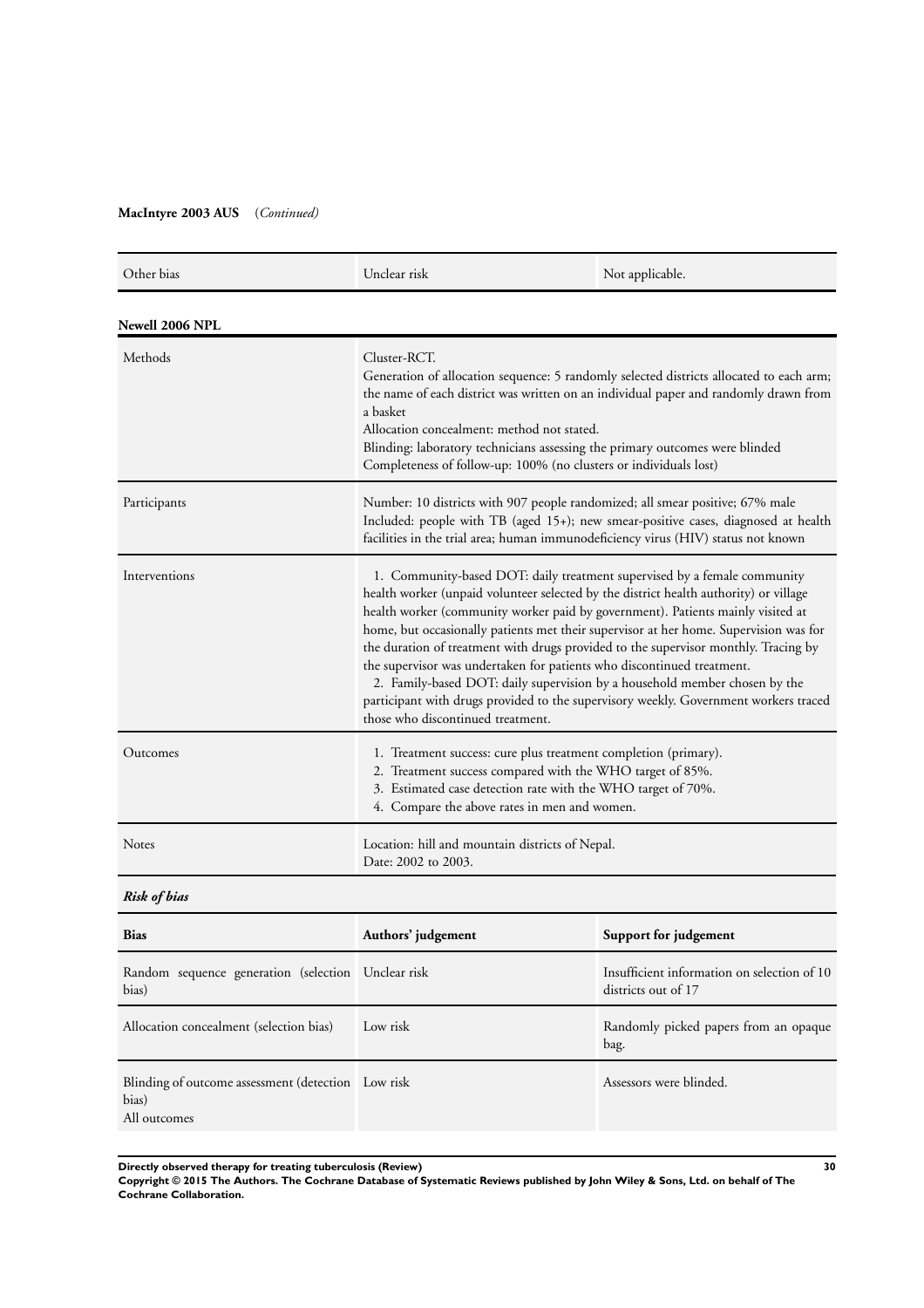## **Newell 2006 NPL** (*Continued)*

| Incomplete outcome data (attrition bias)<br>All outcomes | Low risk     | No cluster was lost to follow-up or ex-<br>cluded.                                                                                                |
|----------------------------------------------------------|--------------|---------------------------------------------------------------------------------------------------------------------------------------------------|
| Selective reporting (reporting bias)                     | Low risk     | All outcomes stated in the methodology are<br>reported.                                                                                           |
| Recruitment bias                                         | Unclear risk | Not reported if there were patients who<br>shifted to the different intervention arms.<br>though they were separated by a mountain-<br>ous region |
| Baseline imbalance                                       | Low risk     | Characteristics similar.                                                                                                                          |
| Loss of clusters                                         | Low risk     | No loss reported.                                                                                                                                 |
| Incorrect analysis                                       | Low risk     | Cluster adjustment done.                                                                                                                          |

## **Walley 2001 PAK**

| Methods       | Generation of allocation sequence: computer-generated random numbers<br>Allocation concealment: opaque, sealed envelopes.<br>Blinding: assessors blinded.<br>Completeness of follow-up: not stated.                                                                                                                                                                                                                                                                                                                                                                                                                                                                                                                                                                                                                                                                |
|---------------|--------------------------------------------------------------------------------------------------------------------------------------------------------------------------------------------------------------------------------------------------------------------------------------------------------------------------------------------------------------------------------------------------------------------------------------------------------------------------------------------------------------------------------------------------------------------------------------------------------------------------------------------------------------------------------------------------------------------------------------------------------------------------------------------------------------------------------------------------------------------|
| Participants  | Number: 497 randomized; 51.3% male.<br>Included: adults (aged 15+); new smear-positive cases.                                                                                                                                                                                                                                                                                                                                                                                                                                                                                                                                                                                                                                                                                                                                                                      |
| Interventions | 1. DOT by a health worker at a health facility that met "access criteria" or a<br>community health worker at or near the participant's home: access criteria were return<br>journey from the participant's home to facility < $2 \text{ km}$ , < $2 \text{ hr}$ duration, and < $10$<br>rupees, and for unmarried women an accompanying relative was available; participants<br>had to attend a health facility or meet a community health worker 6 times per week for<br>2 months to take their drugs; thereafter they self-administered drugs that the<br>participants collected twice a month.<br>2. DOT by a family member chosen by the participant.<br>3. Self-administration of drugs collected by participant fortnightly.<br>All participants received isoniazid-rifampicin-pyrazinamide-ethambutol for 2 months<br>and isoniazid-ethambutol for 6 months |
| Outcomes      | 1. Cure: sputum negative at 7 or 8 months and on at least 1 previous occasion.<br>2. Treatment completion: treatment completed, but smear results not available on at<br>least 2 occasions before completion of treatment.<br>3. Treatment failure.<br>4. Death.<br>5. Default.<br>6. Transferred out.                                                                                                                                                                                                                                                                                                                                                                                                                                                                                                                                                             |

**Directly observed therapy for treating tuberculosis (Review) 31**

**Copyright © 2015 The Authors. The Cochrane Database of Systematic Reviews published by John Wiley & Sons, Ltd. on behalf of The Cochrane Collaboration.**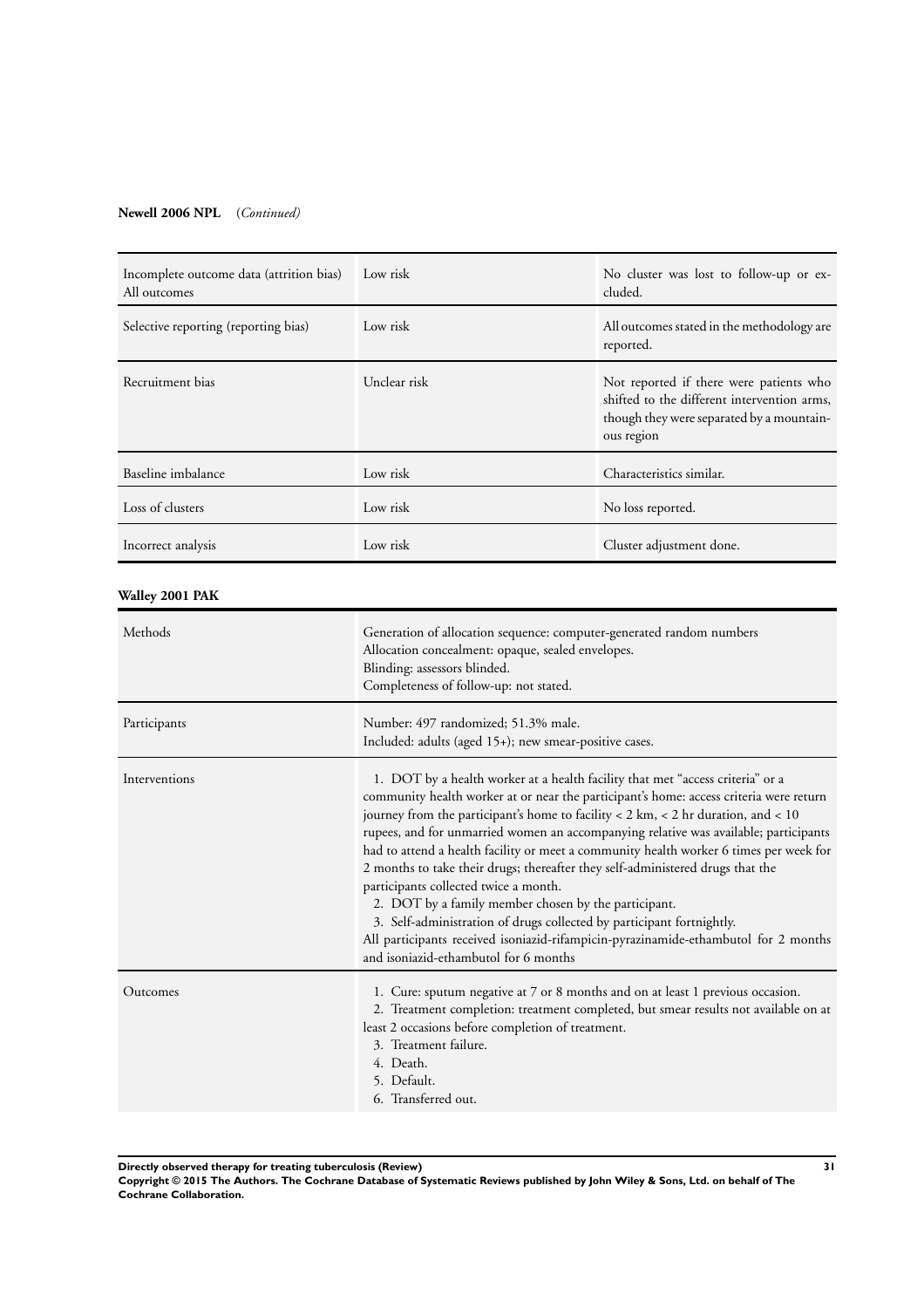#### **Walley 2001 PAK** (*Continued)*

| Notes                                                                       | Location: Pakistan<br>Date: 1996 to 1998 |                                                         |
|-----------------------------------------------------------------------------|------------------------------------------|---------------------------------------------------------|
| Risk of bias                                                                |                                          |                                                         |
| <b>Bias</b>                                                                 | Authors' judgement                       | Support for judgement                                   |
| Random sequence generation (selection Low risk<br>bias)                     |                                          | Computer generated random sequence.                     |
| Allocation concealment (selection bias)                                     | Low risk                                 | Opaque envelopes were used and third<br>party calls.    |
| Blinding of outcome assessment (detection Low risk<br>bias)<br>All outcomes |                                          | Outcome assessors were blinded.                         |
| Incomplete outcome data (attrition bias)<br>All outcomes                    | Low risk                                 | There were no exclusions after randomiza-<br>tion.      |
| Selective reporting (reporting bias)                                        | Low risk                                 | All outcomes stated in the methodology are<br>reported. |
| Other bias                                                                  | Unclear risk                             | Not applicable.                                         |

## **Wandwalo 2004 TZA**

| Methods       | Generation of allocation sequence: coin tossing in each of 5 clinics<br>Allocation concealment: none.<br>Blinding: none.<br>Completeness of follow-up: 100% (no losses).                                                                                                                                                                                                                                                                                                                                                                                                                                                                                                                         |
|---------------|--------------------------------------------------------------------------------------------------------------------------------------------------------------------------------------------------------------------------------------------------------------------------------------------------------------------------------------------------------------------------------------------------------------------------------------------------------------------------------------------------------------------------------------------------------------------------------------------------------------------------------------------------------------------------------------------------|
| Participants  | Number: 587 randomized; 322 smear positive, 182 smear negative, and 83 extrapul-<br>monary TB; 57% male<br>Included: people with TB (aged 5+); new smear positive, smear negative, and extrapul-<br>monary cases; human immunodeficiency virus (HIV) status not known<br>Excluded: previously treated for TB; severe illness; transferred from another clinic; pre-<br>viously enrolled in the study                                                                                                                                                                                                                                                                                             |
| Interventions | 1. Community-based DOT: daily treatment supervised at home by 'guardian'<br>(usually a family member) during 2-month intensive period; supervisors trained to<br>observe drug taking, encourage participants to complete treatment, keep records,<br>collect drugs, and assess drug side effects; during first 2 months participants received<br>'spot' visits by health workers who conducted treatment card checks and pill counts;<br>during first 2 months participants also requested to attend clinic every 2 weeks for<br>clinical review and progress monitoring.<br>2. Health facility-based DOT: daily supervision at clinic by health workers during<br>the 2 month intensive period. |

**Directly observed therapy for treating tuberculosis (Review) 32**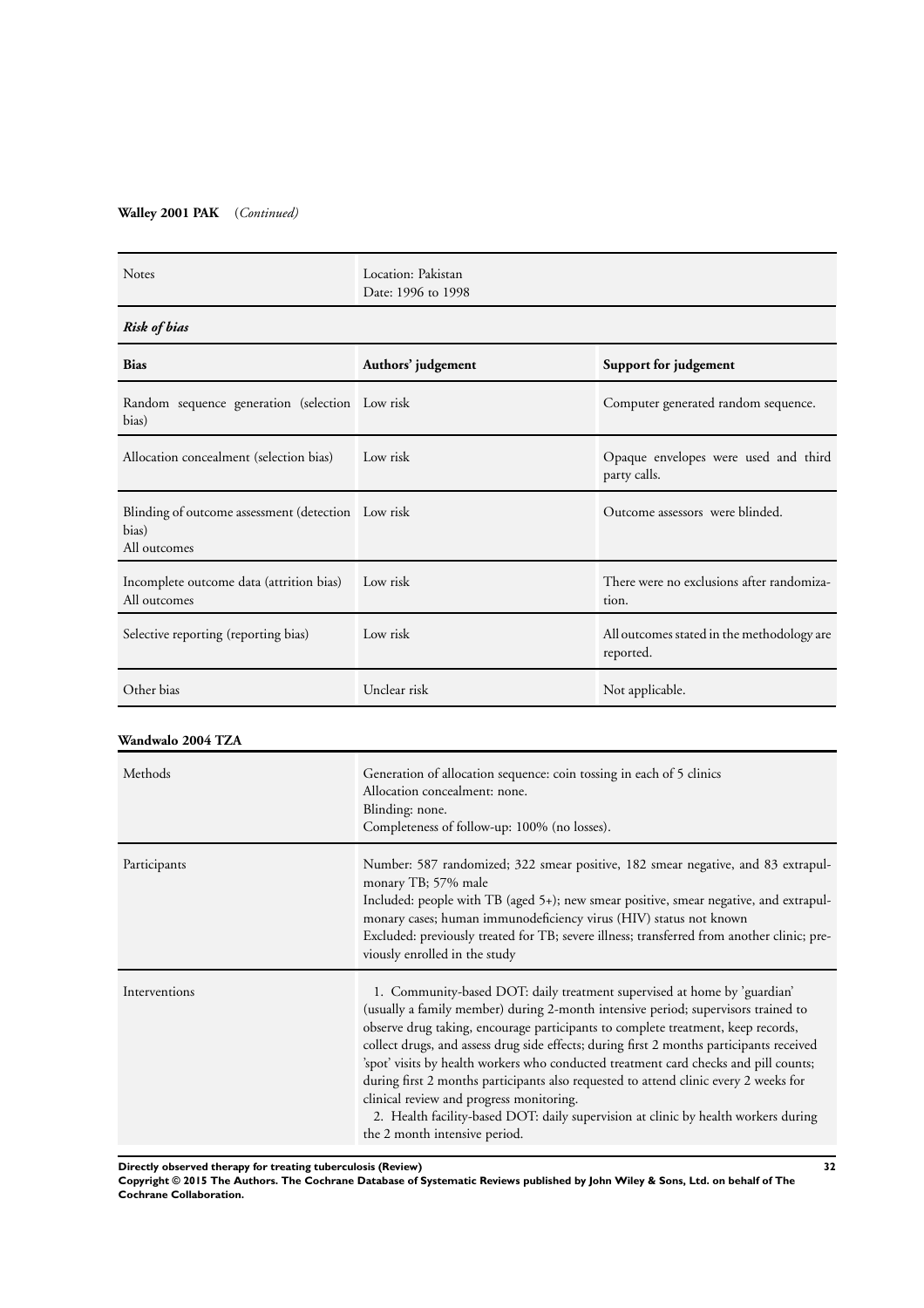## **Wandwalo 2004 TZA** (*Continued)*

|              | Apart from the observation option participants received the same standardized manage-<br>ment including drug therapy                                                                                                                                                                                                                                                                                                                                                                                                                                                                                                                                                                                                                            |
|--------------|-------------------------------------------------------------------------------------------------------------------------------------------------------------------------------------------------------------------------------------------------------------------------------------------------------------------------------------------------------------------------------------------------------------------------------------------------------------------------------------------------------------------------------------------------------------------------------------------------------------------------------------------------------------------------------------------------------------------------------------------------|
| Outcomes     | 1. Treatment success: cure plus treatment completion.<br>2. Cure: smear positive initially and negative at 7 or 8 months and on at least 1<br>previous occasion.<br>3. Treatment completion: positive results initially, negative at 2 months and no<br>results at end of treatment; or smear negative initially and received treatment on<br>clinical grounds; or those who completed full course of treatment but had no initial or<br>end-of-treatment results.<br>4. Death: from all causes.<br>5. Treatment failure: participants who remained or became smear positive or 5<br>months or later.<br>6. Default: failed to collect medication for $> 2$ consecutive months.<br>7. Transferred out: transferred to a clinic in another area. |
| <b>Notes</b> | Location: Dar es Salaam, Tanzania.<br>Date: 2001 to 2003.                                                                                                                                                                                                                                                                                                                                                                                                                                                                                                                                                                                                                                                                                       |

## *Risk of bias*

| <b>Bias</b>                                                                     | Authors' judgement | Support for judgement                                   |
|---------------------------------------------------------------------------------|--------------------|---------------------------------------------------------|
| Random sequence generation (selection Low risk<br>bias)                         |                    | "Randomly by coin toss".                                |
| Allocation concealment (selection bias)                                         | High risk          | None.                                                   |
| Blinding of outcome assessment (detection Unclear risk<br>bias)<br>All outcomes |                    | No details reported.                                    |
| Incomplete outcome data (attrition bias)<br>All outcomes                        | Low risk           | No exclusions.                                          |
| Selective reporting (reporting bias)                                            | Low risk           | All outcomes stated in the methodology are<br>reported. |
| Other bias                                                                      | Unclear risk       | Not applicable.                                         |

**Directly observed therapy for treating tuberculosis (Review) 33**

**Copyright © 2015 The Authors. The Cochrane Database of Systematic Reviews published by John Wiley & Sons, Ltd. on behalf of The Cochrane Collaboration.**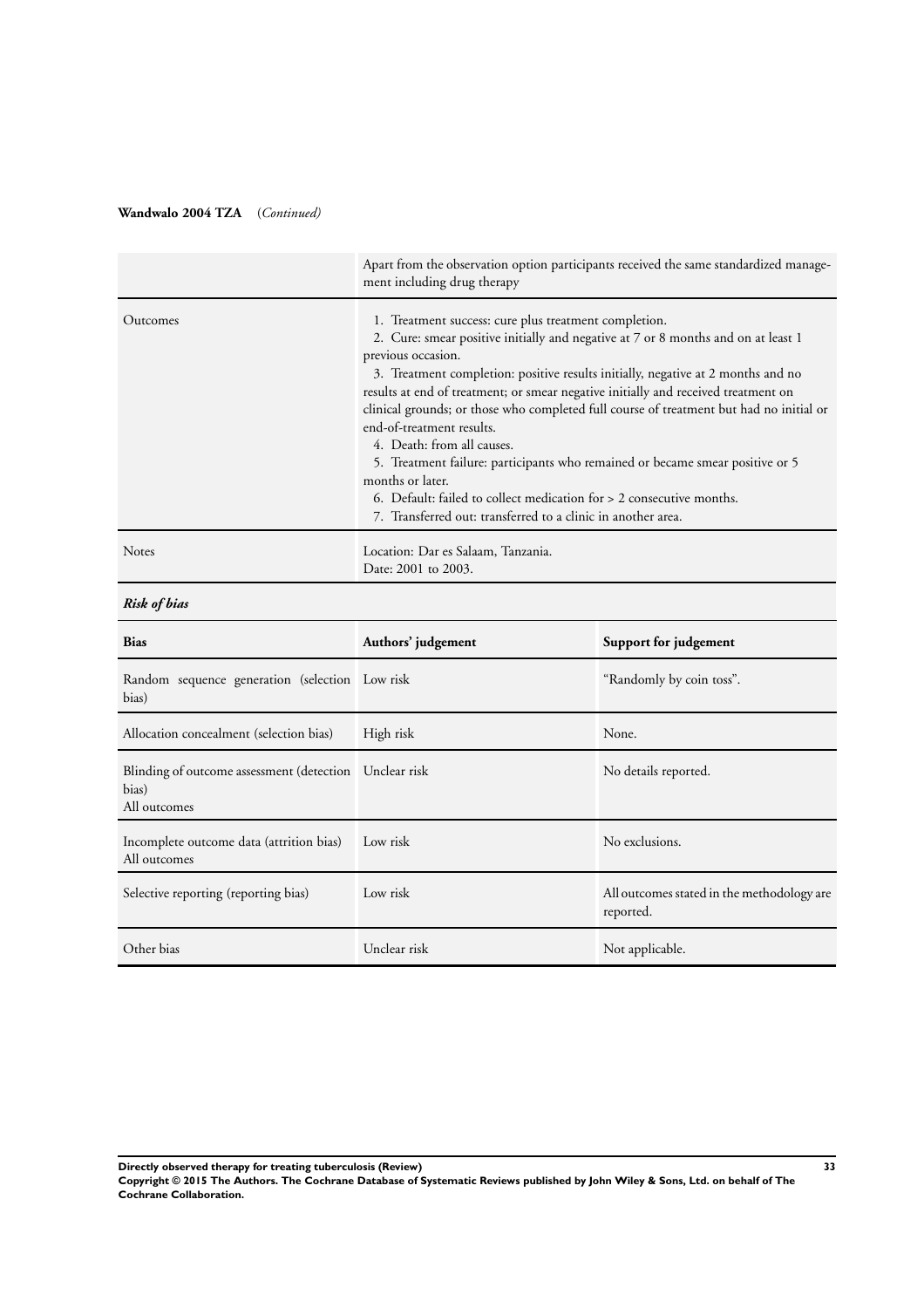| Methods       | Generation of allocation sequence: unclear; stratified into adults and children; then,<br>within each group, randomized by type of TB (sputum positive, sputum negative, ex-<br>trapulmonary, relapse)<br>Allocation concealment: unclear; sealed, sequentially numbered envelopes not stated if<br>opaque<br>Blinding: assessors of sputum results blinded.<br>Completeness of follow-up: 98%.                                                                                                                                                                                                                                                                                                                                                                       |
|---------------|-----------------------------------------------------------------------------------------------------------------------------------------------------------------------------------------------------------------------------------------------------------------------------------------------------------------------------------------------------------------------------------------------------------------------------------------------------------------------------------------------------------------------------------------------------------------------------------------------------------------------------------------------------------------------------------------------------------------------------------------------------------------------|
| Participants  | Number: 1353 randomized; 55% male; most 15+ years.<br>Included: adults and children with smear positive or negative, extrapulmonary TB, or<br>relapse of previously treated TB<br>Excluded: died before discharge; or too ill to receive outpatient treatment; lived in area<br>without treatment supporter; or referred in after treatment commenced                                                                                                                                                                                                                                                                                                                                                                                                                 |
| Interventions | 1. DOT by community health worker: participants visited for observation daily;<br>community health worker trained to provide daily treatment supervision, record<br>adherence on Treatment Support Card, remind participants who did not report for<br>treatment, and notify diagnostic centre about those who defaulted treatment.<br>2. DOT by family member: family member or carer chosen by participant trained to<br>provide daily treatment supervision, record adherence on Treatment Support Card, and<br>remind participants who did not report for treatment; participants also required to visit<br>the community health worker weekly to check side effects and adherence and receive<br>health education; defaulters reported to the diagnostic centre. |
| Outcomes      | 1. Cure or treatment completion: cure defined as smear negative at 6 months and on<br>at least 1 previous occasion; treatment completion defined as treatment completed but<br>smear results not available on at least 2 occasions before treatment completion.<br>2. Death.<br>3. Treatment failure: remained or became smear positive at $\geq$ 5 months.<br>4. Default: failed to collect medication for > 2 consecutive months.<br>5. Transferred out: formally transferred to another centre.                                                                                                                                                                                                                                                                    |
| <b>Notes</b>  | Location: Swaziland.<br>Date: 2000 to 2002.                                                                                                                                                                                                                                                                                                                                                                                                                                                                                                                                                                                                                                                                                                                           |

*Risk of bias*

| <b>Bias</b>                                                 | Authors' judgement | Support for judgement                                                                                                                                         |
|-------------------------------------------------------------|--------------------|---------------------------------------------------------------------------------------------------------------------------------------------------------------|
| Random sequence generation (selection Unclear risk<br>bias) |                    | Insufficient information.                                                                                                                                     |
| Allocation concealment (selection bias)                     | Unclear risk       | Use of sealed envelopes not clear whether<br>opaque. "<br>sealed, sequentially numbered, stratum<br>specific envelopes containing treatment as-<br>signments" |

**Directly observed therapy for treating tuberculosis (Review) 34**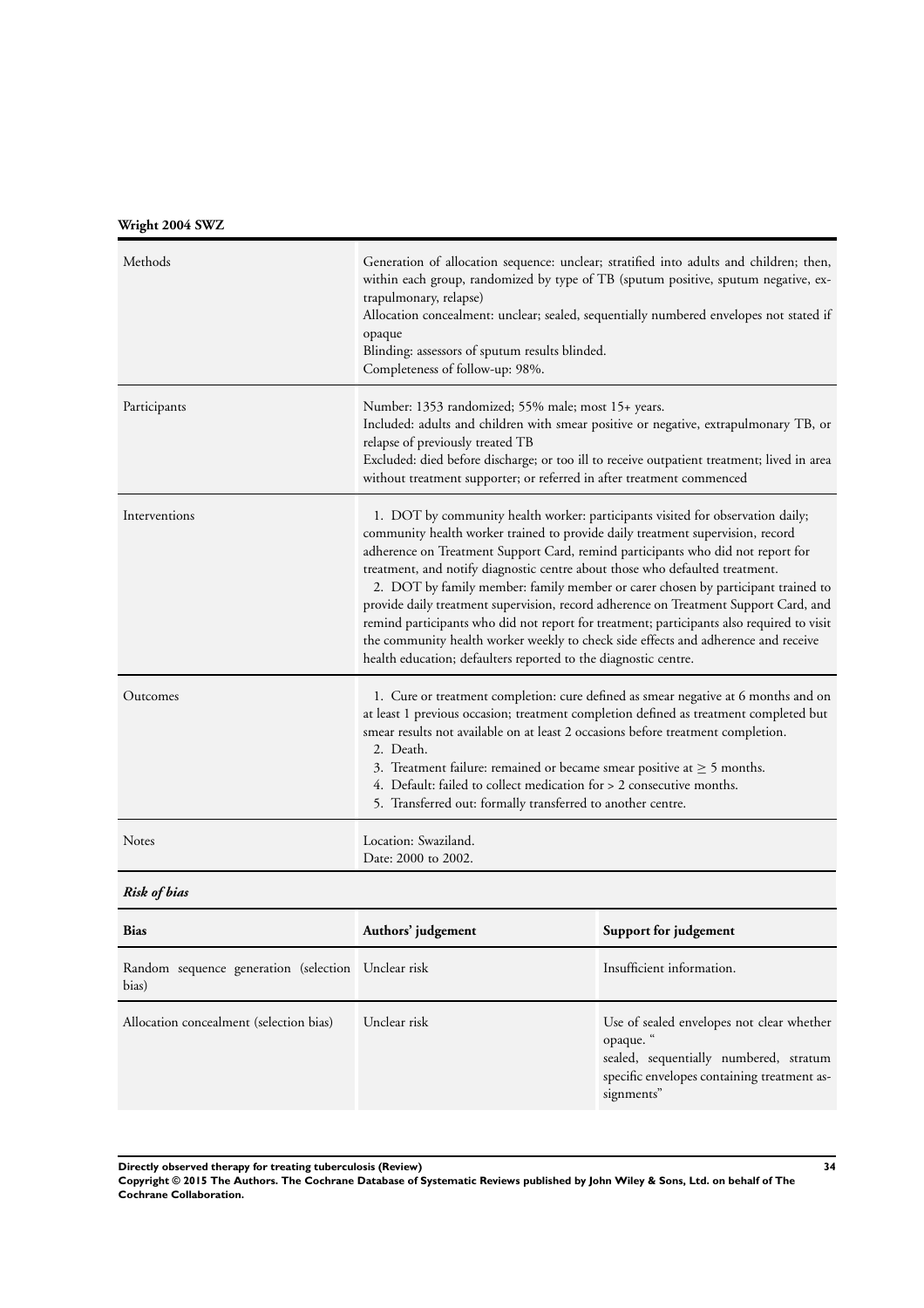## **Wright 2004 SWZ** (*Continued)*

| Blinding of outcome assessment (detection Low risk<br>bias)<br>All outcomes |              | Laboratory assessors were blinded.                           |
|-----------------------------------------------------------------------------|--------------|--------------------------------------------------------------|
| Incomplete outcome data (attrition bias)<br>All outcomes                    | Low risk     | Non differential loss to follow-up (4/664)<br>and $5/662$ ). |
| Selective reporting (reporting bias)                                        | Unclear risk | All outcomes stated in the methodology are<br>reported.      |
| Other bias                                                                  | Unclear risk | Not applicable.                                              |

#### **Zwarenstein 1998 ZAF**

| Methods       | Generation of allocation sequence: computer-generated random numbers<br>Allocation concealment: consecutively numbered, opaque, sealed envelopes in each of 5<br>clinics<br>Blinding: none.<br>Completeness of follow-up: 114/120 (95%) in 1 trial and 102/120 (85%) in other trial<br>excluded from analysis                                                                                                                                                                                                                                                                                                                                                                                                                                                                                                                                                                                                                                                                                                                                   |
|---------------|-------------------------------------------------------------------------------------------------------------------------------------------------------------------------------------------------------------------------------------------------------------------------------------------------------------------------------------------------------------------------------------------------------------------------------------------------------------------------------------------------------------------------------------------------------------------------------------------------------------------------------------------------------------------------------------------------------------------------------------------------------------------------------------------------------------------------------------------------------------------------------------------------------------------------------------------------------------------------------------------------------------------------------------------------|
| Participants  | Number: 216 included in analysis; 62% male; 57% < 35 years.<br>Included: adults (aged 15+) with pulmonary TB; both new and re-treatment cases<br>Excluded: severe disease or multiple drug resistance; treatment at a non-study clinic for<br>more than 2 weeks; need to be supervised at school or at the workplace; and leaving the<br>area within a month                                                                                                                                                                                                                                                                                                                                                                                                                                                                                                                                                                                                                                                                                    |
| Interventions | 1. DOT by clinic nurses: participants asked to visit the clinic 5 days a week for 8<br>weeks (new participants) or for 12 weeks (re-treatment participants); thereafter<br>expected attendance was 3 days a week for the continuation phase; clinic visits<br>restricted to normal working hours and adherence card signed and dated by a nurse at<br>each visit and kept at the clinic.<br>2. Self-administration of treatment: participants had to visit clinic once a week or<br>send a relative to collect drugs; participants completed their own adherence card for<br>every day of drug taking and a nurse recorded the weekly drug collection; adherence<br>card handed to nurse at the weekly clinic visit.<br>New cases received Rifater (combined rifampicin-isoniazid-pyrazinamide) for 8 weeks<br>followed by Rifinah 4 (combined rifampicin-isoniazid) plus additional isoniazid for 18<br>weeks<br>Retreatment participants received Rifater plus ethambutol for 12 weeks and Rifinah plus<br>rifampicin-ethambutol for 22 weeks |
| Outcomes      | 1. "Successful treatment" included those who were cured and those who completed<br>treatment; "cured" applied to those who converted from a positive smear or culture, or<br>both, to a negative smear or culture, or both, at the end of treatment (6 months for<br>new participants and 8 months for re-treatment participants); "treatment completed"<br>referred to participants who (a) completed the full course of treatment but had no<br>pretreatment or post-treatment bacteriological results; (b) had negative pretreatment                                                                                                                                                                                                                                                                                                                                                                                                                                                                                                         |

**Directly observed therapy for treating tuberculosis (Review) 35**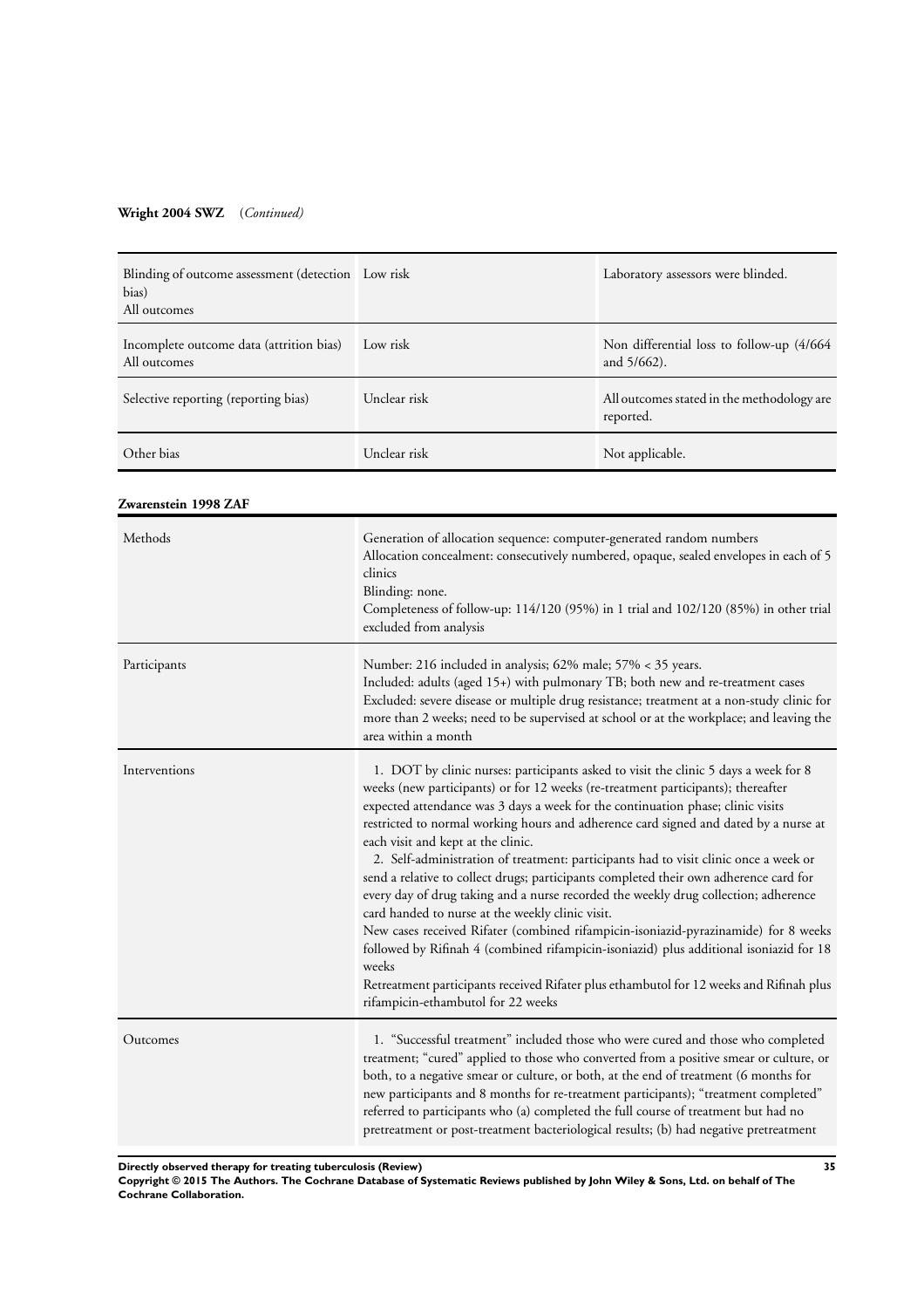## **Zwarenstein 1998 ZAF** (*Continued)*

|              | results and had been treated on clinical grounds; or (c) had positive pretreatment<br>results, negative results after 2 months and no post-treatment results.<br>2. "Treatment failure" applied to participants with a positive smear or culture at the<br>end of treatment.<br>3. "Treatment interrupters" applied to participants who stopped taking treatment for<br>8 or more weeks during the treatment period.<br>4. Transfer to another treatment facility.<br>5. Death from TB or other causes while on treatment. |
|--------------|----------------------------------------------------------------------------------------------------------------------------------------------------------------------------------------------------------------------------------------------------------------------------------------------------------------------------------------------------------------------------------------------------------------------------------------------------------------------------------------------------------------------------|
| <b>Notes</b> | Location: 1 trial in each of 2 low-income communities near Cape Town, South Africa<br>Date: 1994 to 1995.<br>Results combined.<br>54 participants in 1 trial allocated to community supervision not reported in this paper<br>Exclusions from analysis: trial 1 (6 cases of multiple drug resistance) and trial 2 (12 cases<br>of multiple drug resistance and 6 not TB)<br>Number of exclusions per arm of the 2 trials not given.                                                                                        |

## *Risk of bias*

| <b>Bias</b>                                                                     | Authors' judgement | Support for judgement                                                          |
|---------------------------------------------------------------------------------|--------------------|--------------------------------------------------------------------------------|
| Random sequence generation (selection Low risk<br>bias)                         |                    | "Random sequence generated by a com-<br>puter algorithm".                      |
| Allocation concealment (selection bias)                                         | Low risk           | "Consecutively numbered opaque sealed<br>envelops were used".                  |
| Blinding of outcome assessment (detection Unclear risk<br>bias)<br>All outcomes |                    | Insufficient information on whether there<br>was any blinding or not           |
| Incomplete outcome data (attrition bias)<br>All outcomes                        | High risk          | There was differential exclusions between<br>the intervention and control arms |
| Selective reporting (reporting bias)                                            | Low risk           | All outcomes stated in the methodology are<br>reported.                        |
| Other bias                                                                      | Unclear risk       | Not applicable.                                                                |

## **Zwarenstein 2000 ZAF**

| Methods      | Generation of allocation sequence: computer-generated random numbers<br>Allocation concealment: consecutively numbered, opaque, sealed envelopes<br>Blinding: none.<br>Completeness of follow-up: not stated. |
|--------------|---------------------------------------------------------------------------------------------------------------------------------------------------------------------------------------------------------------|
| Participants | Number: 174 randomized.<br>Included: new or re-treatment participants aged 15+ who were sputum or culture positive                                                                                            |

**Directly observed therapy for treating tuberculosis (Review) 36**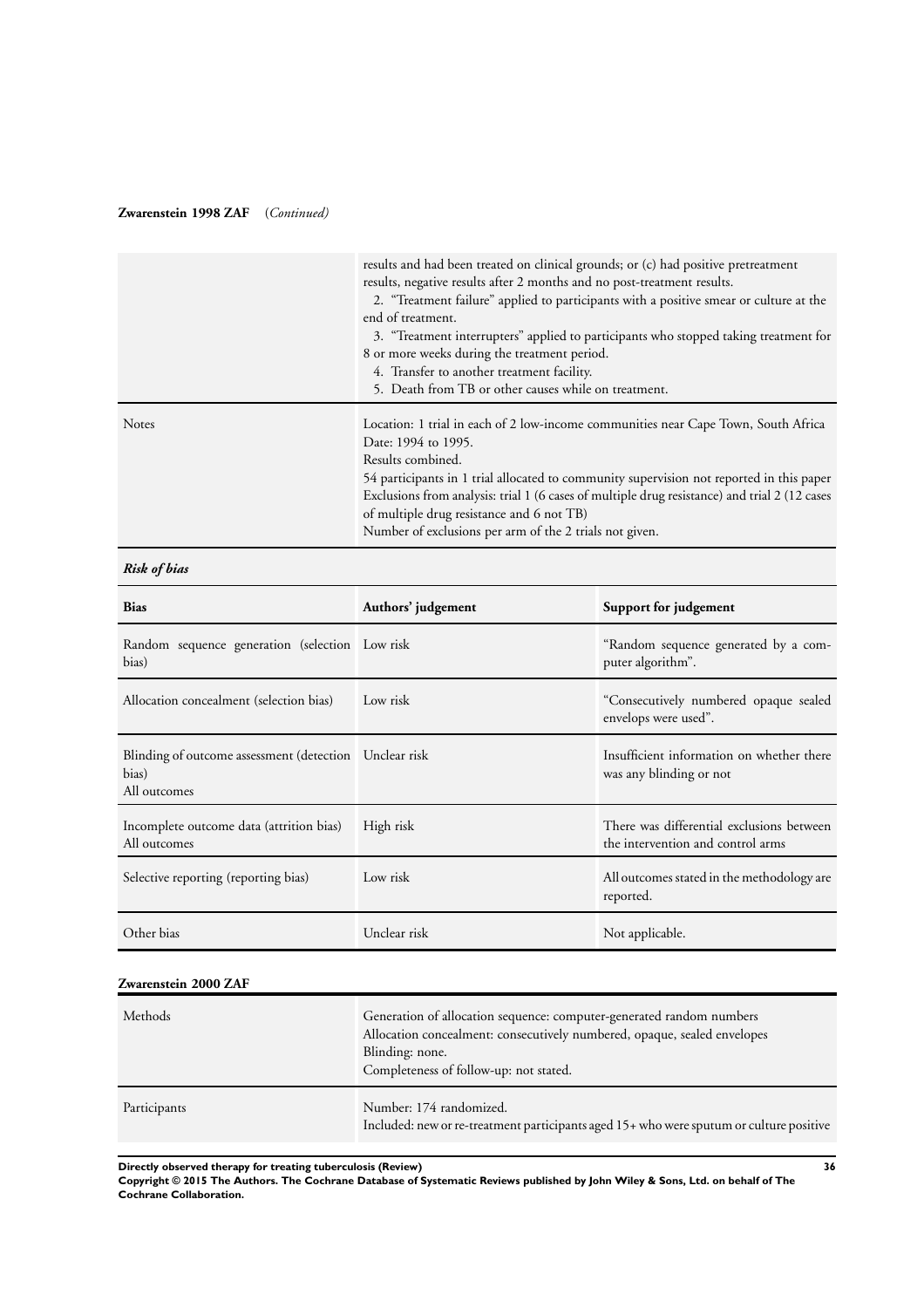## <span id="page-38-0"></span>**Zwarenstein 2000 ZAF** (*Continued)*

| Interventions | 1. DOT by clinic nurses (see Zwarenstein 1998 ZAF).<br>2. Self-administration (see Zwarenstein 1998 ZAF).<br>3. DOT by lay health workers: participants took drugs at home of a lay health<br>worker under supervision; if participant missed treatment for 1 day, a lay health worker<br>visited participant's home and if necessary a member of the South African Tuberculosis<br>Association (SANTA) also visited the participant. |
|---------------|---------------------------------------------------------------------------------------------------------------------------------------------------------------------------------------------------------------------------------------------------------------------------------------------------------------------------------------------------------------------------------------------------------------------------------------|
| Outcomes      | As for Zwarenstein 1998 ZAF.                                                                                                                                                                                                                                                                                                                                                                                                          |
| <b>Notes</b>  | Location: 4 clinics in a township near Cape Town, South Africa<br>Date: 1994 to 1995.<br>18 participants excluded from analysis: 12 with multiple-drug resistant TB and 6 not<br>TВ                                                                                                                                                                                                                                                   |

*Risk of bias*

| <b>Bias</b>                                                                     | Authors' judgement | Support for judgement                                                                                                                      |
|---------------------------------------------------------------------------------|--------------------|--------------------------------------------------------------------------------------------------------------------------------------------|
| Random sequence generation (selection Low risk<br>bias)                         |                    | Random sequence generated by a computer<br>algorithm.                                                                                      |
| Allocation concealment (selection bias)                                         | Low risk           | Consecutively numbered opaque sealed en-<br>velopes.                                                                                       |
| Blinding of outcome assessment (detection Unclear risk<br>bias)<br>All outcomes |                    | Insufficient information on whether there<br>was any blinding or not                                                                       |
| Incomplete outcome data (attrition bias)<br>All outcomes                        | Low risk           | There were exclusions though not differen-<br>tiated between intervention arms<br>"After exclusion of 12 MDR and six non-<br>TB patients". |
| Selective reporting (reporting bias)                                            | Unclear risk       | All outcomes stated in the methodology are<br>reported.                                                                                    |
| Other bias                                                                      | Unclear risk       | Not applicable.                                                                                                                            |

## **Characteristics of excluded studies** *[ordered by study ID]*

**Directly observed therapy for treating tuberculosis (Review) 37**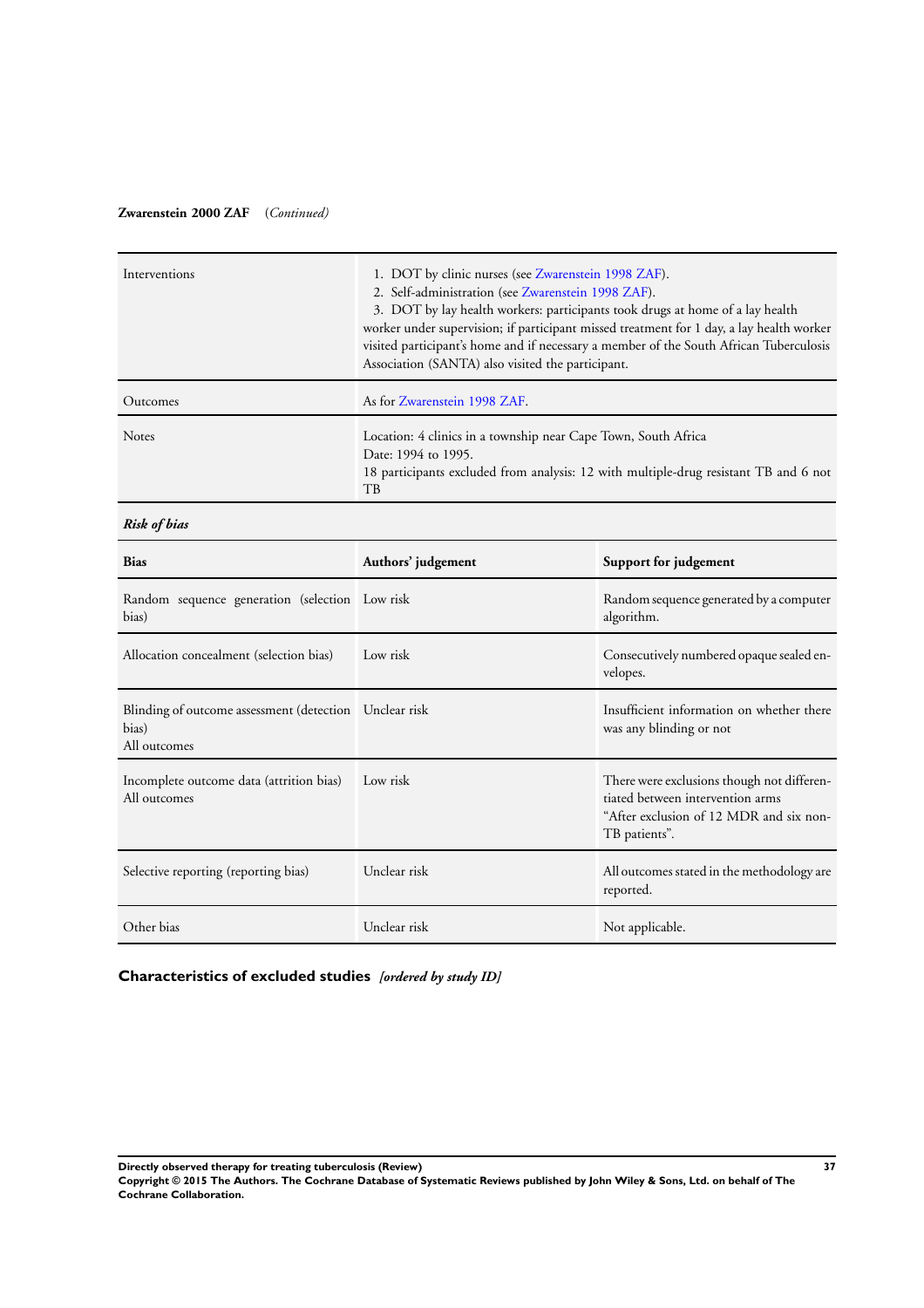| Study             | Reason for exclusion                                                                                                                                                                                                                                                                                  |
|-------------------|-------------------------------------------------------------------------------------------------------------------------------------------------------------------------------------------------------------------------------------------------------------------------------------------------------|
| Batki 2002        | Compared direct observation plus with methadone treatment for injecting drug users with routine TB treatment<br>without methadone                                                                                                                                                                     |
| Carroll 2004      | Before-and-after study; no control group.                                                                                                                                                                                                                                                             |
| Hwang 2004        | Not randomized.                                                                                                                                                                                                                                                                                       |
| Jasmer 2004       | Different criteria for allocation to self-administration or direct observation                                                                                                                                                                                                                        |
| Lewin 2004        | An educational intervention was evaluated.                                                                                                                                                                                                                                                            |
| Malotte 2001      | Evaluates incentives for IV drug users within the context of a direct observation programme                                                                                                                                                                                                           |
| Matthew 2002      | Cohort study.                                                                                                                                                                                                                                                                                         |
| Moulding 2002     | Trial evaluating devices that monitor treatment using uranium along a strip of photographic film                                                                                                                                                                                                      |
| Pungrassami 2002a | Not randomly allocated; A publication reporting same data as Pungrassami 2002b.                                                                                                                                                                                                                       |
| Pungrassami 2002b | Not randomly allocated; A publication reporting same data as Pungrassami 2002a.                                                                                                                                                                                                                       |
| Sorete-Abore 2002 | Cohort study.                                                                                                                                                                                                                                                                                         |
| Tandon 2002       | Described as a RCT, but the randomization led to very different numbers in the 2 groups; subsequently over<br>50 participants (out of a total of 379) crossed over from self-treatment to direct observation and were excluded<br>from the analysis; little detail for the rest of the study provided |
| Thiam 2007        | Multifaceted intervention including DOT.                                                                                                                                                                                                                                                              |
| Toyota 2003       | Patients in hospital.                                                                                                                                                                                                                                                                                 |

**Directly observed therapy for treating tuberculosis (Review) 38**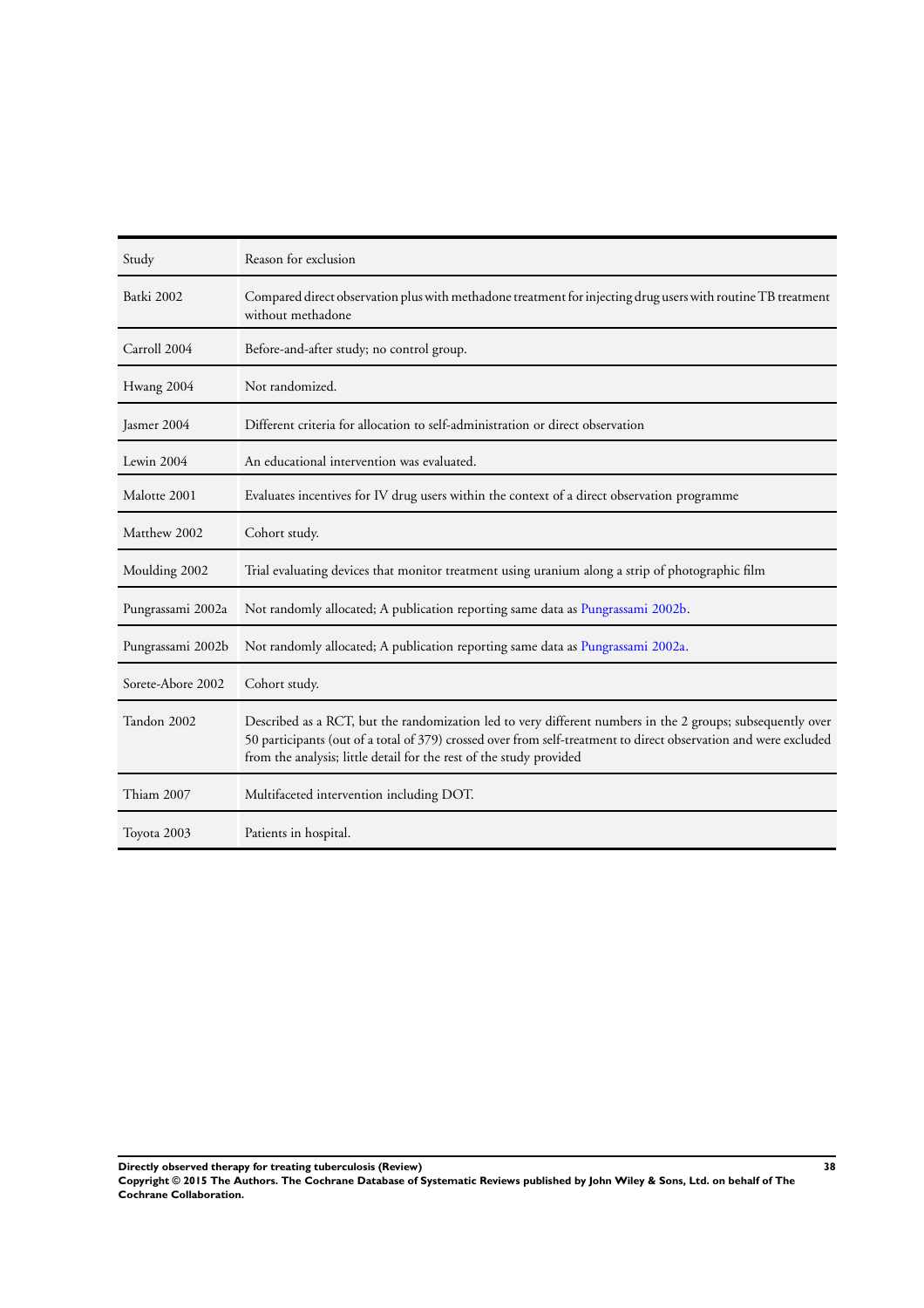## **D A T A A N D A N A L Y S E S**

#### **Outcome or subgroup title No. of studies No. of participants Statistical method** Effect size [1 Cure \(negative sputum smear in](#page-42-0) [last month of Rx in patients](#page-42-0) [+ve initially\)](#page-42-0) 5 1645 Risk Ratio (M-H, Random, 95% CI) 1.08 [0.91, 1.27] [2 Cure \(by intensity of monitoring](#page-43-0) [in control group\)](#page-43-0) 5 1645 Risk Ratio (M-H, Fixed, 95% CI) 1.07 [1.00, 1.15] [2.1 Monthly monitoring of](#page-43-0) [patients in self administered](#page-43-0) [group](#page-43-0) 2 900 Risk Ratio (M-H, Fixed, 95% CI) 1.15 [1.06, 1.25] [2.2 Once every two weeks](#page-43-0) [monitoring of patients in](#page-43-0) [self-administered group](#page-43-0) 1 497 Risk Ratio (M-H, Fixed, 95% CI) 0.96 [0.83, 1.12] [2.3 Weekly monitoring of](#page-43-0) [patients in self-administered](#page-43-0) [group](#page-43-0) 2 248 Risk Ratio (M-H, Fixed, 95% CI) 0.90 [0.68, 1.21] [3 Treatment completion \(both](#page-43-0) [with smear sputum test at end](#page-43-0) [and those without\)](#page-43-0) 6 1839 Risk Ratio (M-H, Random, 95% CI) 1.07 [0.96, 1.19] [4 Treatment completion \(grouped](#page-44-0) [by frequency of monitoring in](#page-44-0) [the self-administered therapy](#page-44-0) [group\)](#page-44-0) 6 1839 Risk Ratio (M-H, Random, 95% CI) 1.07 [0.96, 1.19] [4.1 Monthly monitoring of](#page-44-0) [self-administered treatment](#page-44-0) 3 1073 Risk Ratio (M-H, Random, 95% CI) 1.12 [0.95, 1.31] [4.2 Once every two weeks](#page-44-0) [monitoring of self-administered](#page-44-0) [treatment](#page-44-0) 1 497 Risk Ratio (M-H, Random, 95% CI) 0.99 [0.87, 1.14] [4.3 Weekly monitoring of](#page-44-0) [self-administered treatment](#page-44-0) 2 269 Risk Ratio (M-H, Random, 95% CI) 1.04 [0.74, 1.46]

#### **Comparison 1. Directly observed versus self-administered**

## **Comparison 2. Home observed versus clinic observed**

| Outcome or subgroup title                                                                                                 | No. of<br>studies | No. of<br>participants | Statistical method               | <b>Effect size</b>  |
|---------------------------------------------------------------------------------------------------------------------------|-------------------|------------------------|----------------------------------|---------------------|
| 1 Cure (having a negative sputum<br>smear test in the last month<br>of treatment having been<br>smear-positive initially) | 4                 | 1556                   | Risk Ratio (M-H, Random, 95% CI) | $1.02$ [0.88, 1.18] |

**Directly observed therapy for treating tuberculosis (Review) 39**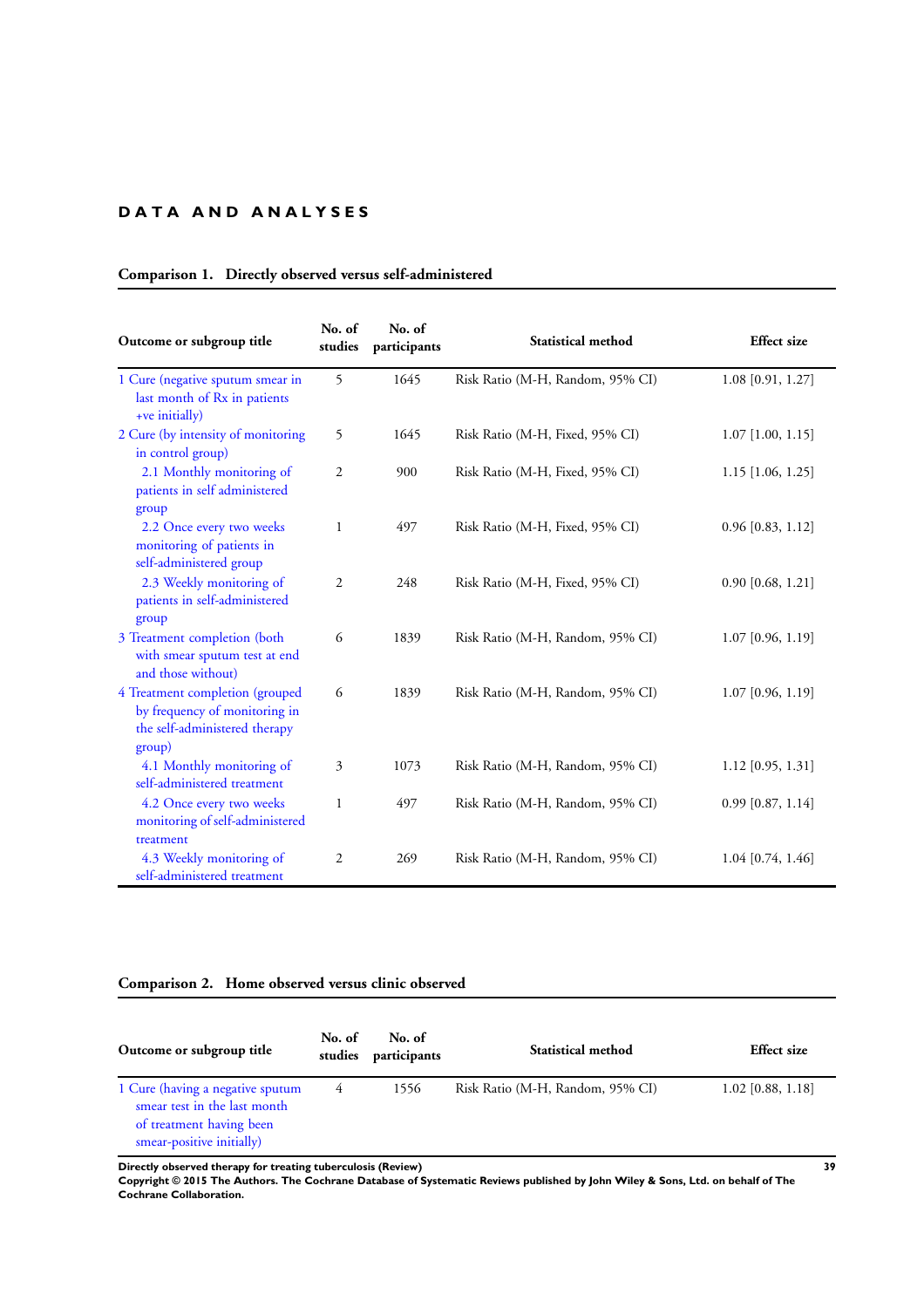| 2 Treatment completion (both)<br>with smear sputum test at end<br>and those without) | 3 | 1034 | Risk Ratio (M-H, Random, 95% CI) | $1.04$ [0.91, 1.17] |
|--------------------------------------------------------------------------------------|---|------|----------------------------------|---------------------|
| 3 Cure (stratified by intensity of<br>observation)                                   | 4 | 1556 | Risk Ratio (M-H, Fixed, 95% CI)  | $1.01$ [0.91, 1.11] |
| 3.1 DOT (Intense supervision<br>of observer)                                         |   | 522  | Risk Ratio (M-H, Fixed, 95% CI)  | $1.08$ [0.91, 1.28] |
| 3.2 Routine supervision of<br><b>DOT</b>                                             | 3 | 1034 | Risk Ratio (M-H, Fixed, 95% CI)  | $0.98$ [0.86, 1.10] |

## **Comparison 3. Community observed vs family observed**

| Outcome or subgroup title                                                                                                 | No. of<br>studies | No. of<br>participants | Statistical method               | <b>Effect</b> size  |
|---------------------------------------------------------------------------------------------------------------------------|-------------------|------------------------|----------------------------------|---------------------|
| 1 Cure (having a negative sputum<br>smear test in the last month<br>of treatment having been<br>smear-positive initially) | 2                 | 1493                   | Risk Ratio (M-H, Random, 95% CI) | $1.02$ [0.86, 1.21] |
| 2 Treatment completion (both<br>with smear sputum test at end<br>and those without)                                       | 2                 | 1493                   | Risk Ratio (M-H, Random, 95% CI) | $1.05$ [0.90, 1.22] |

## **Comparison 4. Injecting drug users**

| Outcome or subgroup title | No. of | No. of<br>studies participants | <b>Statistical method</b>       | <b>Effect</b> size |
|---------------------------|--------|--------------------------------|---------------------------------|--------------------|
| 1 Treatment completion    |        | 300                            | Risk Ratio (M-H, Fixed, 95% CI) | $1.0$ [0.88, 1.13] |

**Directly observed therapy for treating tuberculosis (Review) 40**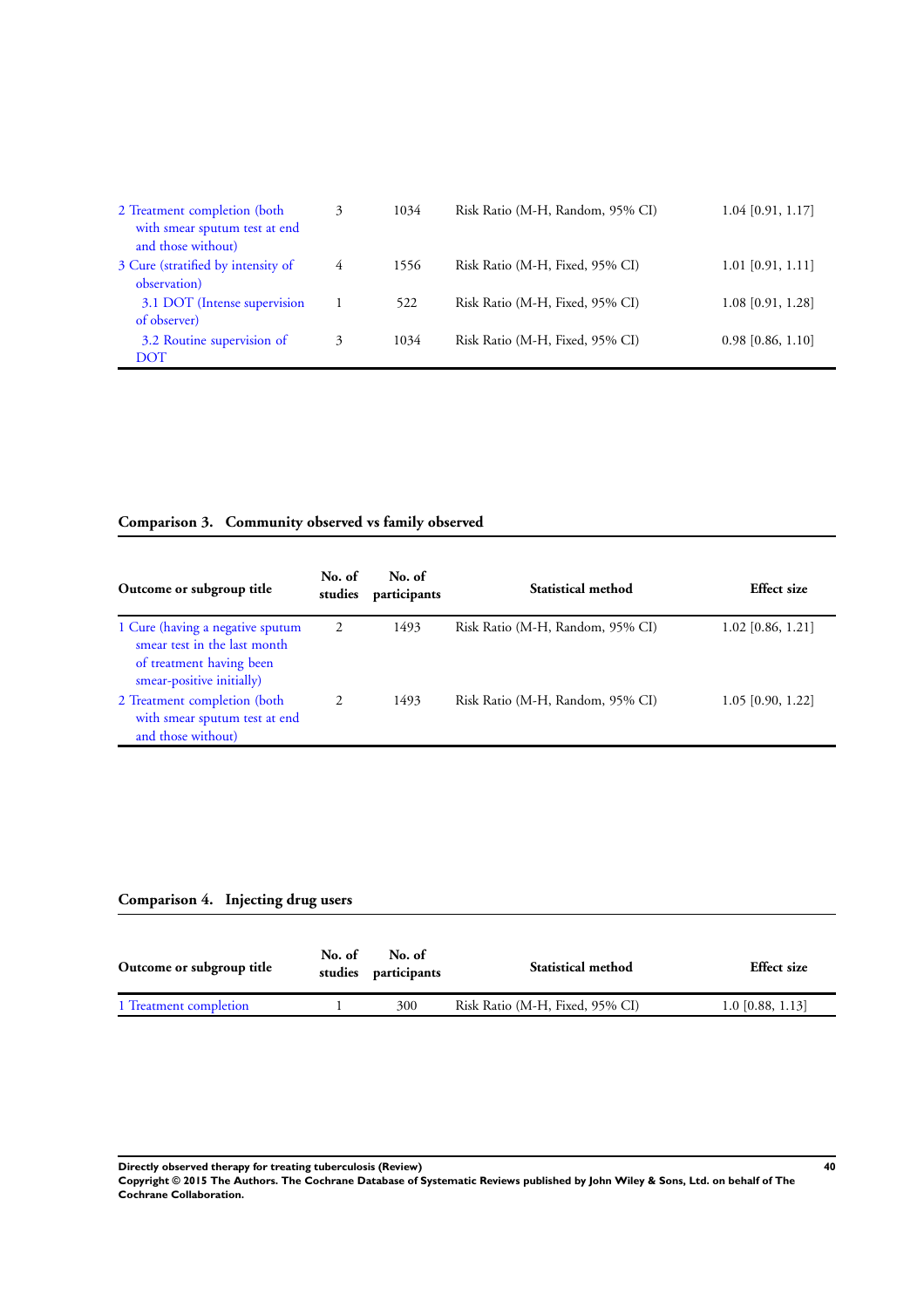## <span id="page-42-0"></span>**Analysis 1.1. Comparison 1 Directly observed versus self-administered, Outcome 1 Cure (negative sputum smear in last month of Rx in patients +ve initially).**

Review: Directly observed therapy for treating tuberculosis

Comparison: 1 Directly observed versus self-administered

Outcome: 1 Cure (negative sputum smear in last month of Rx in patients +ve initially)

| Study or subgroup                                                                                        | Directly<br>Observed<br>Therapy<br>n/N | Self<br>administered<br>therapy<br>n/N | <b>Risk Ratio</b><br>$M -$<br>H,Random,95%<br>CI | Weight | <b>Risk Ratio</b><br>$M -$<br>H,Random,95% |
|----------------------------------------------------------------------------------------------------------|----------------------------------------|----------------------------------------|--------------------------------------------------|--------|--------------------------------------------|
|                                                                                                          |                                        |                                        |                                                  |        |                                            |
| Zwarenstein 2000 ZAF (1)                                                                                 | 31/54                                  | 9/22                                   |                                                  | 7.2 %  | $1.40$ $[0.81, 2.44]$                      |
| Zwarenstein 1998 ZAF (2)                                                                                 | 42/111                                 | 31/61                                  |                                                  | 14.0%  | $0.74$ $[0.53, 1.05]$                      |
| Kamolratanakul 1999 THA (3)                                                                              | 315/414                                | 283/422                                |                                                  | 32.1 % | $1.13$ $[$ 1.04, 1.24 $]$                  |
| Walley 2001 PAK (4)                                                                                      | 199/335                                | 100/162                                |                                                  | 27.3 % | $0.96$ $[0.83, 1.12]$                      |
| Hsieh 2008 TWN (5)                                                                                       | 30/32                                  | 22/32                                  |                                                  | 19.5 % | $1.36$ [ $1.06$ , $1.75$ ]                 |
| <b>Total (95% CI)</b>                                                                                    | 946                                    | 699                                    |                                                  | 100.0% | $1.08$ [ 0.91, 1.27 ]                      |
| Total events: 617 (Directly Observed Therapy), 445 (Self administered therapy)                           |                                        |                                        |                                                  |        |                                            |
| Heterogeneity: Tau <sup>2</sup> = 0.02; Chi <sup>2</sup> = 12.44, df = 4 (P = 0.01); l <sup>2</sup> =68% |                                        |                                        |                                                  |        |                                            |
| Test for overall effect: $Z = 0.87$ (P = 0.38)                                                           |                                        |                                        |                                                  |        |                                            |
| Test for subgroup differences: Not applicable                                                            |                                        |                                        |                                                  |        |                                            |

0.2 0.5 1 2 5

Favours self administered Favours directly observed

(1) Directly observed patients visited nurses at a clinic or lay health workers at their home

(2) Directly observed patients had to visit a clinic

(3) Directly Observed patients chose observer. In the initial 2 months, DO had more intense contact.

(4) Directly observed patients observed by healthworkers at clinic, or community health workers or family members at home.

(5) Directly observed patients observed by case manager for first two months only

**Directly observed therapy for treating tuberculosis (Review) 41**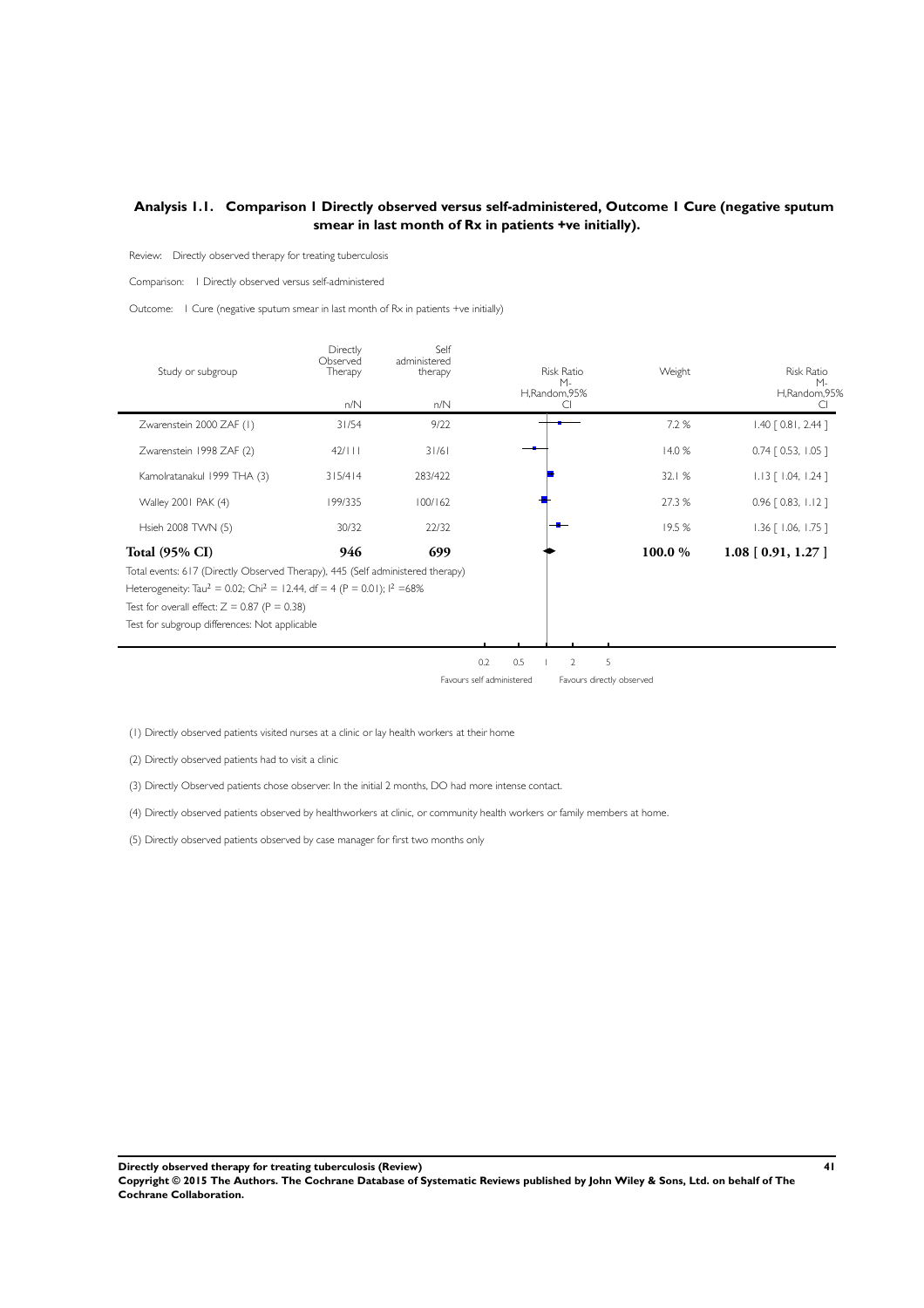## <span id="page-43-0"></span>**Analysis 1.2. Comparison 1 Directly observed versus self-administered, Outcome 2 Cure (by intensity of monitoring in control group).**

Review: Directly observed therapy for treating tuberculosis

Comparison: 1 Directly observed versus self-administered

Outcome: 2 Cure (by intensity of monitoring in control group)

| Study or subgroup                                                                     | Directly<br>Observed<br>Therapy | Self<br>administered<br>therapy | <b>Risk Ratio</b>  | Weight | <b>Risk Ratio</b>              |
|---------------------------------------------------------------------------------------|---------------------------------|---------------------------------|--------------------|--------|--------------------------------|
|                                                                                       | n/N                             | n/N                             | M-H, Fixed, 95% CI |        | M-H, Fixed, 95% CI             |
| I Monthly monitoring of patients in self administered group                           |                                 |                                 |                    |        |                                |
| Hsieh 2008 TWN                                                                        | 30/32                           | 22/32                           |                    | 4.5 %  | $1.36$ [ $1.06$ , $1.75$ ]     |
| Kamolratanakul 1999 THA (1)                                                           | 315/414                         | 283/422                         |                    | 57.2 % | $1.13$ $[$ $1.04$ , $1.24$ $]$ |
| Subtotal (95% CI)                                                                     | 446                             | 454                             |                    | 61.7%  | $1.15$ [ 1.06, 1.25 ]          |
| Total events: 345 (Directly Observed Therapy), 305 (Self administered therapy)        |                                 |                                 |                    |        |                                |
| Heterogeneity: Chi <sup>2</sup> = 1.87, df = 1 (P = 0.17); $1^2$ =47%                 |                                 |                                 |                    |        |                                |
| Test for overall effect: $Z = 3.38$ (P = 0.00071)                                     |                                 |                                 |                    |        |                                |
| 2 Once every two weeks monitoring of patients in self-administered group              |                                 |                                 |                    |        |                                |
| Walley 2001 PAK (2)                                                                   | 199/335                         | 100/162                         |                    | 27.5 % | $0.96$ $[0.83, 1.12]$          |
| Subtotal (95% CI)                                                                     | 335                             | 162                             |                    | 27.5 % | $0.96$ [ $0.83$ , 1.12 ]       |
| Total events: 199 (Directly Observed Therapy), 100 (Self administered therapy)        |                                 |                                 |                    |        |                                |
| Heterogeneity: not applicable                                                         |                                 |                                 |                    |        |                                |
| Test for overall effect: $Z = 0.50$ (P = 0.62)                                        |                                 |                                 |                    |        |                                |
| 3 Weekly monitoring of patients in self-administered group                            |                                 |                                 |                    |        |                                |
| Zwarenstein 1998 ZAF (3)                                                              | 42/111                          | 31/61                           |                    | 8.2 %  | $0.74$ $[0.53, 1.05]$          |
| Zwarenstein 2000 ZAF (4)                                                              | 31/54                           | 9/22                            |                    | 2.6 %  | $1.40$ $[0.81, 2.44]$          |
| Subtotal (95% CI)                                                                     | 165                             | 83                              |                    | 10.8 % | $0.90$ [ $0.68$ , 1.21 ]       |
| Total events: 73 (Directly Observed Therapy), 40 (Self administered therapy)          |                                 |                                 |                    |        |                                |
| Heterogeneity: Chi <sup>2</sup> = 3.66, df = 1 (P = 0.06); $1^2$ =73%                 |                                 |                                 |                    |        |                                |
| Test for overall effect: $Z = 0.68$ (P = 0.49)                                        |                                 |                                 |                    |        |                                |
| <b>Total (95% CI)</b>                                                                 | 946                             | 699                             |                    | 100.0% | $1.07$ [ 1.00, 1.15 ]          |
| Total events: 617 (Directly Observed Therapy), 445 (Self administered therapy)        |                                 |                                 |                    |        |                                |
| Heterogeneity: Chi <sup>2</sup> = 12.44, df = 4 (P = 0.01); $1^2$ =68%                |                                 |                                 |                    |        |                                |
| Test for overall effect: $Z = 1.93$ (P = 0.054)                                       |                                 |                                 |                    |        |                                |
| Test for subgroup differences: Chi <sup>2</sup> = 5.98, df = 2 (P = 0.05), $1^2$ =67% |                                 |                                 |                    |        |                                |
|                                                                                       |                                 |                                 |                    |        |                                |

0.1 0.2 0.5 1 2 5 10

Favours SAT Favours directly observed

members.

(1) Kamolratanakul 1999 THA: Par ticipants were able to choose to be observed by health workers at clinic, or community members or family members in their own home. 85% chose family

(2) Walley 2001 PAK: Par ticipants were allocated to observation by healthworkers at clinic, or community health workers or family members at home.

(3) Zwarenstein 1998 ZAF: For directly observed therapy patients had to visit a clinic 5 times a week for 8 weeks then three times a week until treatment completion

(4) Zwarenstein 2000 ZAF: For directly observed therapy patients were required to visit nurses at a clinic (as above) or visit lay health workers at their home

**Directly observed therapy for treating tuberculosis (Review) 42**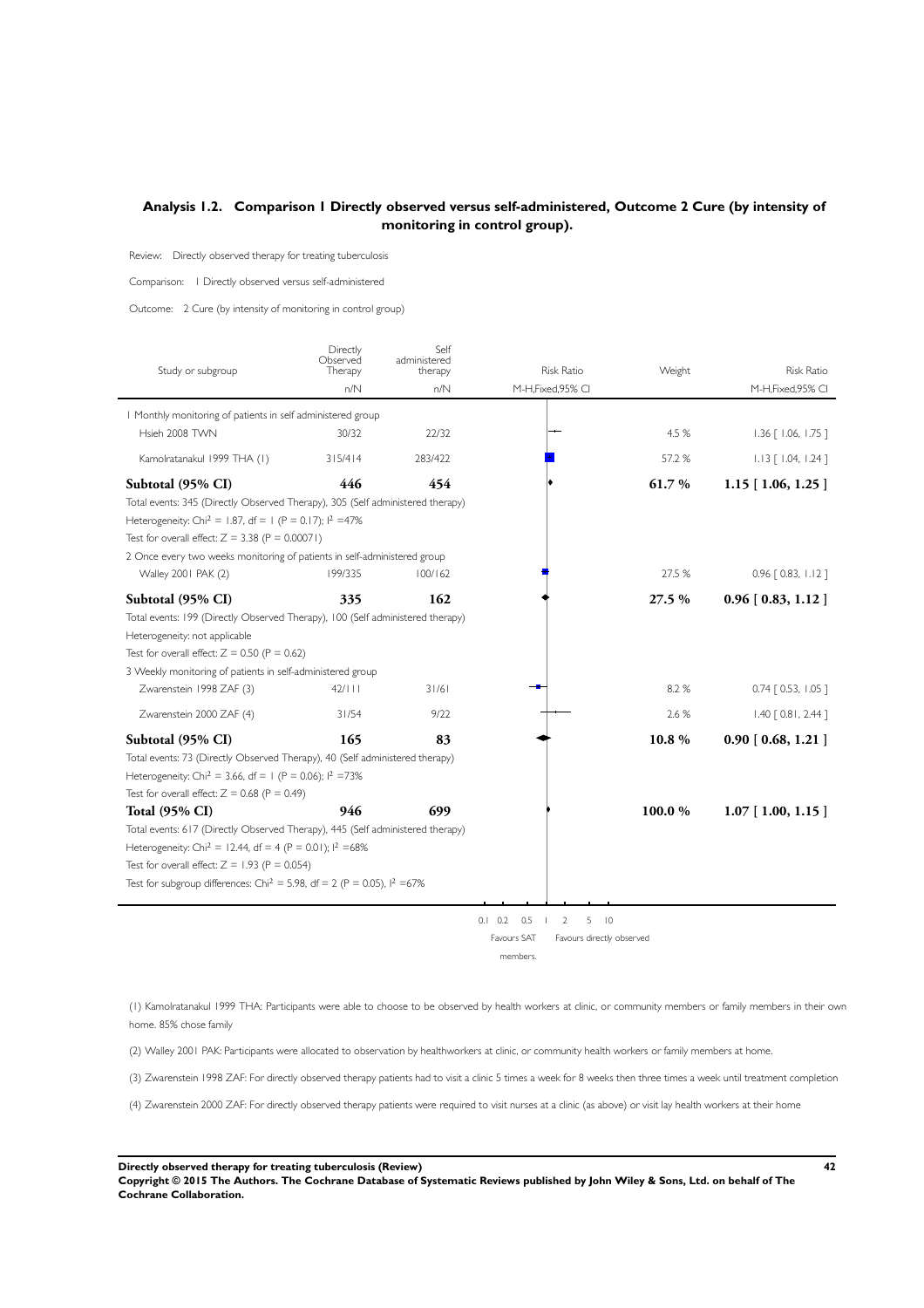## <span id="page-44-0"></span>**Analysis 1.3. Comparison 1 Directly observed versus self-administered, Outcome 3 Treatment completion (both with smear sputum test at end and those without).**

Review: Directly observed therapy for treating tuberculosis

Comparison: 1 Directly observed versus self-administered

Outcome: 3 Treatment completion (both with smear sputum test at end and those without)

| <b>Directly</b><br>Observed<br>Therapy | Self<br>administered<br>therapy                                                                 | <b>Risk Ratio</b><br>$M -$                                                                                                                                                        | Weight       | <b>Risk Ratio</b><br>$M -$ |
|----------------------------------------|-------------------------------------------------------------------------------------------------|-----------------------------------------------------------------------------------------------------------------------------------------------------------------------------------|--------------|----------------------------|
| n/N                                    | n/N                                                                                             | CI                                                                                                                                                                                |              | H,Random,95%               |
| 60/111                                 | 50/83                                                                                           |                                                                                                                                                                                   | 12.1%        | $0.90$ $[0.70, 1.15]$      |
| 40/53                                  | 13/22                                                                                           |                                                                                                                                                                                   | 6.4%         | $1.28$ $[0.87, 1.87]$      |
| 347/414                                | 320/422                                                                                         |                                                                                                                                                                                   | 29.4 %       | $1.11$ $[1.03, 1.18]$      |
| 216/335                                | 105/162                                                                                         |                                                                                                                                                                                   | 21.4%        | $0.99$ $[0.87, 1.14]$      |
| 65/87                                  | 67/86                                                                                           |                                                                                                                                                                                   | 18.5 %       | $0.96$ $[0.81, 1.13]$      |
| 31/32                                  | 22/32                                                                                           |                                                                                                                                                                                   | 12.3%        | $1.41$ [ $1.11$ , $1.79$ ] |
| 1032                                   | 807                                                                                             |                                                                                                                                                                                   | 100.0%       | $1.07$ [ 0.96, 1.19 ]      |
|                                        | Test for overall effect: $Z = 1.20$ (P = 0.23)<br>Test for subgroup differences: Not applicable | Total events: 759 (Directly Observed Therapy), 577 (Self administered therapy)<br>Heterogeneity: Tau <sup>2</sup> = 0.01; Chi <sup>2</sup> = 11.63, df = 5 (P = 0.04); $1^2$ =57% | H,Random,95% |                            |

0.05 0.2 1 5 20 Favours self administered Favours directly observed reporting of outcomes of outcomes was a more intense supervision of observers in the intensive phase. phase

(1) Zwarenstein 1998 ZAF: For directly observed therapy patients had to visit a clinic 5 times a week for 8 weeks then three times a week until treatment completion, there was incomplete

(2) Zwarenstein 2000 ZAF: For directly observed therapy patients were required to visit nurses at a clinic (as above) or visit lay health workers at their home; there was incomplete reporting

(3) Kamolratanakul 1999 THA: Par ticipants were able to choose to be observed by health workers at clinic, or community members or family members in their own home. 85% chose family members.There

(4) Walley 2001 PAK: Par ticipants were allocated to observation by health workers at clinic, or community health workers or family members at home. observation was during the intensive

(5) This trial used alternate allocation method, there were weekly calls by nurses to the patients observed by a family member

(6) Case manager directly supervised medicine intake for first two months (Intensive phase),

**Directly observed therapy for treating tuberculosis (Review) 43**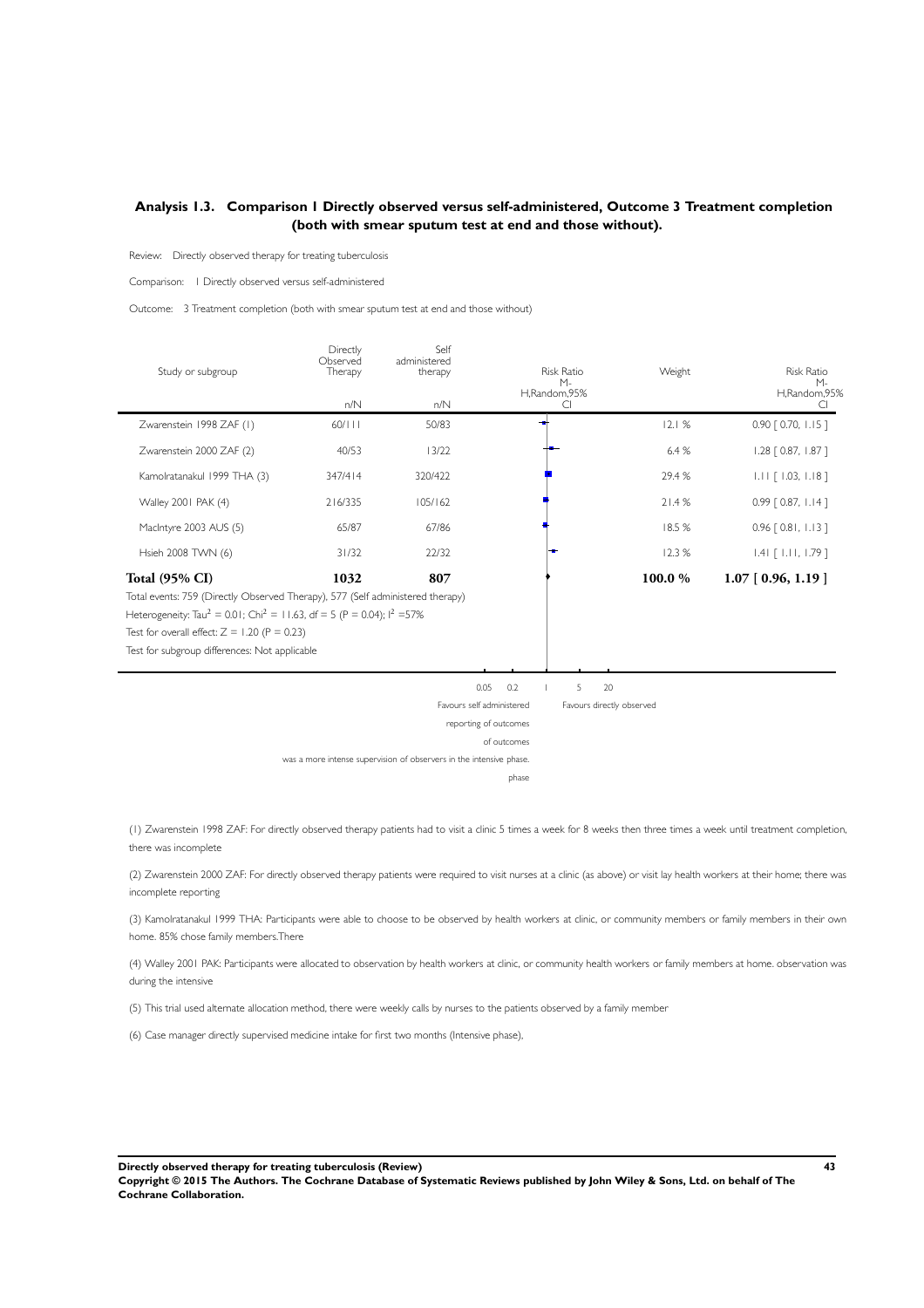## **Analysis 1.4. Comparison 1 Directly observed versus self-administered, Outcome 4 Treatment completion (grouped by frequency of monitoring in the self-administered therapy group).**

Review: Directly observed therapy for treating tuberculosis

Comparison: 1 Directly observed versus self-administered

Outcome: 4 Treatment completion (grouped by frequency of monitoring in the self-administered therapy group)

| Study or subgroup                                                                                        | Directly<br>Observed<br>Therapy | Self<br>administered<br>therapy | <b>Risk Ratio</b><br>М- | Weight | Risk Ratio<br>М-           |
|----------------------------------------------------------------------------------------------------------|---------------------------------|---------------------------------|-------------------------|--------|----------------------------|
|                                                                                                          | n/N                             | n/N                             | H,Random,95%<br>C.      |        | H,Random,95%<br>C.         |
| I Monthly monitoring of self-administered treatment                                                      |                                 |                                 |                         |        |                            |
| Kamolratanakul 1999 THA (1)                                                                              | 347/414                         | 320/422                         |                         | 29.4 % | $1.11$ $[1.03, 1.18]$      |
| MacIntyre 2003 AUS                                                                                       | 65/87                           | 67/86                           |                         | 18.5 % | $0.96$ $[0.81, 1.13]$      |
| Hsieh 2008 TWN                                                                                           | 31/32                           | 22/32                           |                         | 12.3%  | $1.41$ [ $1.11$ , $1.79$ ] |
| Subtotal (95% CI)                                                                                        | 533                             | 540                             |                         | 60.2%  | $1.12$ [ 0.95, 1.31 ]      |
| Total events: 443 (Directly Observed Therapy), 409 (Self administered therapy)                           |                                 |                                 |                         |        |                            |
| Heterogeneity: Tau <sup>2</sup> = 0.01; Chi <sup>2</sup> = 6.68, df = 2 (P = 0.04); l <sup>2</sup> =70%  |                                 |                                 |                         |        |                            |
| Test for overall effect: $Z = 1.36$ (P = 0.17)                                                           |                                 |                                 |                         |        |                            |
| 2 Once every two weeks monitoring of self-administered treatment                                         |                                 |                                 |                         |        |                            |
| Walley 2001 PAK (2)                                                                                      | 216/335                         | 105/162                         |                         | 21.4%  | $0.99$ $[0.87, 1.14]$      |
| Subtotal (95% CI)                                                                                        | 335                             | 162                             |                         | 21.4%  | $0.99$ [ $0.87, 1.14$ ]    |
| Total events: 216 (Directly Observed Therapy), 105 (Self administered therapy)                           |                                 |                                 |                         |        |                            |
| Heterogeneity: not applicable                                                                            |                                 |                                 |                         |        |                            |
| Test for overall effect: $Z = 0.07$ (P = 0.94)                                                           |                                 |                                 |                         |        |                            |
| 3 Weekly monitoring of self-administered treatment                                                       |                                 |                                 |                         |        |                            |
| Zwarenstein 1998 ZAF (3)                                                                                 | 60/111                          | 50/83                           |                         | 12.1%  | $0.90$ $[0.70, 1.15]$      |
| Zwarenstein 2000 ZAF (4)                                                                                 | 40/53                           | 13/22                           |                         | 6.4 %  | $1.28$ $[0.87, 1.87]$      |
| Subtotal (95% CI)                                                                                        | 164                             | 105                             |                         | 18.4 % | $1.04$ [ 0.74, 1.46 ]      |
| Total events: 100 (Directly Observed Therapy), 63 (Self administered therapy)                            |                                 |                                 |                         |        |                            |
| Heterogeneity: Tau <sup>2</sup> = 0.04; Chi <sup>2</sup> = 2.35, df = 1 (P = 0.13); l <sup>2</sup> =57%  |                                 |                                 |                         |        |                            |
| Test for overall effect: $Z = 0.21$ (P = 0.83)                                                           |                                 |                                 |                         |        |                            |
| <b>Total (95% CI)</b>                                                                                    | 1032                            | 807                             |                         | 100.0% | $1.07$ [ 0.96, 1.19 ]      |
| Total events: 759 (Directly Observed Therapy), 577 (Self administered therapy)                           |                                 |                                 |                         |        |                            |
| Heterogeneity: Tau <sup>2</sup> = 0.01; Chi <sup>2</sup> = 11.63, df = 5 (P = 0.04); l <sup>2</sup> =57% |                                 |                                 |                         |        |                            |
| Test for overall effect: $Z = 1.20$ (P = 0.23)                                                           |                                 |                                 |                         |        |                            |
| Test for subgroup differences: Chi <sup>2</sup> = 1.16, df = 2 (P = 0.56), l <sup>2</sup> = 0.0%         |                                 |                                 |                         |        |                            |
|                                                                                                          |                                 |                                 |                         |        |                            |
|                                                                                                          |                                 | 0.05                            | 0.2<br>5<br>20          |        |                            |

Favours self administered Favours directly observed

members.

(1) Kamolratanakul 1999 THA: Par ticipants were able to choose to be observed by health workers at clinic, or community members or family members in their own home. 85% chose family

(2) Walley 2001 PAK: Par ticipants were allocated to observation by healthworkers at clinic, or community health workers or family members at home.

(3) Zwarenstein 1998 ZAF: For directly observed therapy patients had to visit a clinic 5 times a week for 8 weeks then three times a week until treatment completion

(4) Zwarenstein 2000 ZAF: For directly observed therapy patients were required to visit nurses at a clinic (as above) or visit lay health workers at their home

## **Directly observed therapy for treating tuberculosis (Review) 44**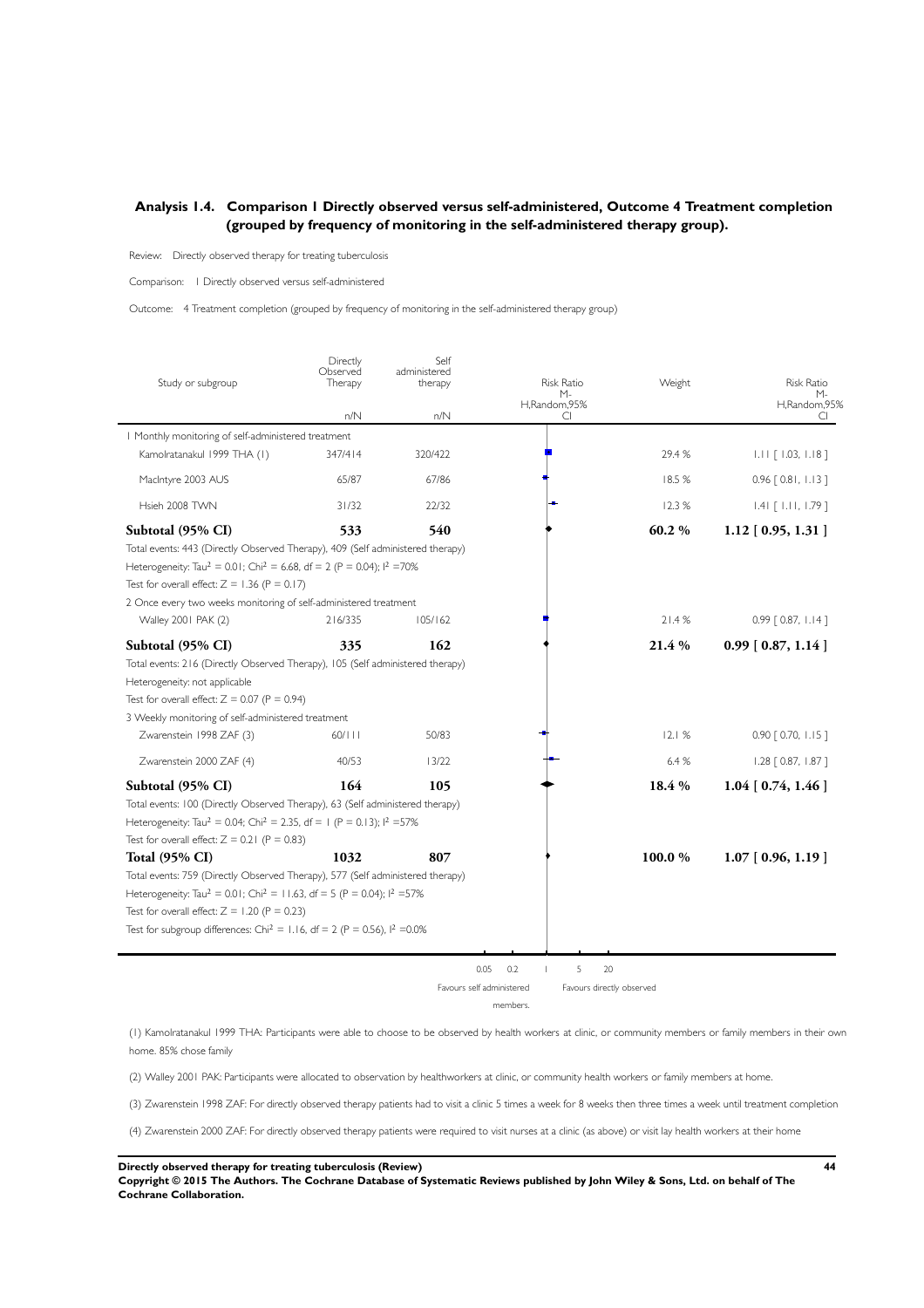## <span id="page-46-0"></span>**Analysis 2.1. Comparison 2 Home observed versus clinic observed, Outcome 1 Cure (having a negative sputum smear test in the last month of treatment having been smear-positive initially).**

Review: Directly observed therapy for treating tuberculosis

Comparison: 2 Home observed versus clinic observed

Outcome: 1 Cure (having a negative sputum smear test in the last month of treatment having been smear-positive initially)

| Study or subgroup                                                                               | Home based | Clinic based |                         | <b>Risk Ratio</b><br>$M -$<br>H,Random,95% |                       | Weight         | <b>Risk Ratio</b><br>$M -$ |                         |
|-------------------------------------------------------------------------------------------------|------------|--------------|-------------------------|--------------------------------------------|-----------------------|----------------|----------------------------|-------------------------|
|                                                                                                 | n/N        | n/N          |                         |                                            | CI                    |                |                            | H,Random,95%            |
| Zwarenstein 2000 ZAF (1)                                                                        | 31/54      | 24/58        |                         |                                            |                       |                | 11.5%                      | $1.39$ $[0.95, 2.03]$   |
| Walley 2001 PAK (2)                                                                             | 91/165     | 108/170      |                         |                                            |                       |                | 29.5 %                     | $0.87$ $[ 0.73, 1.04 ]$ |
| Lwilla 2003 TZA (3)                                                                             | 117/221    | 148/301      |                         |                                            |                       |                | 30.8 %                     | $1.08$ $[0.91, 1.28]$   |
| Wandwalo 2004 TZA (4)                                                                           | 111/260    | 141/327      |                         |                                            |                       |                | 28.2 %                     | 0.99 [ 0.82, 1.19 ]     |
| <b>Total (95% CI)</b>                                                                           | 700        | 856          |                         |                                            |                       |                | 100.0%                     | $1.02$ [ 0.88, 1.18 ]   |
| Total events: 350 (Home based), 421 (Clinic based)                                              |            |              |                         |                                            |                       |                |                            |                         |
| Heterogeneity: Tau <sup>2</sup> = 0.01; Chi <sup>2</sup> = 5.98, df = 3 (P = 0.11); $1^2$ = 50% |            |              |                         |                                            |                       |                |                            |                         |
| Test for overall effect: $Z = 0.21$ (P = 0.83)                                                  |            |              |                         |                                            |                       |                |                            |                         |
| Test for subgroup differences: Not applicable                                                   |            |              |                         |                                            |                       |                |                            |                         |
|                                                                                                 |            |              |                         |                                            |                       |                |                            |                         |
|                                                                                                 |            |              | 0.5                     | 0.7                                        | 1.5                   | $\overline{2}$ |                            |                         |
|                                                                                                 |            |              | Favours clinic observed |                                            | Favours home observed |                |                            |                         |

(1) For directly observed patients, observation continued in the consolidated phase

(2) For directly observed patients, observation only during the intensive phase

(3) For directly observed patients, this was only during the the intensive phase; there was additional monthly supervision by district co-orrdinator

(4) For directly observed patients, observation was only during the intensive phase

**Directly observed therapy for treating tuberculosis (Review) 45**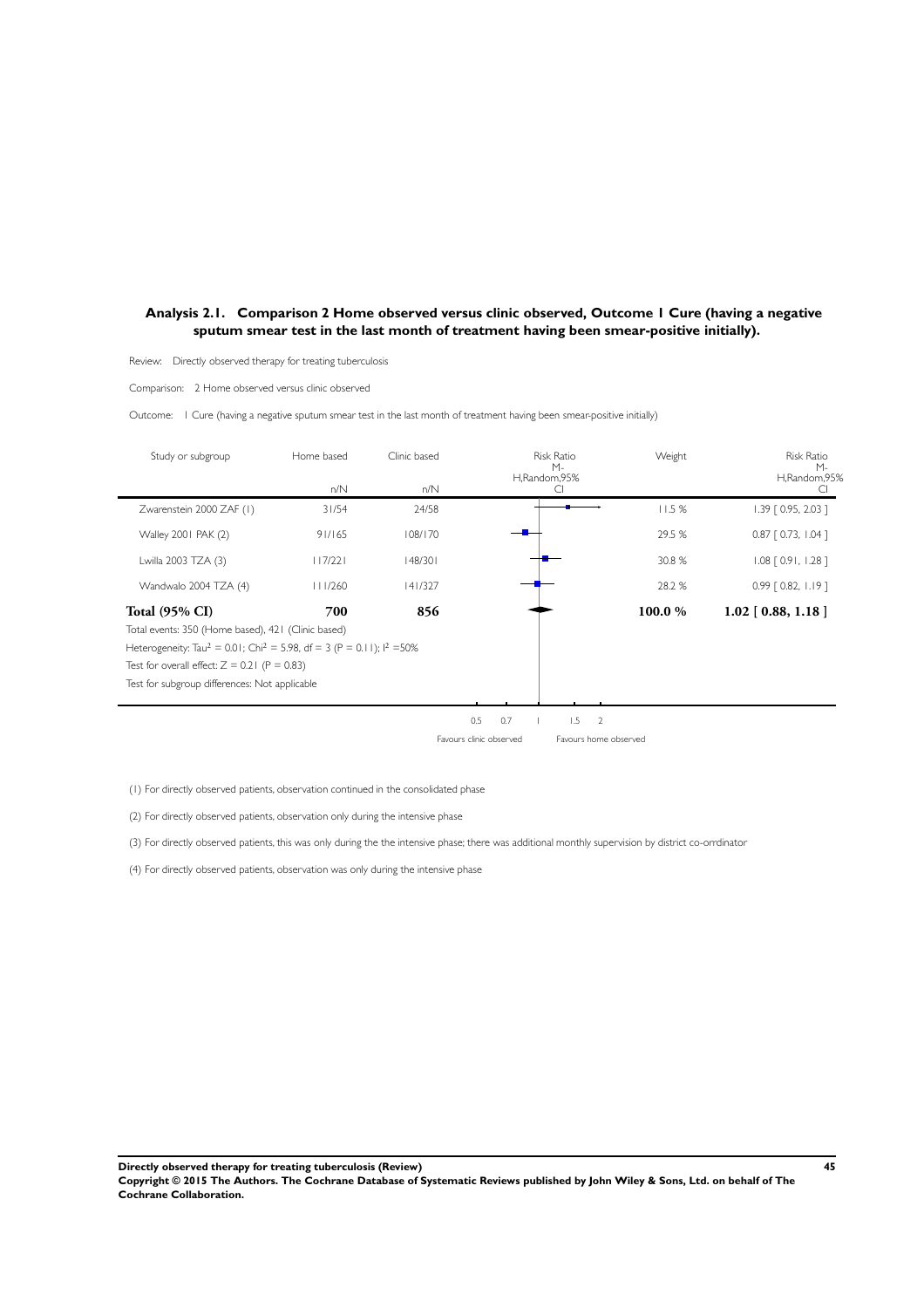## <span id="page-47-0"></span>**Analysis 2.2. Comparison 2 Home observed versus clinic observed, Outcome 2 Treatment completion (both with smear sputum test at end and those without).**

Review: Directly observed therapy for treating tuberculosis

Comparison: 2 Home observed versus clinic observed

Outcome: 2 Treatment completion (both with smear sputum test at end and those without)

| Study or subgroup                                                                                                                                                                                                                                                 | Home based | Clinic based | Risk Ratio                                  | Weight                | Risk Ratio                   |
|-------------------------------------------------------------------------------------------------------------------------------------------------------------------------------------------------------------------------------------------------------------------|------------|--------------|---------------------------------------------|-----------------------|------------------------------|
|                                                                                                                                                                                                                                                                   | $n/N$      | n/N          | $\mathsf{M}\text{-}$<br>H,Random,95%<br>CI. |                       | $M -$<br>H,Random,95%<br>CI. |
| Walley 2001 PAK (1)                                                                                                                                                                                                                                               | 103/165    | 113/170      |                                             | 31.2%                 | 0.94 [ 0.80, 1.10 ]          |
| Wandwalo 2004 TZA (2)                                                                                                                                                                                                                                             | 221/260    | 271/327      |                                             | 53.2 %                | $1.03$ [ 0.96, $1.10$ ]      |
| Zwarenstein 2000 ZAF (3)                                                                                                                                                                                                                                          | 40/54      | 33/58        |                                             | 15.5 %                | $1.30$ $[0.99, 1.71]$        |
| <b>Total (95% CI)</b>                                                                                                                                                                                                                                             | 479        | 555          |                                             | $100.0\ \%$           | $1.04$ [ 0.91, 1.17 ]        |
| Total events: 364 (Home based), 417 (Clinic based)<br>Heterogeneity: Tau <sup>2</sup> = 0.01; Chi <sup>2</sup> = 4.08, df = 2 (P = 0.13); l <sup>2</sup> = 51%<br>Test for overall effect: $Z = 0.55$ (P = 0.58)<br>Test for subgroup differences: Not applicable |            |              |                                             |                       |                              |
|                                                                                                                                                                                                                                                                   |            |              | 0.7<br>1.5<br>0.5                           | $\sqrt{2}$            |                              |
|                                                                                                                                                                                                                                                                   |            |              | Favours clinic observed                     | Favours home observed |                              |
|                                                                                                                                                                                                                                                                   |            |              |                                             |                       |                              |
| (1) observation was during the intensive phase                                                                                                                                                                                                                    |            |              |                                             |                       |                              |
| (2) observation was during the intensive phase                                                                                                                                                                                                                    |            |              |                                             |                       |                              |
| (3) Observation continued even in the consolidated phase                                                                                                                                                                                                          |            |              |                                             |                       |                              |
|                                                                                                                                                                                                                                                                   |            |              |                                             |                       |                              |
|                                                                                                                                                                                                                                                                   |            |              |                                             |                       |                              |
|                                                                                                                                                                                                                                                                   |            |              |                                             |                       |                              |
|                                                                                                                                                                                                                                                                   |            |              |                                             |                       |                              |
|                                                                                                                                                                                                                                                                   |            |              |                                             |                       |                              |
|                                                                                                                                                                                                                                                                   |            |              |                                             |                       |                              |
|                                                                                                                                                                                                                                                                   |            |              |                                             |                       |                              |
|                                                                                                                                                                                                                                                                   |            |              |                                             |                       |                              |
|                                                                                                                                                                                                                                                                   |            |              |                                             |                       |                              |
|                                                                                                                                                                                                                                                                   |            |              |                                             |                       |                              |
|                                                                                                                                                                                                                                                                   |            |              |                                             |                       |                              |
|                                                                                                                                                                                                                                                                   |            |              |                                             |                       |                              |
|                                                                                                                                                                                                                                                                   |            |              |                                             |                       |                              |
|                                                                                                                                                                                                                                                                   |            |              |                                             |                       |                              |
|                                                                                                                                                                                                                                                                   |            |              |                                             |                       |                              |
|                                                                                                                                                                                                                                                                   |            |              |                                             |                       |                              |
|                                                                                                                                                                                                                                                                   |            |              |                                             |                       |                              |
|                                                                                                                                                                                                                                                                   |            |              |                                             |                       |                              |

**Directly observed therapy for treating tuberculosis (Review) 46**

**Copyright © 2015 The Authors. The Cochrane Database of Systematic Reviews published by John Wiley & Sons, Ltd. on behalf of The Cochrane Collaboration.**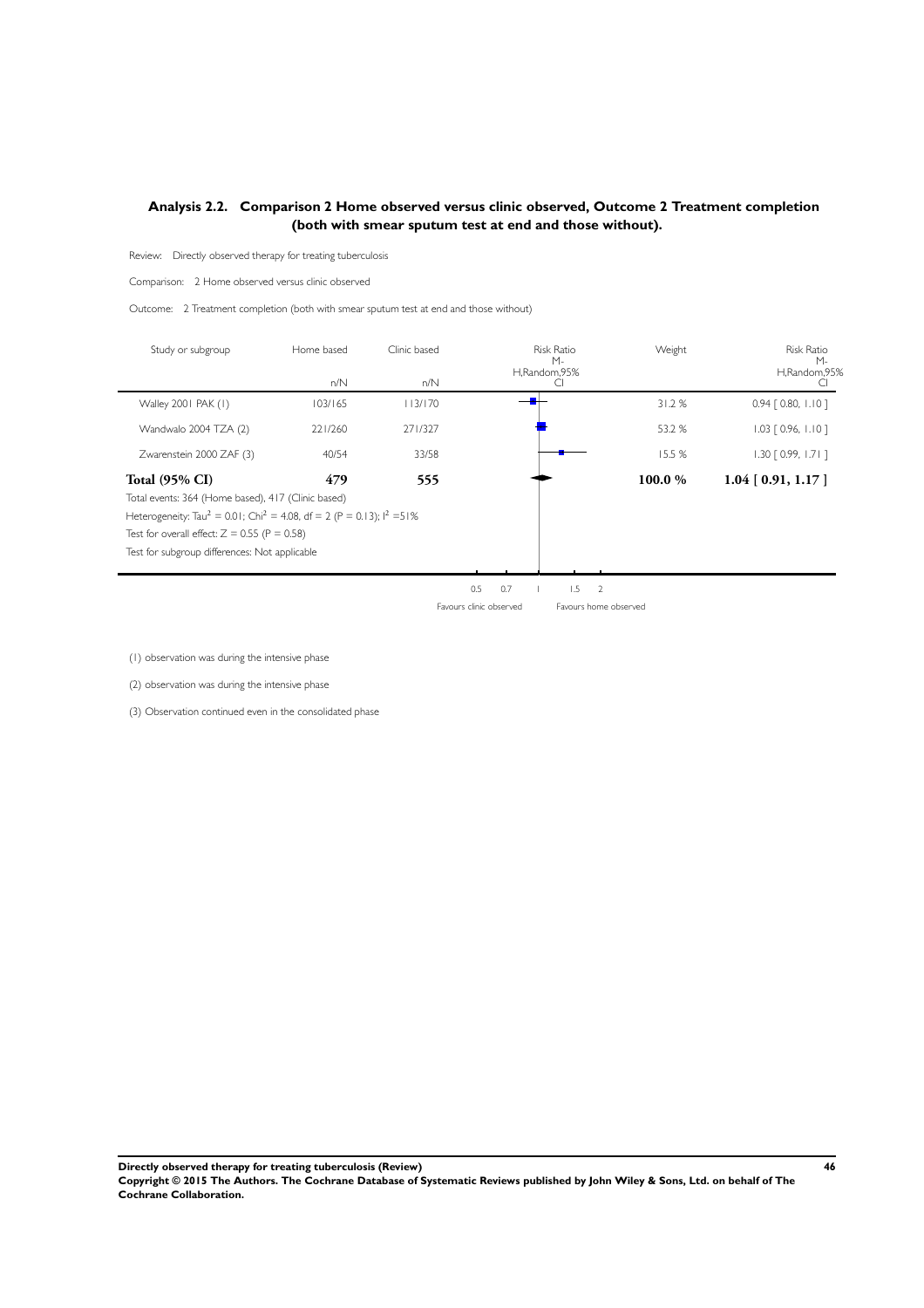## <span id="page-48-0"></span>**Analysis 2.3. Comparison 2 Home observed versus clinic observed, Outcome 3 Cure (stratified by intensity of observation).**

Review: Directly observed therapy for treating tuberculosis

Comparison: 2 Home observed versus clinic observed

Outcome: 3 Cure (stratified by intensity of observation)

| Study or subgroup                                                                       | Home based | Clinic based | <b>Risk Ratio</b>                     | Weight | <b>Risk Ratio</b>     |
|-----------------------------------------------------------------------------------------|------------|--------------|---------------------------------------|--------|-----------------------|
|                                                                                         | n/N        | n/N          | M-H, Fixed, 95% CI                    |        | M-H, Fixed, 95% CI    |
| DOT (Intense supervision of observer)                                                   |            |              |                                       |        |                       |
| Lwilla 2003 TZA                                                                         | 117/221    | 148/301      |                                       | 33.0 % | $1.08$ $[0.91, 1.28]$ |
| Subtotal (95% CI)                                                                       | 221        | 301          |                                       | 33.0 % | $1.08$ [ 0.91, 1.28 ] |
| Total events: 117 (Home based), 148 (Clinic based)                                      |            |              |                                       |        |                       |
| Heterogeneity: not applicable                                                           |            |              |                                       |        |                       |
| Test for overall effect: $Z = 0.86$ (P = 0.39)                                          |            |              |                                       |        |                       |
| 2 Routine supervision of DOT                                                            |            |              |                                       |        |                       |
| Walley 2001 PAK                                                                         | 91/165     | 108/170      |                                       | 28.0 % | $0.87$ $[0.73, 1.04]$ |
| Wandwalo 2004 TZA                                                                       | 111/260    | 141/327      |                                       | 32.9%  | 0.99 [ 0.82, 1.19 ]   |
| Zwarenstein 2000 ZAF                                                                    | 31/54      | 24/58        |                                       | 6.1%   | $1.39$ $[0.95, 2.03]$ |
| Subtotal (95% CI)                                                                       | 479        | 555          |                                       | 67.0 % | $0.98$ [ 0.86, 1.10 ] |
| Total events: 233 (Home based), 273 (Clinic based)                                      |            |              |                                       |        |                       |
| Heterogeneity: Chi <sup>2</sup> = 4.91, df = 2 (P = 0.09); $1^2$ =59%                   |            |              |                                       |        |                       |
| Test for overall effect: $Z = 0.40$ (P = 0.69)                                          |            |              |                                       |        |                       |
| <b>Total (95% CI)</b>                                                                   | 700        | 856          |                                       | 100.0% | $1.01$ [ 0.91, 1.11 ] |
| Total events: 350 (Home based), 421 (Clinic based)                                      |            |              |                                       |        |                       |
| Heterogeneity: Chi <sup>2</sup> = 5.98, df = 3 (P = 0.11); $1^2$ =50%                   |            |              |                                       |        |                       |
| Test for overall effect: $Z = 0.17$ (P = 0.86)                                          |            |              |                                       |        |                       |
| Test for subgroup differences: Chi <sup>2</sup> = 0.86, df = 1 (P = 0.35), $1^2$ = 0.0% |            |              |                                       |        |                       |
|                                                                                         |            |              |                                       |        |                       |
|                                                                                         |            |              | 0.1<br>$\overline{10}$<br>0.01<br>100 |        |                       |
|                                                                                         |            |              | Favours home<br>Favours clinic        |        |                       |
|                                                                                         |            |              |                                       |        |                       |

**Directly observed therapy for treating tuberculosis (Review) 47**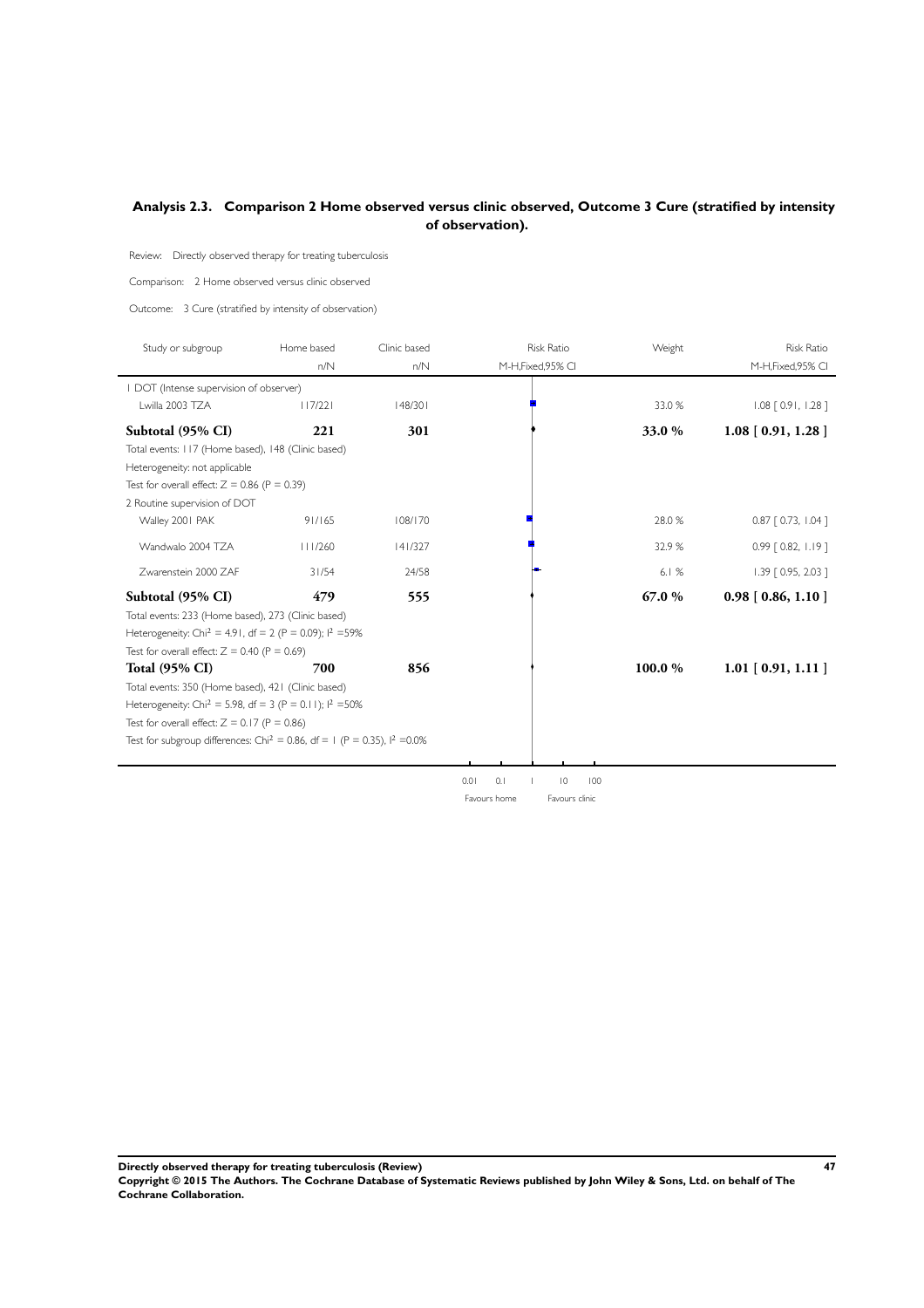## <span id="page-49-0"></span>**Analysis 3.1. Comparison 3 Community observed vs family observed, Outcome 1 Cure (having a negative sputum smear test in the last month of treatment having been smear-positive initially).**

Review: Directly observed therapy for treating tuberculosis

Comparison: 3 Community observed vs family observed

Outcome: 1 Cure (having a negative sputum smear test in the last month of treatment having been smear-positive initially)

| Study or subgroup                                                                              | Community<br>observed | Family observed |                         | <b>Risk Ratio</b><br>$M -$<br>H,Random,95% | Weight | <b>Risk Ratio</b><br>$M -$<br>H,Random,95% |
|------------------------------------------------------------------------------------------------|-----------------------|-----------------|-------------------------|--------------------------------------------|--------|--------------------------------------------|
|                                                                                                | n/N                   | n/N             |                         |                                            |        |                                            |
| Wright 2004 SWZ (1)                                                                            | 198/290               | 182/296         |                         | $\blacksquare$                             | 45.0 % | $1.11$ $[0.99, 1.25]$                      |
| Newell 2006 NPL (2)                                                                            | 465/549               | 319/358         |                         |                                            | 55.0 % | $0.95$ $[0.90, 1.00]$                      |
| <b>Total (95% CI)</b>                                                                          | 839                   | 654             |                         |                                            | 100.0% | $1.02$ [ 0.86, 1.21 ]                      |
| Total events: 663 (Community observed), 501 (Family observed)                                  |                       |                 |                         |                                            |        |                                            |
| Heterogeneity: Tau <sup>2</sup> = 0.01; Chi <sup>2</sup> = 6.92, df = 1 (P = 0.01); $1^2$ =86% |                       |                 |                         |                                            |        |                                            |
| Test for overall effect: $Z = 0.22$ (P = 0.82)                                                 |                       |                 |                         |                                            |        |                                            |
| Test for subgroup differences: Not applicable                                                  |                       |                 |                         |                                            |        |                                            |
|                                                                                                |                       |                 |                         |                                            |        |                                            |
|                                                                                                |                       |                 | 0.7<br>0.5              | 1.5<br>2                                   |        |                                            |
|                                                                                                |                       |                 | Favours family observed | Favours comm, observed                     |        |                                            |

(1) For direcly observed patients, observation was at the health workers' home

(2) The community health worker visited the patient at home, % occasionally patients came to the health workers' home

**Directly observed therapy for treating tuberculosis (Review) 48**

**Copyright © 2015 The Authors. The Cochrane Database of Systematic Reviews published by John Wiley & Sons, Ltd. on behalf of The Cochrane Collaboration.**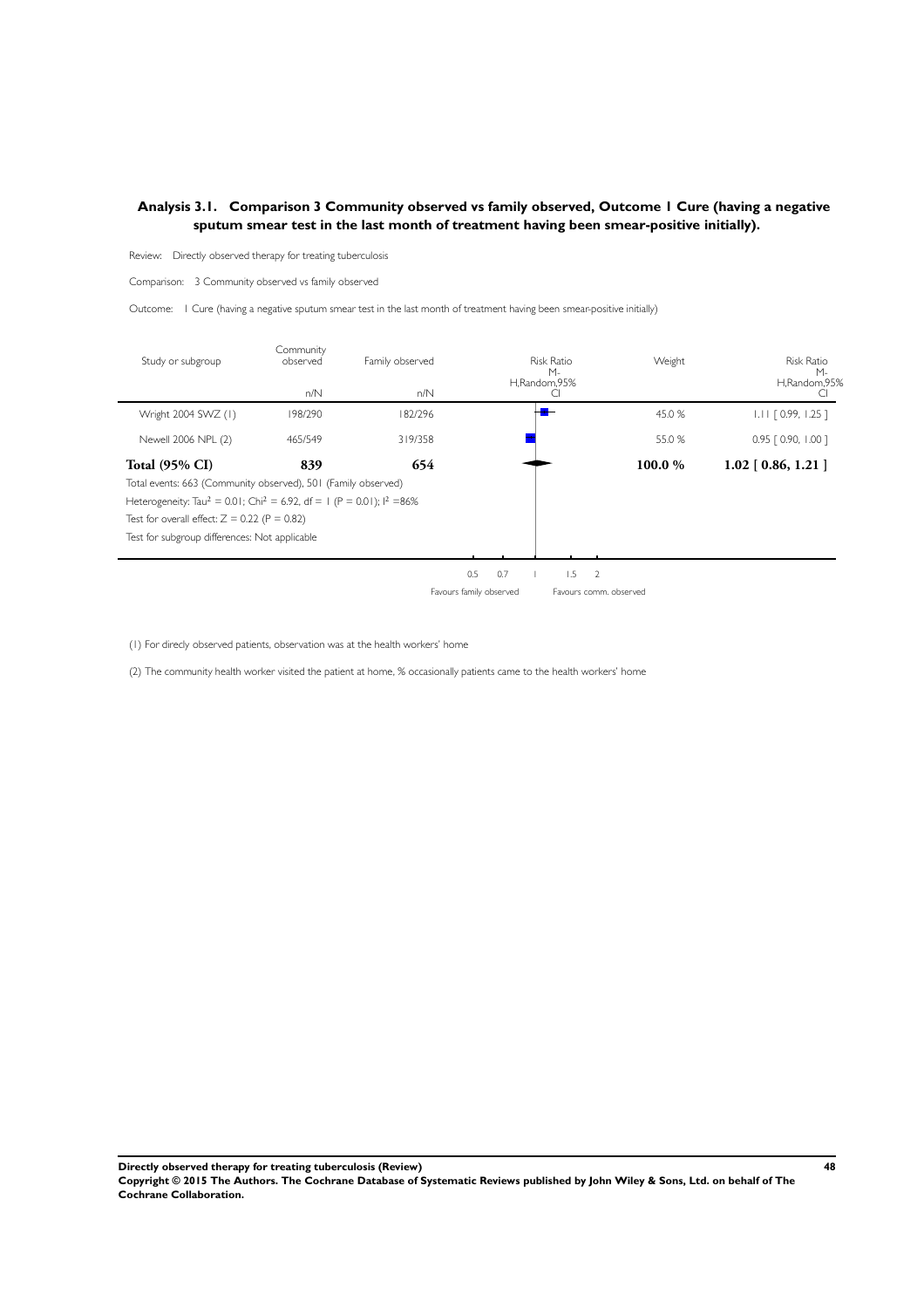## <span id="page-50-0"></span>**Analysis 3.2. Comparison 3 Community observed vs family observed, Outcome 2 Treatment completion (both with smear sputum test at end and those without).**

Review: Directly observed therapy for treating tuberculosis

Comparison: 3 Community observed vs family observed

Outcome: 2 Treatment completion (both with smear sputum test at end and those without)

| Study or subgroup                                                                                        | Community<br>observed | Family observed |                         | <b>Risk Ratio</b><br>$M -$<br>H,Random,95% | Weight  | <b>Risk Ratio</b><br>$M -$<br>H,Random,95% |
|----------------------------------------------------------------------------------------------------------|-----------------------|-----------------|-------------------------|--------------------------------------------|---------|--------------------------------------------|
|                                                                                                          | n/N                   | n/N             |                         |                                            |         |                                            |
| Newell 2006 NPL (1)                                                                                      | 527/549               | 344/358         |                         |                                            | 55.5 %  | $1.00$ $[0.97, 1.03]$                      |
| Wright 2004 SWZ (2)                                                                                      | 214/290               | 197/296         |                         |                                            | 44.5 %  | $1.11$ $[1.00, 1.23]$                      |
| <b>Total (95% CI)</b>                                                                                    | 839                   | 654             |                         |                                            | 100.0 % | $1.05$ [ 0.90, 1.22 ]                      |
| Total events: 741 (Community observed), 541 (Family observed)                                            |                       |                 |                         |                                            |         |                                            |
| Heterogeneity: Tau <sup>2</sup> = 0.01; Chi <sup>2</sup> = 7.92, df = 1 (P = 0.005); l <sup>2</sup> =87% |                       |                 |                         |                                            |         |                                            |
| Test for overall effect: $Z = 0.58$ (P = 0.56)                                                           |                       |                 |                         |                                            |         |                                            |
| Test for subgroup differences: Not applicable                                                            |                       |                 |                         |                                            |         |                                            |
|                                                                                                          |                       |                 |                         |                                            |         |                                            |
|                                                                                                          |                       |                 | 0.7<br>0.5              | $\overline{.5}$<br>2                       |         |                                            |
|                                                                                                          |                       |                 | Favours family observed | Favours comm, observed                     |         |                                            |

(1) The community health worker visited the patient at their homes;occasionally the patients came to the HW home

(2) Obsevation was at the health workers home

## **Analysis 4.1. Comparison 4 Injecting drug users, Outcome 1 Treatment completion.**

| Review:                                                       | Directly observed therapy for treating tuberculosis |                          |                                          |                                                    |         |                                       |
|---------------------------------------------------------------|-----------------------------------------------------|--------------------------|------------------------------------------|----------------------------------------------------|---------|---------------------------------------|
| Comparison:<br>4 Injecting drug users                         |                                                     |                          |                                          |                                                    |         |                                       |
| Treatment completion<br>Outcome:                              |                                                     |                          |                                          |                                                    |         |                                       |
| Study or subgroup                                             | Directly observed<br>n/N                            | Self administered<br>n/N |                                          | <b>Risk Ratio</b><br>M-H, Fixed, 95% CI            | Weight  | <b>Risk Ratio</b><br>M-H,Fixed,95% Cl |
| Chaisson 2001 USA                                             | 158/200                                             | 79/100                   |                                          |                                                    | 100.0 % | $1.00$ $[0.88, 1.13]$                 |
| <b>Total (95% CI)</b>                                         | <b>200</b>                                          | 100                      |                                          |                                                    | 100.0 % | $1.00$ [ 0.88, 1.13 ]                 |
| Total events: 158 (Directly observed), 79 (Self administered) |                                                     |                          |                                          |                                                    |         |                                       |
| Heterogeneity: not applicable                                 |                                                     |                          |                                          |                                                    |         |                                       |
| Test for overall effect: $Z = 0.0$ (P = 1.0)                  |                                                     |                          |                                          |                                                    |         |                                       |
| Test for subgroup differences: Not applicable                 |                                                     |                          |                                          |                                                    |         |                                       |
|                                                               |                                                     |                          |                                          |                                                    |         |                                       |
|                                                               |                                                     |                          | 0.01<br>0.1<br>Favours self administered | $\overline{0}$<br>100<br>Favours directly observed |         |                                       |

**Directly observed therapy for treating tuberculosis (Review) 49**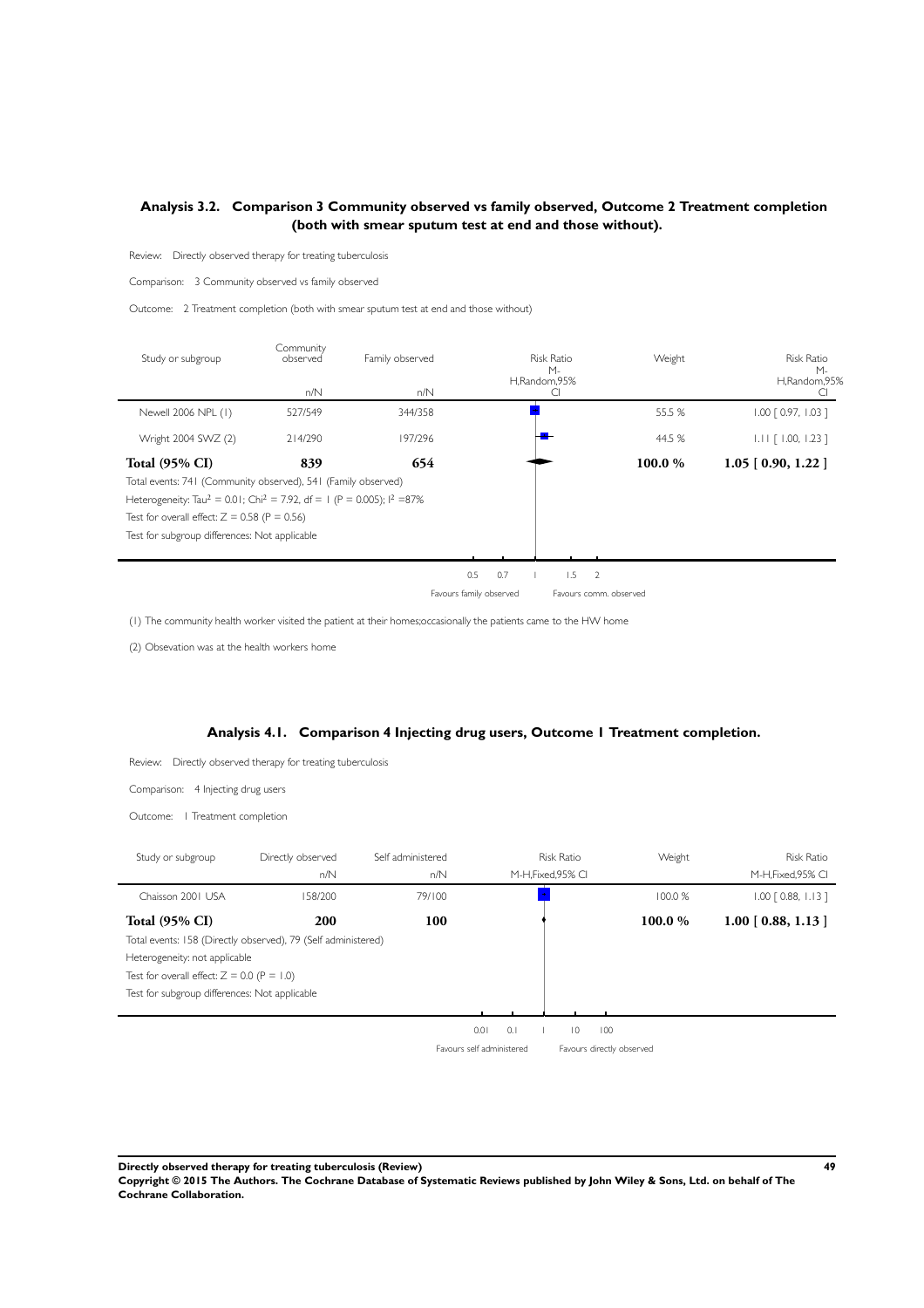## <span id="page-51-0"></span>**A D D I T I O N A L T A B L E S**

|                                                | Who ob-                                  | Where?                        | How often?                |                             | Adher-                                    | Cure                        | Frequency Adher-                               |                                   | Cure             |
|------------------------------------------------|------------------------------------------|-------------------------------|---------------------------|-----------------------------|-------------------------------------------|-----------------------------|------------------------------------------------|-----------------------------------|------------------|
|                                                | served?                                  |                               | <b>Intensive</b><br>phase | Consoli-<br>dation<br>phase | ence<br>recorded<br>each<br>at<br>contact |                             | of contact ence<br>with<br>health ser-<br>vice | recorded<br>each<br>at<br>contact |                  |
| Zwaren-<br>stein<br><b>1998 ZAF</b>            | <b>Nurses</b>                            | Clinic                        | 5 times per<br>week       | 3 times per Yes<br>week     |                                           | 38%<br>(42/111)             | Weekly                                         | Yes                               | 51%<br>(31/61)   |
|                                                | Nurse                                    | Clinic                        |                           | 5 times per 3 times per Yes |                                           | 57%                         | Weekly                                         | Yes                               | 41%              |
| Zwaren-<br>stein<br><b>2000 ZAF</b>            | Lay health<br>worker                     | Lay health<br>workers<br>home | week                      | week                        |                                           | (31/54)                     |                                                |                                   | (9/22)           |
| Kamol-                                         | Healthcare<br>worker                     | Clinic                        | Daily                     | Daily                       | Yes                                       | 76%<br>Monthly<br>(315/414) |                                                | Unclear                           | 67%<br>(283/422) |
| ratanakul<br>1999 THA<br>$\mathbf{1}$          | Commu-<br>nity health<br>worker          | Home<br>Daily<br>Daily        |                           |                             |                                           |                             |                                                |                                   |                  |
|                                                | Family<br>member                         | Home                          | Daily                     | Daily                       |                                           |                             |                                                |                                   |                  |
| <b>Walley</b><br><b>2001 PAK</b>               | Healthcare<br>worker                     | Clinic                        | 6 times per<br>week       | 2 times per Yes<br>month    |                                           | 59%<br>(199/335)            | Every two<br>weeks                             | Unclear                           | 62%<br>(100/162) |
|                                                | Commu-<br>nity health<br>worker          | Home                          |                           |                             |                                           |                             |                                                |                                   |                  |
|                                                | Family<br>member                         | Home                          | Daily                     | Daily                       |                                           |                             |                                                |                                   |                  |
| MacIntyre<br><b>2003 AUS</b><br>$\overline{c}$ | Family<br>member                         | Home                          | Daily                     | Daily                       | Yes                                       | Not<br>reported             | Monthly                                        | Yes                               | Not<br>reported  |
| Hsieh<br>2008<br>$TWN$ <sup>3</sup>            | Case man-<br>ager or<br>Hospital<br>care | Hospital                      | Daily                     | Once per Yes<br>week        |                                           | 94%<br>(30/32)              | Monthly<br>unsched-<br>uled visit              | Yes                               | 69%<br>(22/32)   |

**Table 1. Summary of interventions in trials of DOT versus self-administered**

<sup>1</sup>In [Kamolratanakul 1999 THA](#page-21-0) patients could choose which observer they preferred and there a more intense supervision of observers in the intensive phase.

<sup>2</sup>In [MacIntyre 2003 AUS](#page-21-0) nurses made weekly calls to the patients who were observed by a family member.

**Directly observed therapy for treating tuberculosis (Review) 50**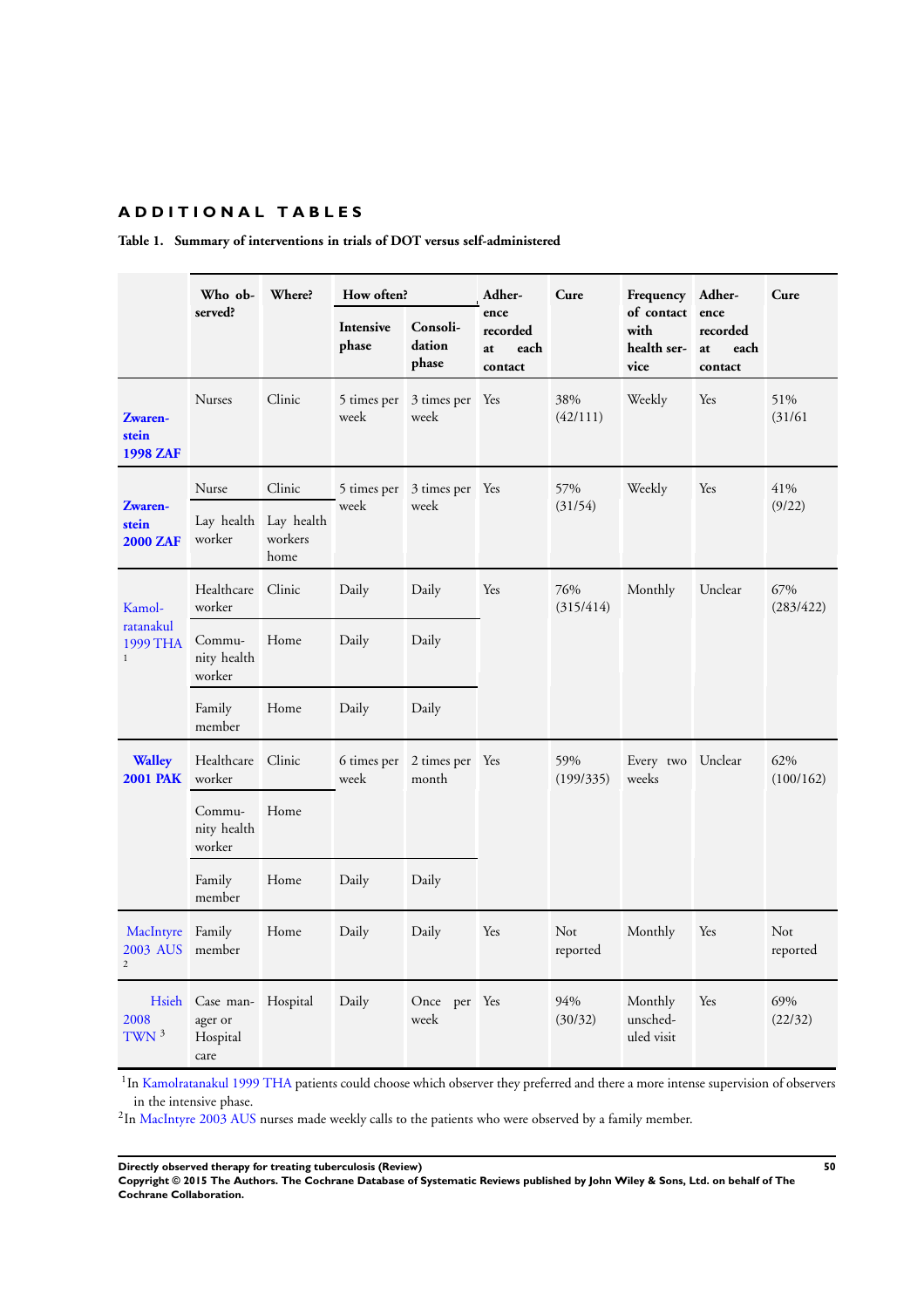<span id="page-52-0"></span> ${}^{3}$ In [Hsieh 2008 TWN](#page-21-0) the case manager directly supervised medicine intake for first two months (Intensive phase), then self-administration with weekly unscheduled visit.

| <b>Trial ID</b>                      | DOT at patient's home                       |                                |                             |                                                                                                                                                         |                  | DOT at clinic    |                     |                             |                  |  |
|--------------------------------------|---------------------------------------------|--------------------------------|-----------------------------|---------------------------------------------------------------------------------------------------------------------------------------------------------|------------------|------------------|---------------------|-----------------------------|------------------|--|
|                                      | Who ob-                                     | How often?                     |                             | Supervi- Cure                                                                                                                                           |                  | Who ob-          | How often?          |                             | Cure             |  |
|                                      | served?                                     | Intensive<br>phase             | Consoli-<br>dation<br>phase | sion of ob-<br>server                                                                                                                                   |                  | served?          | Intensive<br>phase  | Consoli-<br>dation<br>phase |                  |  |
| Walley<br>2001 PAK<br>1              | Family<br>member                            | Daily                          | Not<br>described            | Observers<br>collected<br>drugs from<br>the<br>clinic every<br>2 weeks                                                                                  | 55%<br>(91/165)  | Health<br>worker | 6 times per<br>week | Self-<br>supervised         | 64%<br>(108/170) |  |
| Wandwalo<br>2004 TZA<br>$\mathbf{1}$ | Family<br>member or<br>former TB<br>patient | Daily                          | Self-<br>supervised         | Observers<br>collected<br>drugs<br>from clinic<br>weekly and<br>spot<br>checks<br>were con-<br>ducted by<br>health<br>worker                            | 43%<br>(111/260) | Health<br>worker | Daily               | Self-<br>supervised         | 43%<br>(141/327) |  |
| Zwaren-<br>stein<br><b>2000 ZAF</b>  | Lay health<br>worker <sup>2</sup>           | 'Sev-<br>eral times a<br>week' | Not<br>described            | Observer<br>collected<br>drugs<br>monthly                                                                                                               | 57%<br>(31/54)   | Health<br>worker | 5 times a<br>week   | 3 times a<br>week           | 41%<br>(24/58)   |  |
| Lwilla<br>2003 TZA<br>$\mathbf{1}$   | Commu-<br>nity volun-<br>teer               | Daily                          | Self-<br>supervised         | Observer<br>was visited<br>every two<br>weeks by<br>the health<br>worker and<br>ev-<br>ery month<br>by the dis-<br>trict co-or-<br>dinator <sup>3</sup> | 53%<br>(117/221) | Health<br>worker | Daily               | Self-<br>supervised         | 49%<br>(148/301) |  |

## **Table 2. Interventions comparing home versus clinic direct observation**

<sup>1</sup>In [Lwilla 2003 TZA](#page-21-0), [Walley 2001 PAK](#page-21-0) and [Wandwalo 2004 TZA](#page-21-0) observation was during the intensive phase, while in the clinic observation arm of [Zwarenstein 2000 ZAF](#page-21-0) it continued in the consolidated phase.

**Directly observed therapy for treating tuberculosis (Review) 51**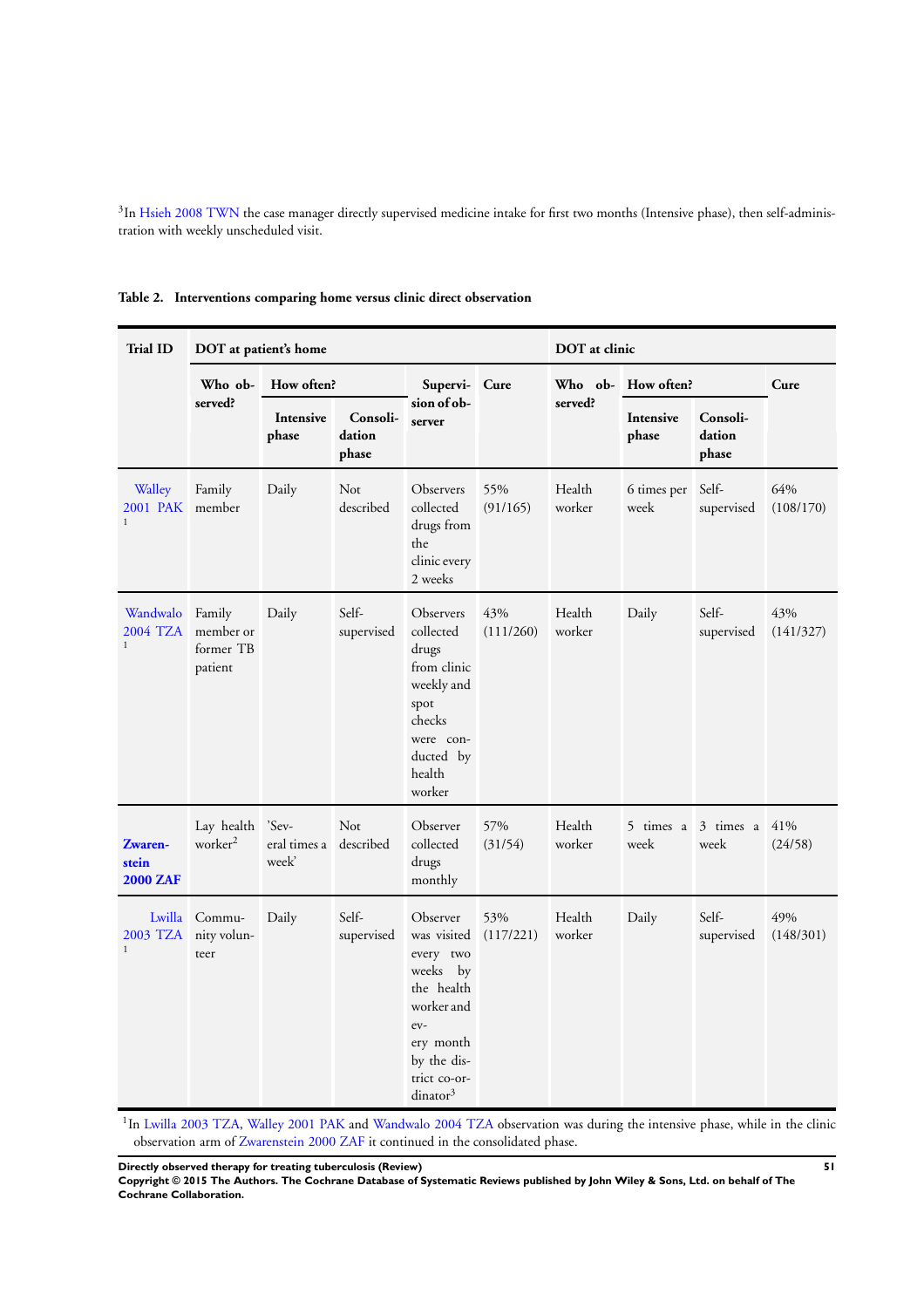<span id="page-53-0"></span><sup>2</sup>In [Zwarenstein 2000 ZAF](#page-21-0) the observation took place in the lay health worker's home, not the patient's home. <sup>3</sup>In [Lwilla 2003 TZA](#page-21-0) there was additional supervision by the district coordinator.

| <b>Trial ID</b>                  | Who ob-<br>served? | Where?            | How often?                |                             |                                                                                                                                                 |                                                      |                                           |                           | tional in- served?          | Addi- Who ob- Where? |  | How often? |  |
|----------------------------------|--------------------|-------------------|---------------------------|-----------------------------|-------------------------------------------------------------------------------------------------------------------------------------------------|------------------------------------------------------|-------------------------------------------|---------------------------|-----------------------------|----------------------|--|------------|--|
|                                  |                    |                   | <b>Intensive</b><br>phase | Consoli-<br>dation<br>phase | tervention                                                                                                                                      |                                                      |                                           | <b>Intensive</b><br>phase | Consoli-<br>dation<br>phase |                      |  |            |  |
| <b>Newell</b><br><b>2006 NPL</b> | Family<br>member   | Patient's<br>home | Daily                     | Daily                       | Drugs sup- Commu-<br>pervisor<br>every week                                                                                                     | plied to su- nity health home <sup>1</sup><br>worker | Patient's                                 | Daily                     | Daily                       |                      |  |            |  |
| Wright<br>2004<br><b>SWZ</b>     | Family<br>member   | Patient's<br>home | Daily                     | Daily                       | Patient re- Commu-<br>viewed<br>at the diag- worker<br>nostic cen-<br>once<br>tre<br>per month<br>Recorded<br>in a patient<br>adherence<br>card | nity health                                          | Commu-<br>nity health<br>worker's<br>home | Daily                     | Daily                       |                      |  |            |  |

**Table 3. Interventions comparing family-administered DOT versus community health worker DOT**

<sup>1</sup>In [Newell 2006 NPL](#page-21-0) the community health worker mainly visited the patients at their homes but occasionally the patients came to the health worker's home.

## **A P P E N D I C E S**

## **Appendix 1. Search methods: detailed search strategies**

|               | Search set CIDG SR <sup>a</sup> | <b>CENTRAL</b> | $\mathbf{MEDLINE}^b$                                         | $EMBASE^b$   | <b>LILACS</b> <sup><math>b</math></sup> |
|---------------|---------------------------------|----------------|--------------------------------------------------------------|--------------|-----------------------------------------|
|               | tuberculosis                    | tuberculosis   | tuberculosis                                                 | tuberculosis | tuberculosis                            |
| $\mathcal{L}$ | $DOT^*$                         | ANCE           | PATIENT COMPLI- PATIENT COMPLI- PATIENT COMPLI- DOT*<br>ANCE | <b>ANCE</b>  |                                         |

**Directly observed therapy for treating tuberculosis (Review) 52**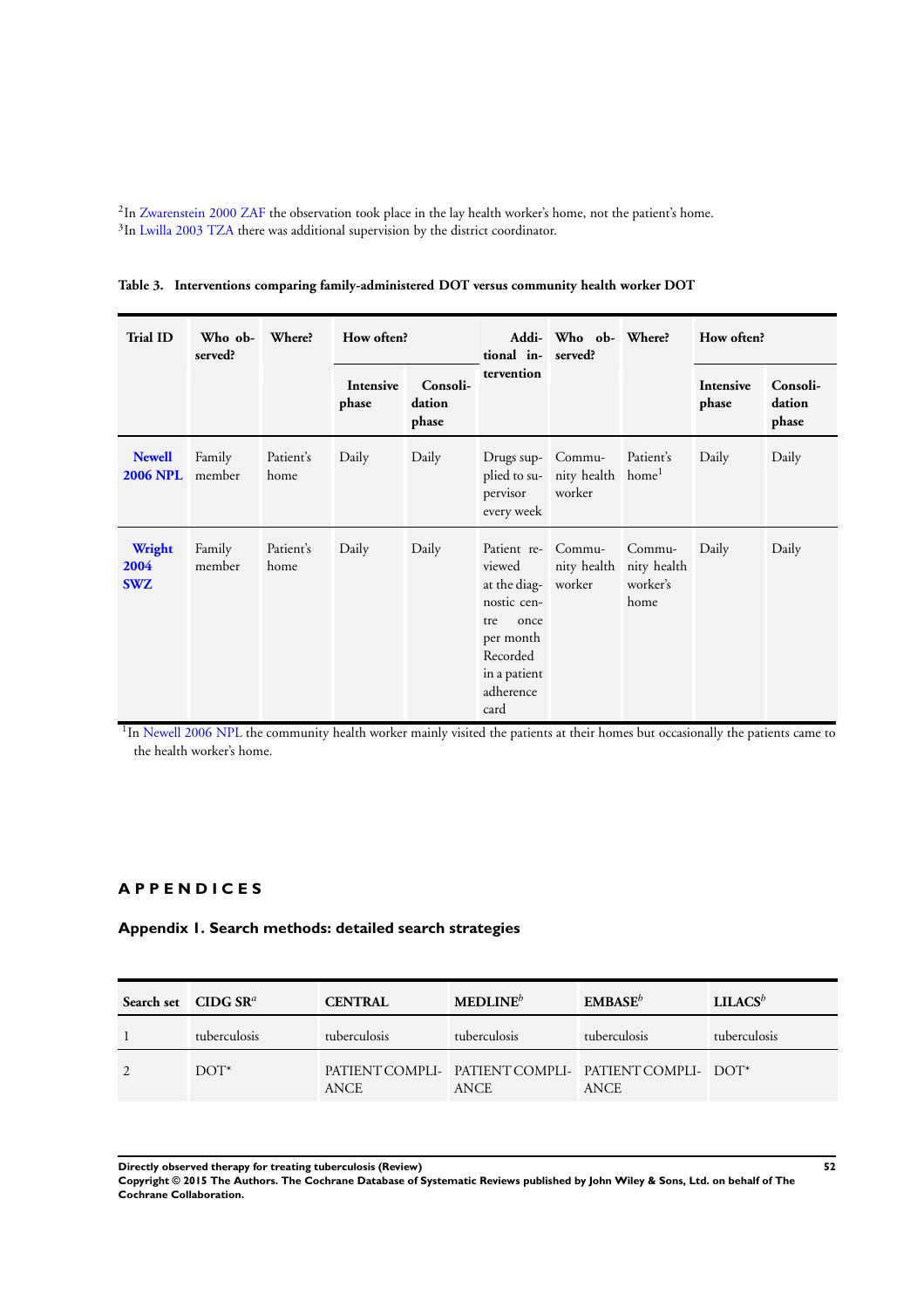## (*Continued)*

| 3  | directly<br>therapy      | observed PATIENT PARTICI-<br><b>PATION</b>        | PATIENT PARTICI-<br><b>PATION</b>                 | <b>PATIENT</b><br><b>MONITORING</b>     | supervision              |
|----|--------------------------|---------------------------------------------------|---------------------------------------------------|-----------------------------------------|--------------------------|
| 4  | $2$ or $3$               | patient monitoring                                | <b>MOTIVATION</b>                                 | DOT\$                                   | $2$ or $3$               |
| 5  | 1 and $4$                | <b>MOTIVATION</b>                                 | DE-<br><b>CISION SUPPORT</b><br><b>TECHNIQUES</b> | observed 1 and 4<br>directly<br>therapy |                          |
| 6  |                          | DE-<br><b>CISION SUPPORT</b><br><b>TECHNIQUES</b> | $DOT^*$                                           | compliance                              |                          |
| 7  |                          | $DOT^*$                                           | directly<br>therapy                               | observed motivation                     |                          |
| 8  |                          | directly<br>therapy                               | observed compliance                               | patient\$                               | $\overline{\phantom{a}}$ |
| 9  | L,                       | compliance                                        | patient*                                          | defaulter\$                             | $\frac{1}{2}$            |
| 10 | $\overline{a}$           | defaulter*                                        | defaulter*                                        | adheren\$                               | $\overline{\phantom{a}}$ |
| 11 | $\overline{a}$           | adheren*                                          | adheren*                                          | supervis\$                              | $\overline{\phantom{a}}$ |
| 12 | $\frac{1}{2}$            | supervision*                                      | supervis*                                         | $2-11$ /or                              | $\overline{\phantom{a}}$ |
| 13 | L,                       | $2-12$ /or                                        | $2-12$ /or                                        | 1 and 12                                | $\frac{1}{2}$            |
| 14 |                          | 1 and 13                                          | 1 and 13                                          | Limit 13 to human                       | $\overline{\phantom{a}}$ |
| 15 | $\overline{\phantom{a}}$ | $\overline{\phantom{a}}$                          | Limit 14 to human                                 | $\overline{\phantom{a}}$                | $\overline{\phantom{a}}$ |

<sup>a</sup>CIDG Specialized Register.

 $b$ Search terms used in combination with the search strategy for retrieving trials developed by Cochrane [\(Higgins 2011\)](#page-21-0); upper case: MeSH or EMTREE heading; lower case: free text term.

## **W H A T ' S N E W**

Last assessed as up-to-date: 13 January 2015.

**Directly observed therapy for treating tuberculosis (Review) 53**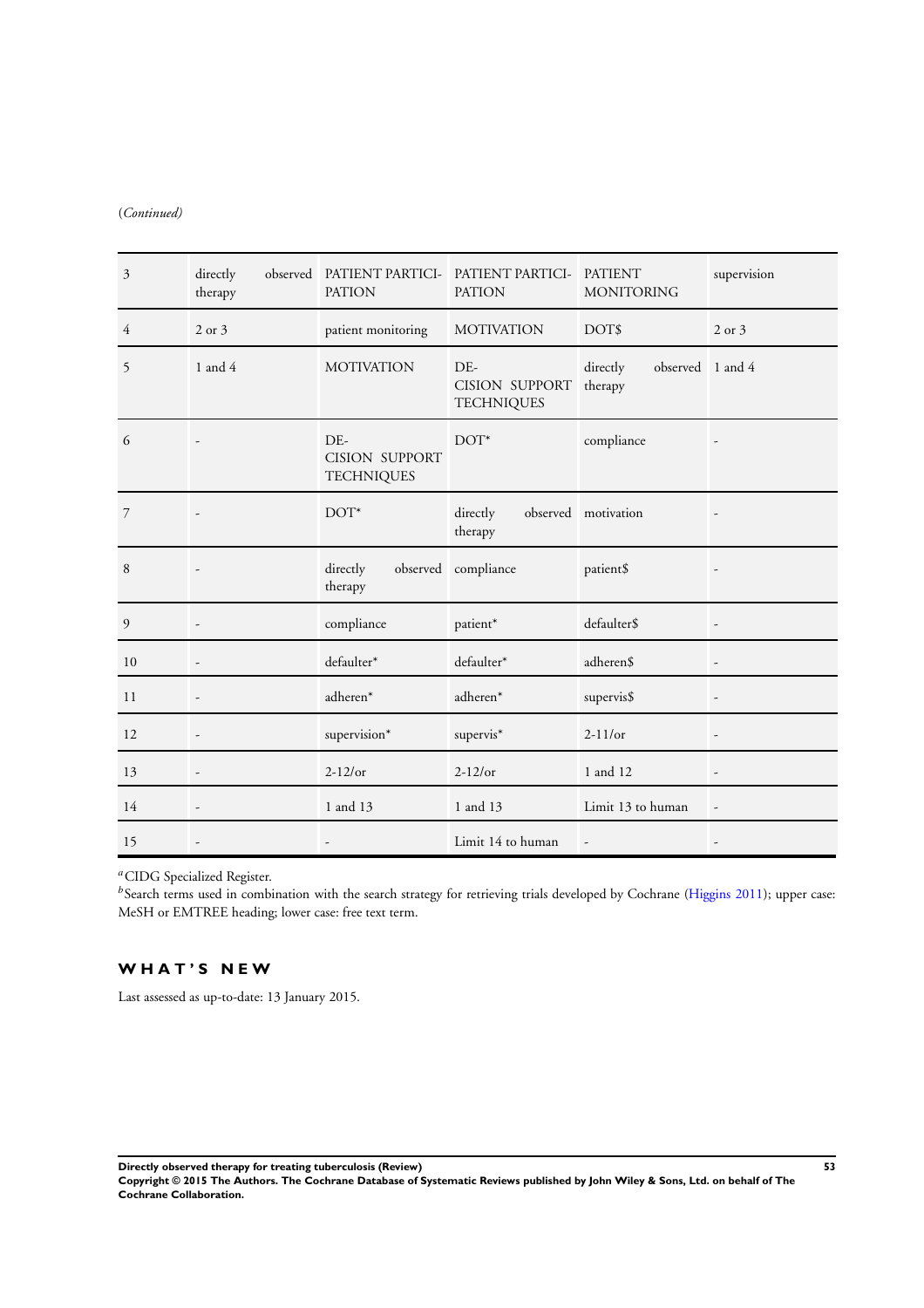| Date        | Event                         | Description                                                                                                                                                                                                                                                                                                                         |
|-------------|-------------------------------|-------------------------------------------------------------------------------------------------------------------------------------------------------------------------------------------------------------------------------------------------------------------------------------------------------------------------------------|
| 13 May 2015 | New search has been performed | We added a trial and a table documenting in detail the<br>inputs to the intervention and control groups. Also, we<br>constructed 'Summary of findings' tables and carried out<br>additional analyses investigating possible effects of con-<br>founding by intense health worker contacts. We rewrote<br>the review and conclusions |
| 13 May 2015 |                               | New citation required but conclusions have not changed One trial was added and summary of findings tables were<br>constructed                                                                                                                                                                                                       |

## **H I S T O R Y**

Protocol first published: Issue 4, 2001 Review first published: Issue 4, 2001

| Date              | Event                                              | Description                                                                                                                                                                                                                                                                                            |
|-------------------|----------------------------------------------------|--------------------------------------------------------------------------------------------------------------------------------------------------------------------------------------------------------------------------------------------------------------------------------------------------------|
| 11 August 2011    | New search has been performed                      | Categorised as Current question - no update intended<br>(results conclusive). See "Published notes" section for<br>details                                                                                                                                                                             |
| 10 August 2011    | Amended                                            | Pilot classification system added; explanation provided<br>in "published notes" section                                                                                                                                                                                                                |
| 19 September 2008 | Amended                                            | Converted to new review format with minor editing.                                                                                                                                                                                                                                                     |
| 13 August 2007    | New citation required and conclusions have changed | 2007, Issue 4: One new trial included (Newell 2006)<br>NPL). Also added references to new tuberculosis ad-<br>herence reviews in the 'Background' section and re-<br>worded objectives to clarify that the review encom-<br>passes comparisons between different types of directly<br>observed therapy |
| 15 February 2006  | Amended                                            | 2006, Issue 2 (Volmink 2006): Four new trials in-<br>cluded (Lwilla 2003 TZA; MacIntyre 2003 AUS;<br>Wandwalo 2004 TZA; Wright 2004 SWZ).                                                                                                                                                              |
| 19 November 2003  | New citation required and conclusions have changed | 2003, Issue 1: Two trials added (Chaisson 2001 USA;<br>Malotte 2001 USAa).                                                                                                                                                                                                                             |
| 8 August 2001     | New citation required and major changes            | 2001, Issue 4 (Volmink 2001): first version of this<br>review on directly observed therapy<br>2000, Issue 4 (Volmink 2000a): original review split                                                                                                                                                     |

**Directly observed therapy for treating tuberculosis (Review) 54**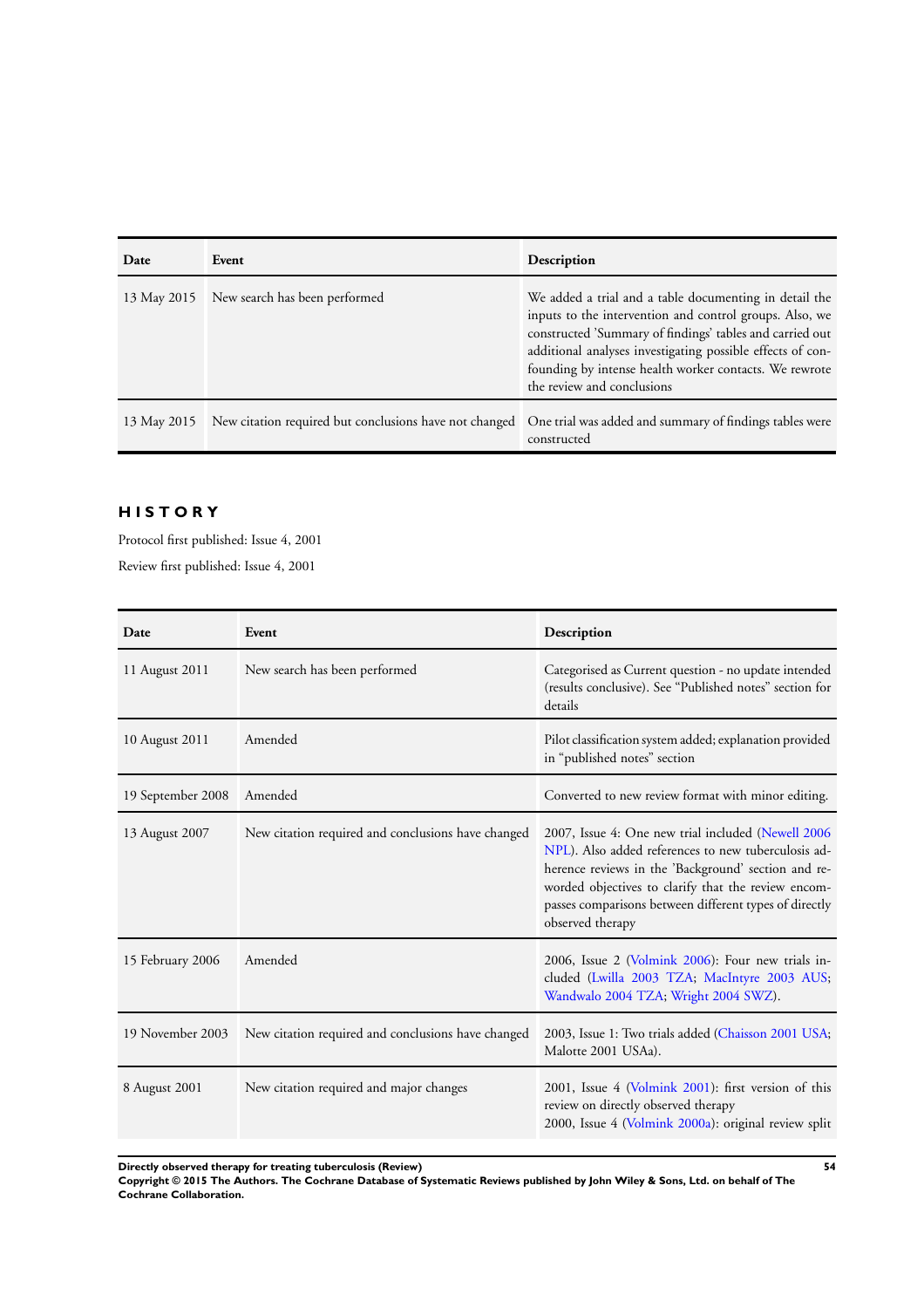(*Continued)*

into a series of Cochrane Reviews, each focusing on particular intervention promotion strategies, such as directly observed therapy in this review 1997, Issue 2: review first published as 'Interventions for promoting adherence to tuberculosis management'

## **C O N T R I B U T I O N S O F A U T H O R S**

Jimmy Volmink and Paul Garner carried out the first edition of this Cochrane Review ([Volmink 2001](#page-21-0)) and review updates ([Volmink](#page-21-0) [2003](#page-21-0); [Volmink 2006;](#page-21-0) [Volmink 2007\)](#page-21-0). Jamlick Karumbi performed this review update, assisted by Paul Garner. All review authors reviewed and approved the final manuscript.

## **D E C L A R A T I O N S O F I N T E R E S T**

As a result of the earlier editions of this review from the mid 1990s, PG has become recognised and associated with the continued debate about whether DOT should be central to national programmes in low- and middle-income countries.

## **S O U R C E S O F S U P P O R T**

### **Internal sources**

- South African Medical Research Council, South Africa.
- Liverpool School of Tropical Medicine, UK.

## **External sources**

• Department for International Development, UK.

## **I N D E X T E R M S**

## **Medical Subject Headings (MeSH)**

<sup>∗</sup>Directly Observed Therapy; Antitubercular Agents [<sup>∗</sup> therapeutic use]; Randomized Controlled Trials as Topic; Tuberculosis, Pulmonary [∗drug therapy]